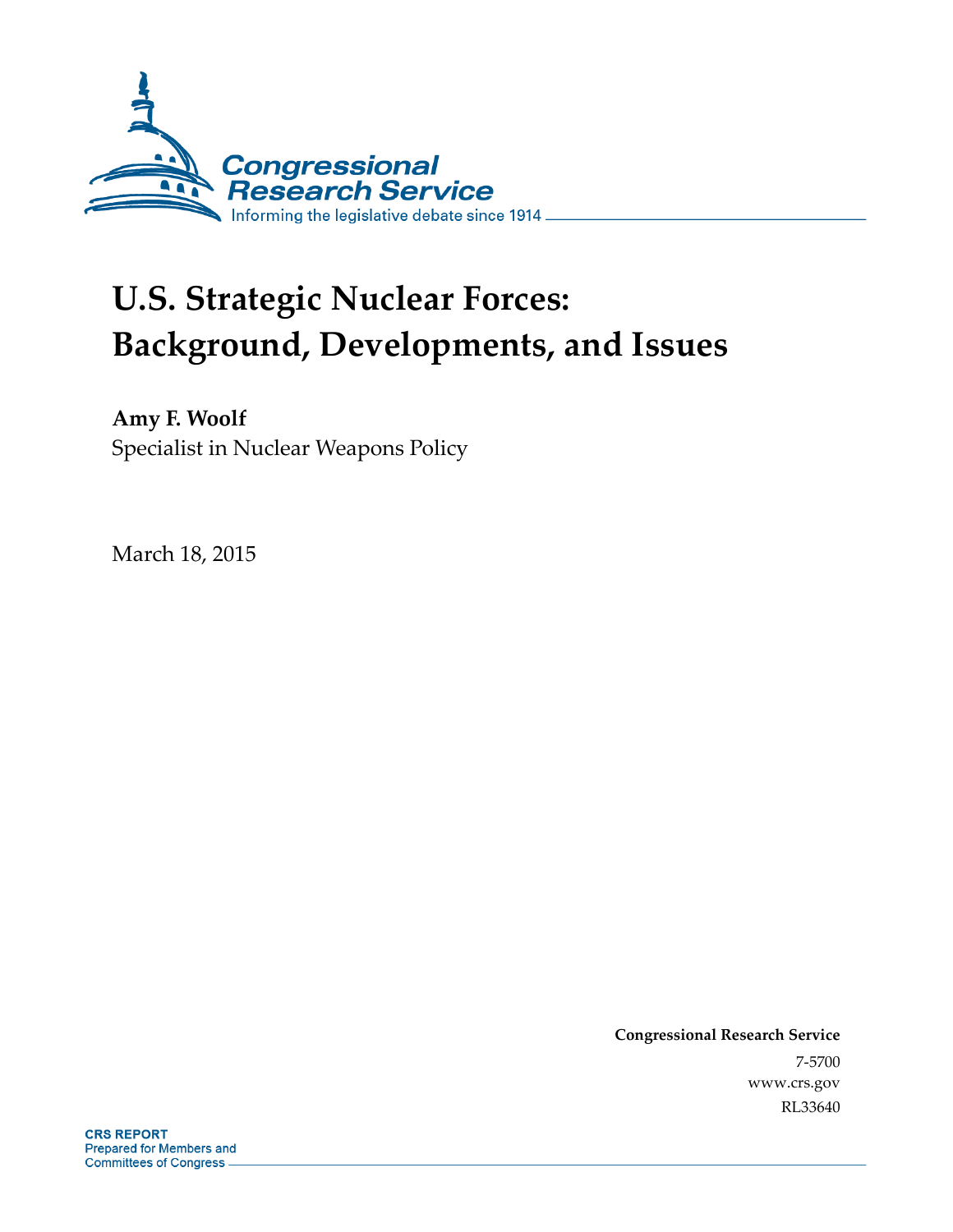## **Summary**

Even though the United States plans to reduce the number of warheads deployed on its longrange missiles and bombers, consistent with the terms of the New START Treaty, it also plans to develop new delivery systems for deployment over the next 20-30 years. The  $114<sup>th</sup>$  Congress will continue to review these programs, and the funding requested for them, during the annual authorization and appropriations process.

During the Cold War, the U.S. nuclear arsenal contained many types of delivery vehicles for nuclear weapons. The longer-range systems, which included long-range missiles based on U.S. territory, long-range missiles based on submarines, and heavy bombers that could threaten Soviet targets from their bases in the United States, are known as strategic nuclear delivery vehicles. At the end of the Cold War, in 1991, the United States deployed more than 10,000 warheads on these delivery vehicles. That number has declined to less than 2,000 warheads today, and is slated to decline to 1,550 warheads by 2018, after the New START Treaty completes implementation.

At the present time, the U.S. land-based ballistic missile force (ICBMs) consists of 450 Minuteman III ICBMs, each deployed with one warhead. The fleet will decline to 400 deployed missiles, while retaining all 450 launchers, to meet the terms of the New START Treaty. The Air Force is also modernizing the Minuteman missiles, replacing and upgrading their rocket motors, guidance systems, and other components, so that they can remain in the force through 2030. It is conducting studies and analysis on its plans to replace the missiles after 2030.

The U.S. ballistic missile submarine fleet currently consists of 14 Trident submarines; each carries 24 Trident II (D-5) missiles. The Navy converted 4 of the original 18 Trident submarines to carry non-nuclear cruise missiles. The remaining carry around 1,000 warheads in total; that number will decline as the United States implements the New START Treaty. The Navy has shifted the basing of the submarines, so that nine are deployed in the Pacific Ocean and five are in the Atlantic, to better cover targets in and around Asia. It also has undertaken efforts to extend the life of the missiles and warheads so that they and the submarines can remain in the fleet past 2020. It is designing a new submarine and will replace the existing fleet beginning in 2031.

The U.S. fleet of heavy bombers includes 20 B-2 bombers and 78 B-52 bombers. The B-1 bomber is no longer equipped for nuclear missions. The fleet will decline to around 60 aircraft in coming years, as the United States implements New START. The Air Force has also begun to retire the nuclear-armed cruise missiles carried by B-52 bombers, leaving only about half the B-52 fleet equipped to carry nuclear weapons. The Air Force plans to procure both a new long-range bomber during the 2020s and a new cruise missile after 2030. DOE is also modifying and extending the life of the B61 bomb carried on B-2 bombers and fighter aircraft.

The Obama Administration completed a review of the size and structure of the U.S. nuclear force, and a review of U.S. nuclear employment policy, in June 2013. This review has advised the force structure that the United States will deploy under the New START Treaty. It is currently implementing the New START Treaty, with the reductions due to be completed by 2018. Congress will review the Administration's plans for U.S. strategic nuclear forces during the annual authorization and appropriations process, and as it assesses U.S. plans under New START and the costs of these plans in the current fiscal environment. This report will be updated as needed.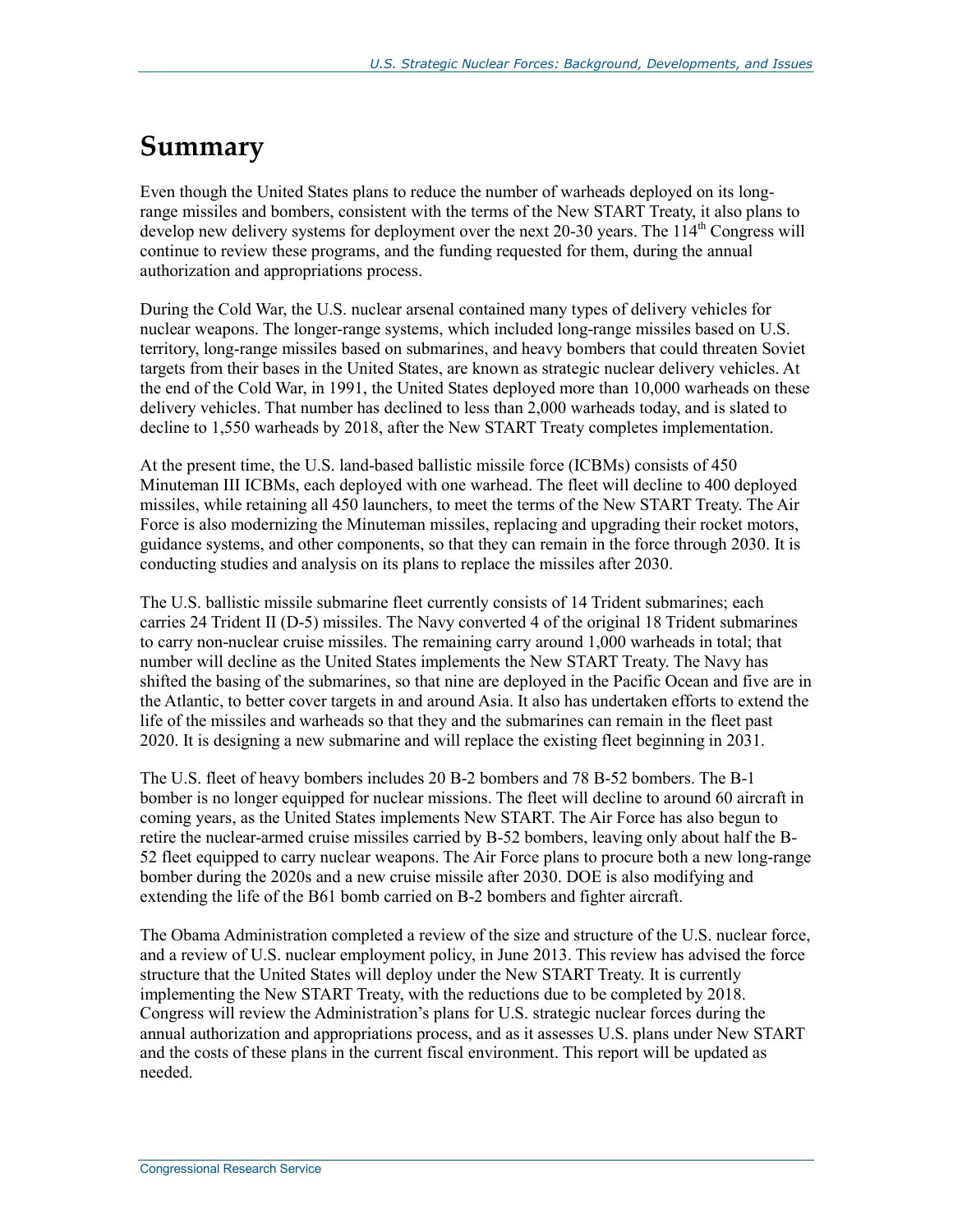## Contents

| Strategic Nuclear Delivery Vehicles: Recent Reductions and Current Modernization |  |
|----------------------------------------------------------------------------------|--|
|                                                                                  |  |
|                                                                                  |  |
|                                                                                  |  |
|                                                                                  |  |
|                                                                                  |  |
|                                                                                  |  |
|                                                                                  |  |
|                                                                                  |  |
|                                                                                  |  |
|                                                                                  |  |
|                                                                                  |  |
|                                                                                  |  |
|                                                                                  |  |
|                                                                                  |  |
|                                                                                  |  |
|                                                                                  |  |
|                                                                                  |  |
|                                                                                  |  |
|                                                                                  |  |
|                                                                                  |  |
|                                                                                  |  |
|                                                                                  |  |
|                                                                                  |  |

## Figures

## **Tables**

## Contacts

|--|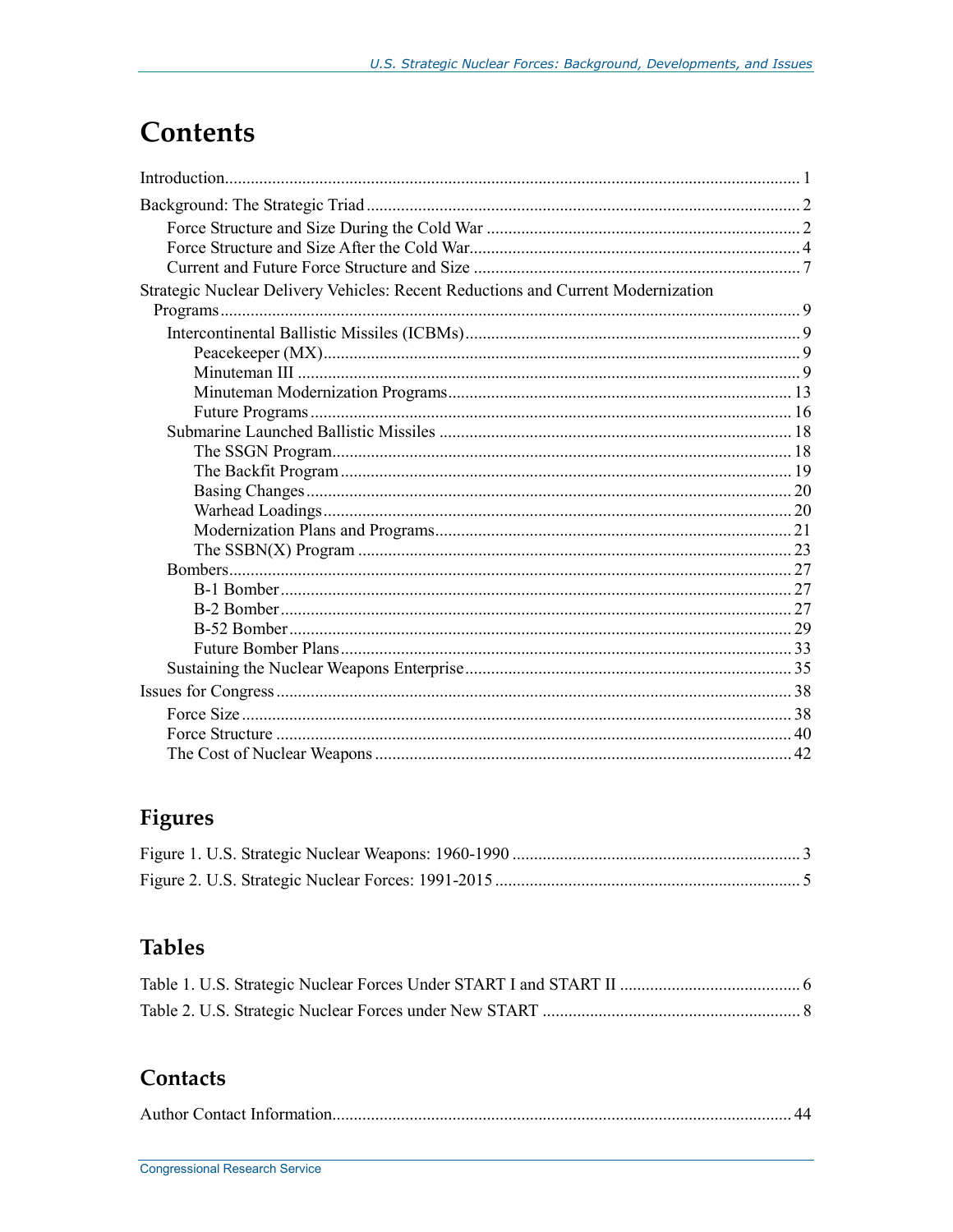## **Introduction**

During the Cold War, the U.S. nuclear arsenal contained many types of delivery vehicles for nuclear weapons, including short-range missiles and artillery for use on the battlefield, mediumrange missiles and aircraft that could strike targets beyond the theater of battle, short- and medium-range systems based on surface ships, long-range missiles based on U.S. territory and submarines, and heavy bombers that could threaten Soviet targets from their bases in the United States. The short- and medium-range systems are considered non-strategic nuclear weapons and have been referred to as battlefield, tactical, and theater nuclear weapons.<sup>1</sup> The long-range missiles and heavy bombers are known as strategic nuclear delivery vehicles.

In 1990, as the Cold War was drawing to a close and the Soviet Union was entering its final year, the United States had more than 12,000 nuclear warheads deployed on 1,875 strategic nuclear delivery vehicles.<sup>2</sup> As of July 1, 2009, according to the counting rules in the original Strategic Arms Reduction Treaty (START), the United States had reduced to 5,916 nuclear warheads on 1,188 strategic nuclear delivery vehicles.<sup>3</sup> Under the terms of the 2002 Strategic Offensive Reduction Treaty (known as the Moscow Treaty) between the United States and Russia, this number was to decline to no more than 2,200 operationally deployed strategic nuclear warheads by the end of 2012. The State Department reported that the United States has already reached that level, with only 1,968 operationally deployed strategic warheads in December 2009.<sup>4</sup> The New START Treaty, signed by President Obama and President Medvedev on April 8, 2010, reduces those forces further, to no more than 1,550 warheads on deployed launchers and heavy bombers.<sup>5</sup> According to the March 1, 2014, data exchange under that treaty, the United States now has 1,585 warheads on 778 deployed ICBMs, SLBMs, and heavy bombers.<sup>6</sup>

Although these numbers do not count the same categories of nuclear weapons, they indicate that the number of deployed warheads on U.S. strategic nuclear forces has declined significantly in the two decades following the end of the Cold War. Yet, nuclear weapons continue to play a key role in U.S. national security strategy, and the United States does not, at this time, plan to either eliminate its nuclear weapons or abandon the strategy of nuclear deterrence that has served as a core concept in U.S. national security strategy for more than 60 years. In a speech in Prague on April 5, 2009, President Obama highlighted "America's commitment to seek the peace and security of a world without nuclear weapons." But he recognized that this goal would not be

<sup>1</sup> For a detailed review of U.S. nonstrategic nuclear weapons see, CRS Report RL32572, *Nonstrategic Nuclear Weapons*, by Amy F. Woolf.

<sup>&</sup>lt;sup>2</sup> Natural Resources Defense Council. Table of U.S. Strategic Offensive Force Loadings. Archive of Nuclear Data. http://www.nrdc.org/nuclear/nudb/datab1.asp The same source indicates that the Soviet Union, in 1990, had just over 11,000 warheads on 2,332 strategic nuclear delivery vehicles.

<sup>&</sup>lt;sup>3</sup> Russia, by the same accounting, had 3,909 warheads on 814 delivery vehicles. See U.S. Department of State, Bureau of Verification, Compliance and Inspection. Fact Sheet. START Aggregate Numbers of Strategic Offensive Weapons. October 1, 2009. Washington, DC.

<sup>4</sup> U.S. State Department, Bureau of Public Affairs, *The Nuclear Nonproliferation Treaty: Promoting Disarmament*, Washington, DC, April 27, 2010, http://www.state.gov/documents/organization/141497.pdf.

 $5$  The parties are to meet this limit within seven years of entry-into-force, which could occur in early 2011. For more information on the New START Treaty, see CRS Report R41219, *The New START Treaty: Central Limits and Key Provisions*, by Amy F. Woolf.

<sup>&</sup>lt;sup>6</sup> U.S. Department of State, Bureau of State, Bureau of Arms Control, Verification, and Compliance, New START Treaty Aggregate Numbers of Strategic Offensive Forces, Fact Sheet, Washington, DC, April 1, 2014, http://www.state.gov/t/avc/rls/224236.htm.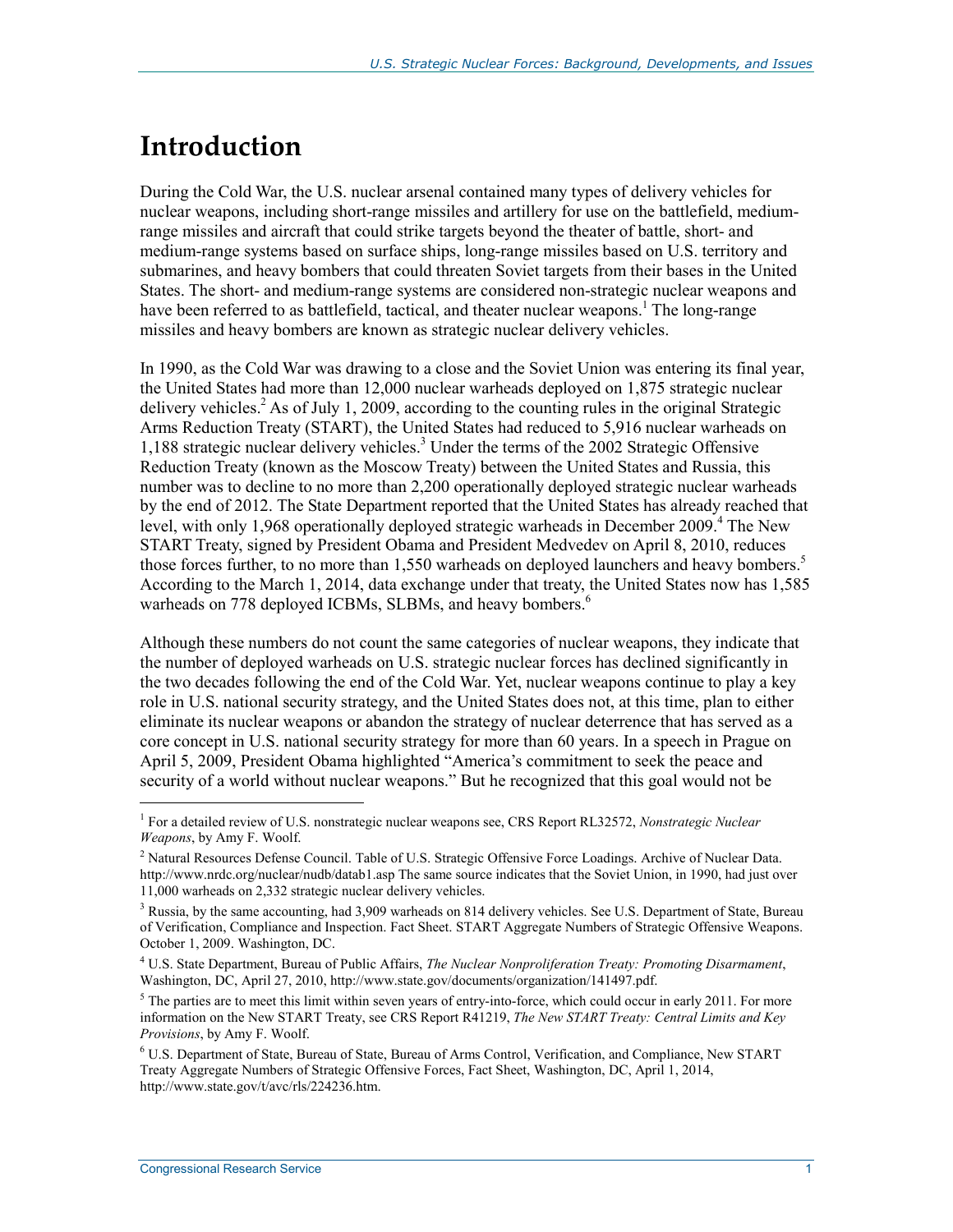reached quickly, and probably not in his lifetime.<sup>7</sup> And, even though the President pledged to reduce the roles and numbers of U.S. nuclear forces, the 2010 Nuclear Posture Review noted that "the fundamental role of U.S. nuclear weapons, which will continue as long as nuclear weapons exist, is to deter nuclear attack on the United States, our allies, and partners."<sup>8</sup> Moreover, in the 2010 NPR and in the June 2013 Report on the Nuclear Employment Guidance of the United States,<sup>9</sup> the Administration indicated that the United States will pursue programs that will allow it to modernize and adjust its strategic forces so that they remain capable in coming years.

This report reviews the ongoing programs that will affect the expected size and shape of the U.S. strategic nuclear force structure. It begins with an overview of this force structure during the Cold War, and summarizes the reductions and changes that have occurred since 1991. It then offers details about each category of delivery vehicle—land-based intercontinental ballistic missiles (ICBMs), submarine launched ballistic missiles (SLBMs), and heavy bombers—focusing on their current deployments and ongoing and planned modernization programs. The report concludes with a discussion of issues related to decisions about the future size and shape of the U.S. strategic nuclear force.

## **Background: The Strategic Triad**

## **Force Structure and Size During the Cold War**

Since the early 1960s the United States has maintained a "triad" of strategic nuclear delivery vehicles. The United States first developed these three types of nuclear delivery vehicles, in large part, because each of the military services wanted to play a role in the U.S. nuclear arsenal. However, during the 1960s and 1970s, analysts developed a more reasoned rationale for the nuclear "triad." They argued that these different basing modes had complementary strengths and weaknesses. They would enhance deterrence and discourage a Soviet first strike because they complicated Soviet attack planning and ensured the survivability of a significant portion of the U.S. force in the event of a Soviet first strike.<sup>10</sup> The different characteristics might also strengthen the credibility of U.S. targeting strategy. For example, ICBMs eventually had the accuracy and prompt responsiveness needed to attack hardened targets such as Soviet command posts and ICBM silos, SLBMs had the survivability needed to complicate Soviet efforts to launch a disarming first strike and to retaliate if such an attack were attempted,<sup>11</sup> and heavy bombers could be dispersed quickly and launched to enhance their survivability, and they could be recalled to their bases if a crisis did not escalate into conflict.

<sup>7</sup> The White House, Office of the Press Secretary, *Remarks by President Obama*, Prague, Czech Republic, April 5, 2009, http://www.whitehouse.gov/the\_press\_office/Remarks-By-President-Barack-Obama-In-Prague-As-Delivered/.

<sup>8</sup> U.S. Department of Defense, *Nuclear Posture Review*, Washington, DC, April 6, 2010, p. 15. http://www.defense.gov/npr/docs/2010%20Nuclear%20Posture%20Review%20Report.pdf.

<sup>&</sup>lt;sup>9</sup> http://www.defense.gov/pubs/ReporttoCongressonUSNuclearEmploymentStrategy\_Section491.pdf.

<sup>&</sup>lt;sup>10</sup> U.S. Department of Defense. Annual Report to Congress, Fiscal Year 1989, by Frank Carlucci, Secretary of Defense. February 18, 1988. Washington, 1988. p. 54.

<sup>&</sup>lt;sup>11</sup> In the early 1990s, SLBMs also acquired the accuracy needed to attack many hardened sites in the former Soviet Union.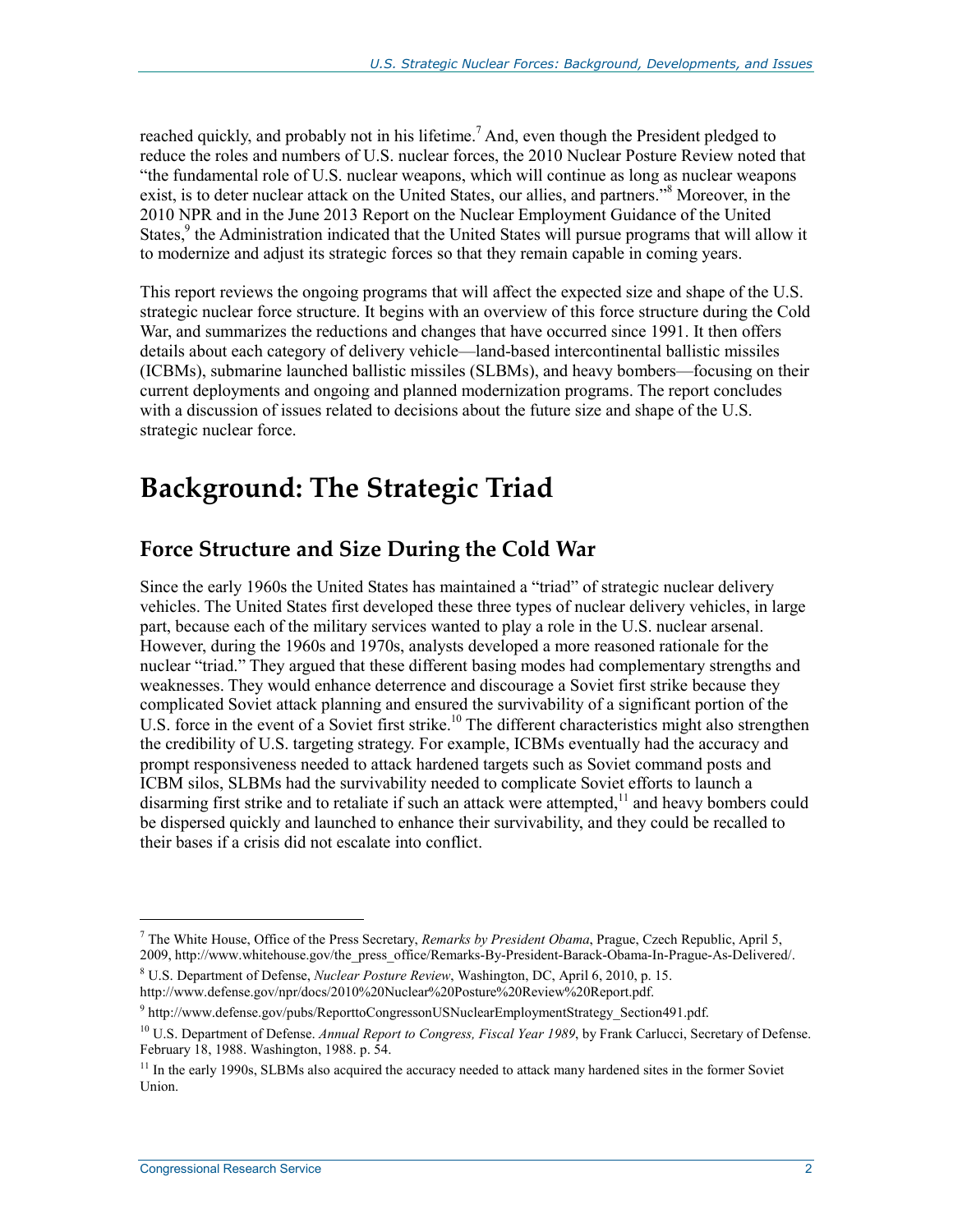According to unclassified estimates, the number of delivery vehicles (ICBMs, SLBMs, and nuclear-capable bombers) in the U.S. force structure grew steadily through the mid-1960s, with the greatest number of delivery vehicles, 2,268, deployed in  $1967<sup>12</sup>$ . The number then held relatively steady through 1990, at between 1,875 and 2,200 ICBMs, SLBMs, and heavy bombers. The number of warheads carried on these delivery vehicles increased sharply through 1975, then, after a brief pause, again rose sharply in the early 1980s, peaking at around 13,600 warheads in 1987. **Figure 1** displays the increases in delivery vehicles and warheads between 1960, when the United States first began to deploy ICBMs, and 1990, the year before the United States and Soviet Union signed the first Strategic Arms Reduction Treaty (START).



**Figure 1. U.S. Strategic Nuclear Weapons: 1960-1990** 

**Source:** Natural Resources Defense Council, Archive of Nuclear Data.

The sharp increase in warheads in the early 1970s reflects the deployment of ICBMs and SLBMs with multiple warheads, known as MIRVs (multiple independent reentry vehicles). In particular, the United States began to deploy the Minuteman III ICBM, with 3 warheads on each missile, in 1970, and the Poseidon SLBM, which could carry 10 warheads on each missile, in 1971.<sup>13</sup> The increase in warheads in the mid-1980s reflects the deployment of the Peacekeeper (MX) ICBM, which carried 10 warheads on each missile.

In 1990, before it concluded the START Treaty with the Soviet Union, the United States deployed a total of around 12,304 warheads on its ICBMs, SLBMs, and heavy bombers. The ICBM force consisted of single-warhead Minuteman II missiles, 3-warhead Minuteman III missiles, and 10 warhead Peacekeeper (MX) missiles, for a total force of 2,450 warheads on 1,000 missiles. The submarine force included Poseidon submarines with Poseidon C-3 and Trident I (C-4) missiles, and the Ohio-class Trident submarines with Trident I, and some Trident II (D-5) missiles. The

<sup>&</sup>lt;sup>12</sup> Natural Resources Defense Council. Table of U.S. Strategic Offensive Force Loadings. Archive of Nuclear Data. http://www.nrdc.org/nuclear/nudb/datab1.asp.

<sup>13</sup> GlobalSecurity.org LGM Minuteman III History and Poseidon C-3 History. http://www.globalsecurity.org/wmd/ systems/lgm-30\_3-hist.htm and http://www.globalsecurity.org/wmd/systems/c-3.htm.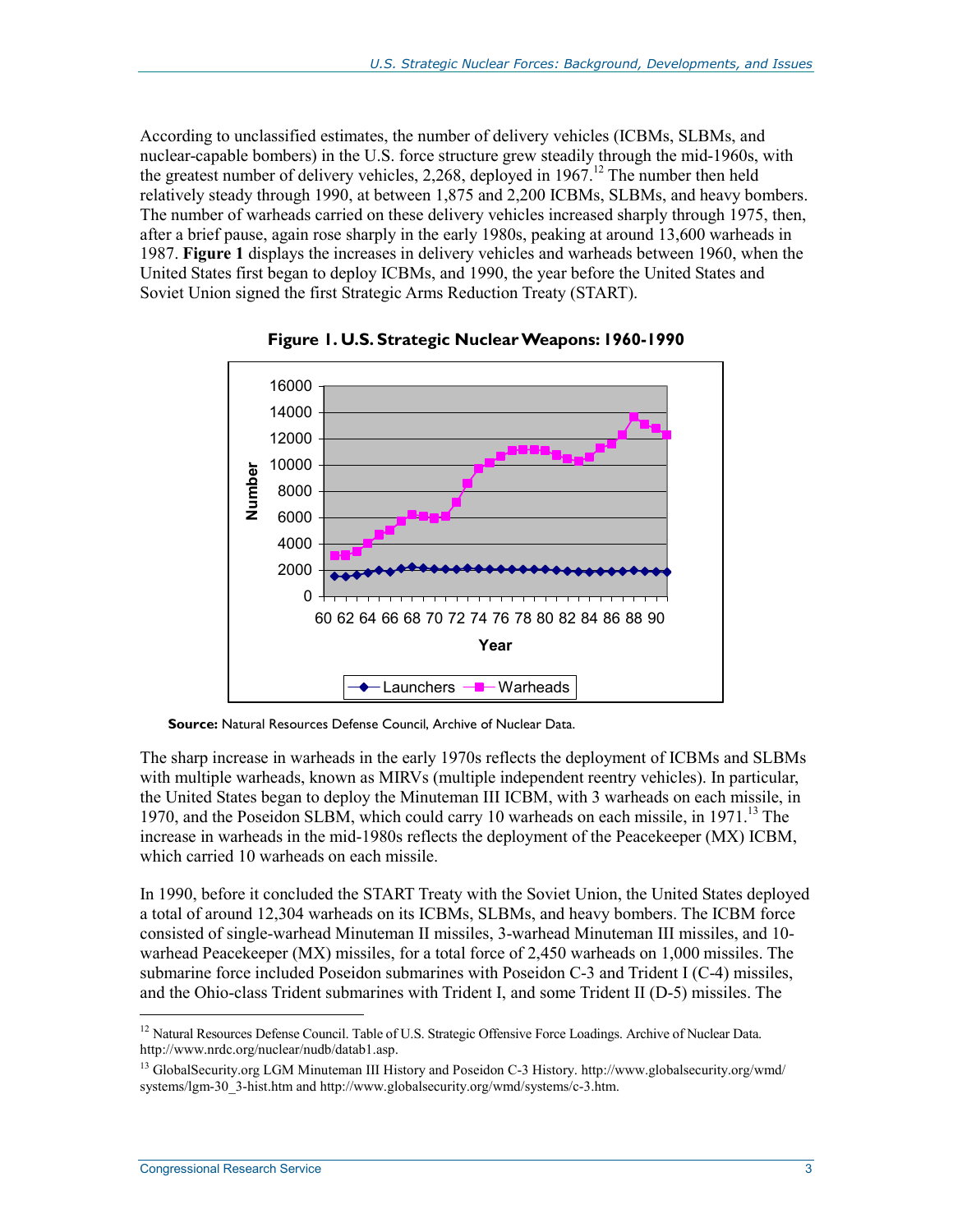total force consisted of 5,216 warheads on around 600 missiles.<sup>14</sup> The bomber force centered on 94 B-52H bombers and 96 B-1 bombers, along with many of the older B-52G bombers and 2 of the new (at the time) B-2 bombers. This force of 260 bombers could carry over 4,648 weapons.

## **Force Structure and Size After the Cold War**

During the 1990s, the United States reduced the numbers and types of weapons in its strategic nuclear arsenal, both as a part of its modernization process and in response to the limits in the 1991 START Treaty. The United States continued to maintain a triad of strategic nuclear forces, however, with warheads deployed on ICBMs, SLBMs, and bombers. According to the Department of Defense, this mix of forces not only offered the United States a range of capabilities and flexibility in nuclear planning and complicated an adversary's attack planning, but also hedged against unexpected problems in any single delivery system. This latter issue became more of a concern in this time period, as the United States retired many of the different types of warheads and missiles that it had deployed over the years, reducing the redundancy in its force.

The 1991 START Treaty limited the United States to a maximum of 6,000 total warheads, and 4,900 warheads on ballistic missiles, deployed on up to 1,600 strategic offensive delivery vehicles. However, the treaty did not count the actual number of warheads deployed on each type of ballistic missile or bomber. Instead, it used "counting rules" to determine how many warheads would count against the treaty's limits. For ICBMs and SLBMs, this number usually equaled the actual number of warheads deployed on the missile. Bombers, however, used a different system. Bombers that were not equipped to carry air-launched cruise missiles (the B-1 and B-2 bombers) counted as one warhead; bombers equipped to carry air-launched cruise missiles (B-52 bombers) could carry 20 missiles, but would only count as 10 warheads against the treaty limits. These rules have led to differing estimates of the numbers of warheads on U.S. strategic nuclear forces during the 1990s; some estimates count only those warheads that count against the treaty while others count all the warheads that could be carried by the deployed delivery systems.

According to the data from the Natural Resources Defense Council, the United States reduced its nuclear weapons from 9,300 warheads on 1,239 delivery vehicles in 1991 to 6,196 warheads on 1,064 delivery vehicles when it completed the implementation of START in 2001. By 2009, the United States had reduced its forces to approximately 2,200 warheads on around 850 delivery vehicles. According to the State Department, as of December 2009, the United States had 1,968 operationally deployed warheads on its strategic offensive nuclear forces.15 NRDC estimated that these numbers held steady in 2010, prior to New START's entry into force, then began to decline again, falling to around 1,900 warheads on around 850 delivery vehicles by early 2015, as the United States began to implement New START (this total includes weapons that the State Department does not count in the New START force).16 These numbers appear in **Figure 2**.

<sup>&</sup>lt;sup>14</sup> The older Poseidon submarines were in the process of being retired, and the number of missiles and warheads in the submarine fleet dropped quickly in the early 1990s, to around 2,688 warheads on 336 missiles by 1993. See Natural Resources Defense Council. Table of U.S. Strategic Offensive Force Loadings. Archive of Nuclear Data. http://www.nrdc.org/nuclear/nudb/datab1.asp.

<sup>15</sup> U.S. Department of State, Bureau of Verification, Compliance, and Implementation, *The Legacy of START and Related U.S. Policies*, Fact Sheet, Washington, DC, July 16, 2009, http://www.state.gov/t/avc/rls/126119.htm.

<sup>16</sup> Hans M. Kristensen and Robert S. Norris, "U.S. Nuclear Forces, 2015," *Bulletin of the Atomic Scientists*, March 2015. http://bos.sagepub.com/content/71/2/107.full.pdf+html.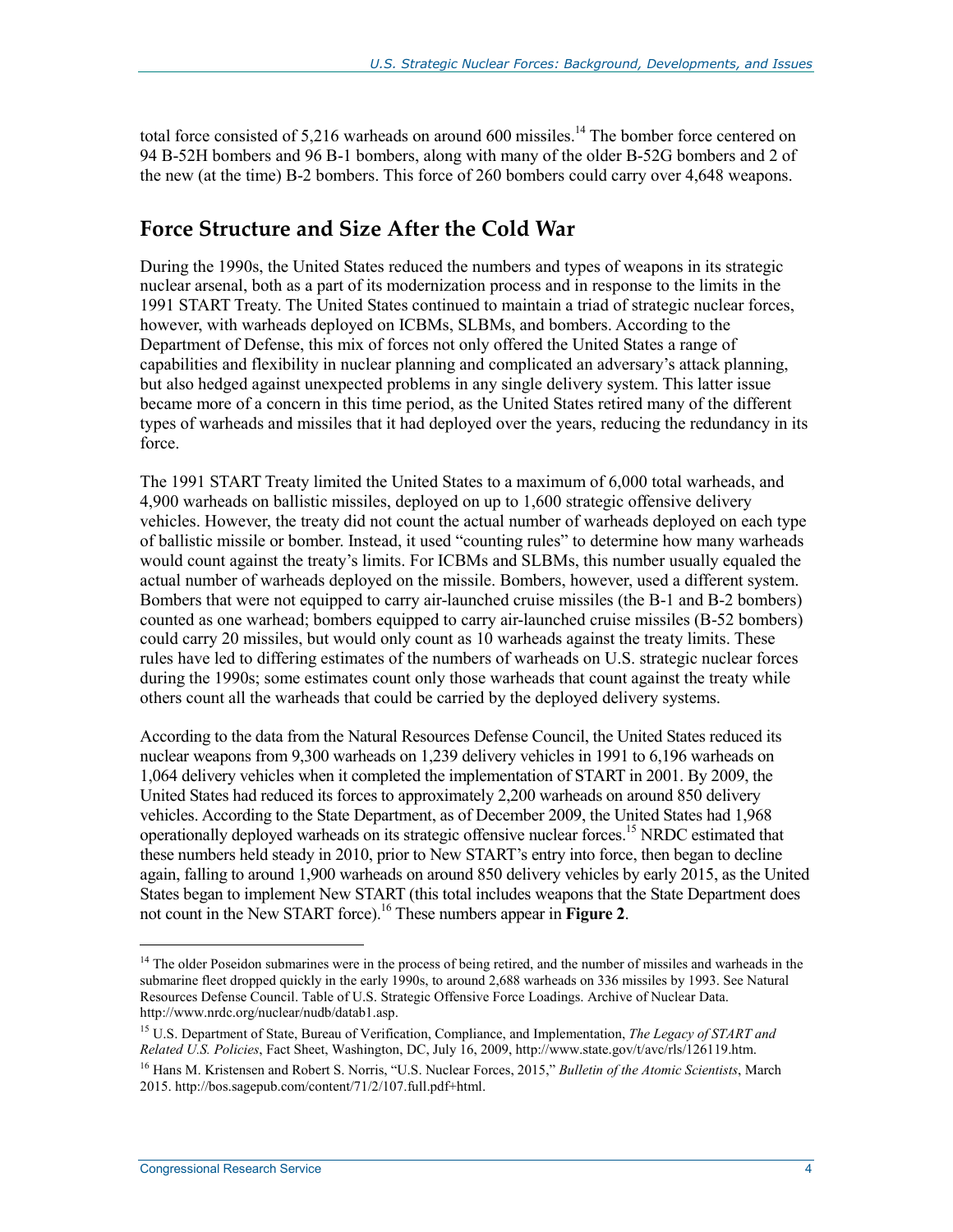

**Figure 2. U.S. Strategic Nuclear Forces: 1991-2015** 

**Source:** Natural Resources Defense Council, Archive of Nuclear Data, Bulletin of Atomic Scientists, Nuclear Notebook.

During the 1990s, the United States continued to add to its Trident fleet, reaching a total of 18 submarines. It retired all of its remaining Poseidon submarines and all of the single-warhead Minuteman II missiles. It continued to deploy B-2 bombers, reaching a total of 21, and removed some of the older B-52G bombers from the nuclear fleet. Consequently, in 2001, its warheads were deployed on 18 Trident submarines with 24 missiles on each submarine and 6 or 8 warheads on each missile; 500 Minuteman III ICBMs, with up to 3 warheads on each missile; 50 Peacekeeper (MX) missiles, with 10 warheads on each missile; 94 B-52H bombers, with up to 20 cruise missiles on each bomber; and 21 B-2 bombers with up to 16 bombs on each aircraft.

The United States and Russia signed a second START Treaty in early 1993. Under this treaty, the United States would have had to reduce its strategic offensive nuclear weapons to between 3,000 and 3,500 accountable warheads. In 1994, the Department of Defense decided that, to meet this limit, it would deploy a force of 500 Minuteman III ICBMs with 1 warhead on each missile, 14 Trident submarines with 24 missiles on each submarine and 5 warheads on each missile, 76 B-52 bombers, and 21 B-2 bombers. The Air Force was to eliminate 50 Peacekeeper ICBMs and reorient the B-1 bombers to non-nuclear missions; the Navy would retire 4 Trident submarines (it later decided to convert these submarines to carry conventional weapons).

The START II Treaty never entered into force, and Congress prevented the Clinton Administration from reducing U.S. forces unilaterally to START II limits. Nevertheless, the Navy and Air Force continued to plan for the forces described above, and eventually implemented those changes. **Table 1** displays the forces the United States had deployed in 2001, after completing the START I reductions. It also includes those that it would have deployed under START II, in accordance with the 1994 decisions.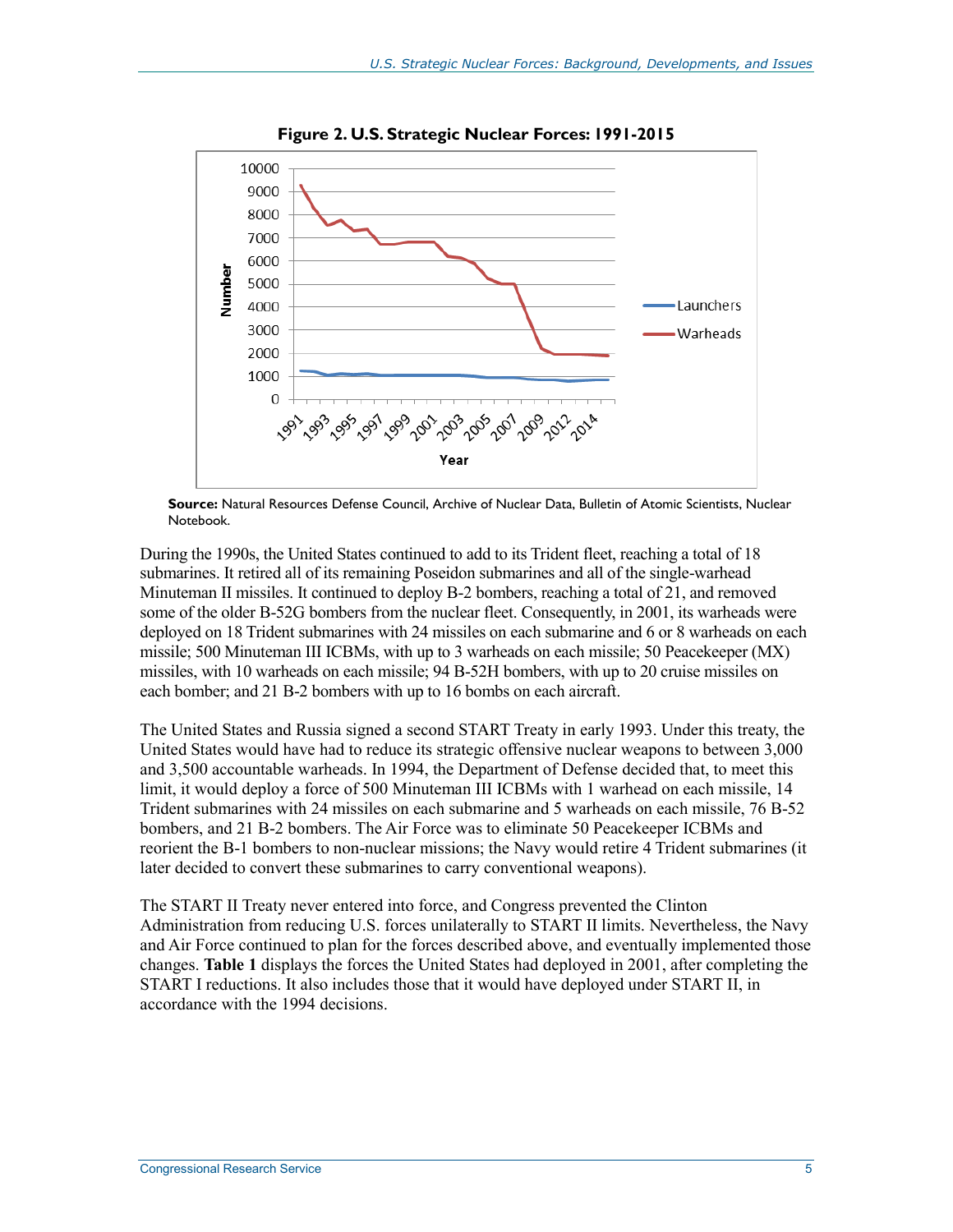|                               | Deployed under START I (2001) |                                                  |           | <b>Planned for START II</b> |
|-------------------------------|-------------------------------|--------------------------------------------------|-----------|-----------------------------|
| <b>System</b>                 | Launchers                     | Accountable<br>$\mathbf{W}$ arheads <sup>a</sup> | Launchers | Accountable<br>Warheads     |
| Minuteman III ICBMs           | 500                           | 1,200                                            | 500       | 500                         |
| Peacekeeper ICBMs             | 50                            | 500                                              | 0         | 0                           |
| <b>Trident   Missiles</b>     | 168                           | 0.008                                            | 0         | 0                           |
| <b>Trident II Missiles</b>    | 264                           | 2.112                                            | 336       | 1,680                       |
| B-52 H Bombers (ALCM)         | 97                            | 970                                              | 76        | 940                         |
| B-52 H Bombers (non-<br>ALCM) | 47                            | 47                                               | 0         | 0                           |
| B-1 Bombers <sup>b</sup>      | 90                            | 90                                               | 0         | $\Omega$                    |
| <b>B-2 Bombers</b>            | 20                            | 20                                               | 21        | 336                         |
| <b>Total</b>                  | 1,237                         | 5,948                                            | 933       | 3,456                       |

a. Under START I, bombers that are not equipped to carry ALCMs count as one warhead, even if they can carry up 16 nuclear bombs; bombers that are equipped to carry ALCMs count as 10 warheads, even if they can carry up to 20 ALCMs.

b. Although they still counted under START I, B-1 bombers are no longer equipped for nuclear missions.

The George W. Bush Administration stated in late 2001 that the United States would reduce its strategic nuclear forces to 1,700-2,200 "operationally deployed warheads" over the next decade.<sup>17</sup> This goal was codified in the 2002 Moscow Treaty. According to the Bush Administration, operationally deployed warheads were those deployed on missiles and stored near bombers on a day-to-day basis. They are the warheads that would be available immediately, or in a matter of days, to meet "immediate and unexpected contingencies."<sup>18</sup> The Administration also indicated that the United States would retain a triad of ICBMs, SLBMs, and heavy bombers for the foreseeable future. It did not, however, offer a rationale for this traditional "triad," although the points raised in the past about the differing and complementary capabilities of the systems probably still pertain. Admiral James Ellis, the former Commander of the U.S. Strategic Command (STRATCOM), highlighted this when he noted in a 2005 interview that the ICBM force provides responsiveness, the SLBM force provides survivability, and bombers provide flexibility and recall capability.<sup>19</sup>

The Bush Administration did not specify how it would reduce the U.S. arsenal from around 6,000 warheads to the lower level of 2,200 operationally deployed warheads, although it did identify some force structure changes that would account for part of the reductions. Specifically, after Congress removed its restrictions,<sup>20</sup> the United States eliminated the 50 Peacekeeper ICBMs,

<sup>&</sup>lt;sup>17</sup> President Bush announced the U.S. intention to reduce its forces on November 13, 2001, during a summit with Russia's President Vladimir Putin. The United States and Russia codified these reductions in a Treaty signed in May 2002. See CRS Report RL31448, *Nuclear Arms Control: The Strategic Offensive Reductions Treaty*, by Amy F. Woolf.

<sup>&</sup>lt;sup>18</sup> U.S. Senate. Committee on Armed Services. Statement of the Honorable Douglas J. Feith, Undersecretary of Defense For Policy. February 14, 2002.

<sup>19</sup> Hebert, Adam. The Future Missile Force. *Air Force Magazine*. October 2005.

 $^{20}$  Beginning in FY1996, and continuing through the end of the Clinton Administration, Congress had prohibited the use of any DOD funds for the elimination of strategic nuclear delivery vehicles, below START I levels, until START II entered into force. See, for example, the FY1998 Defense Authorization Act (P.L. 105-85, §1302). Congress lifted this (continued...)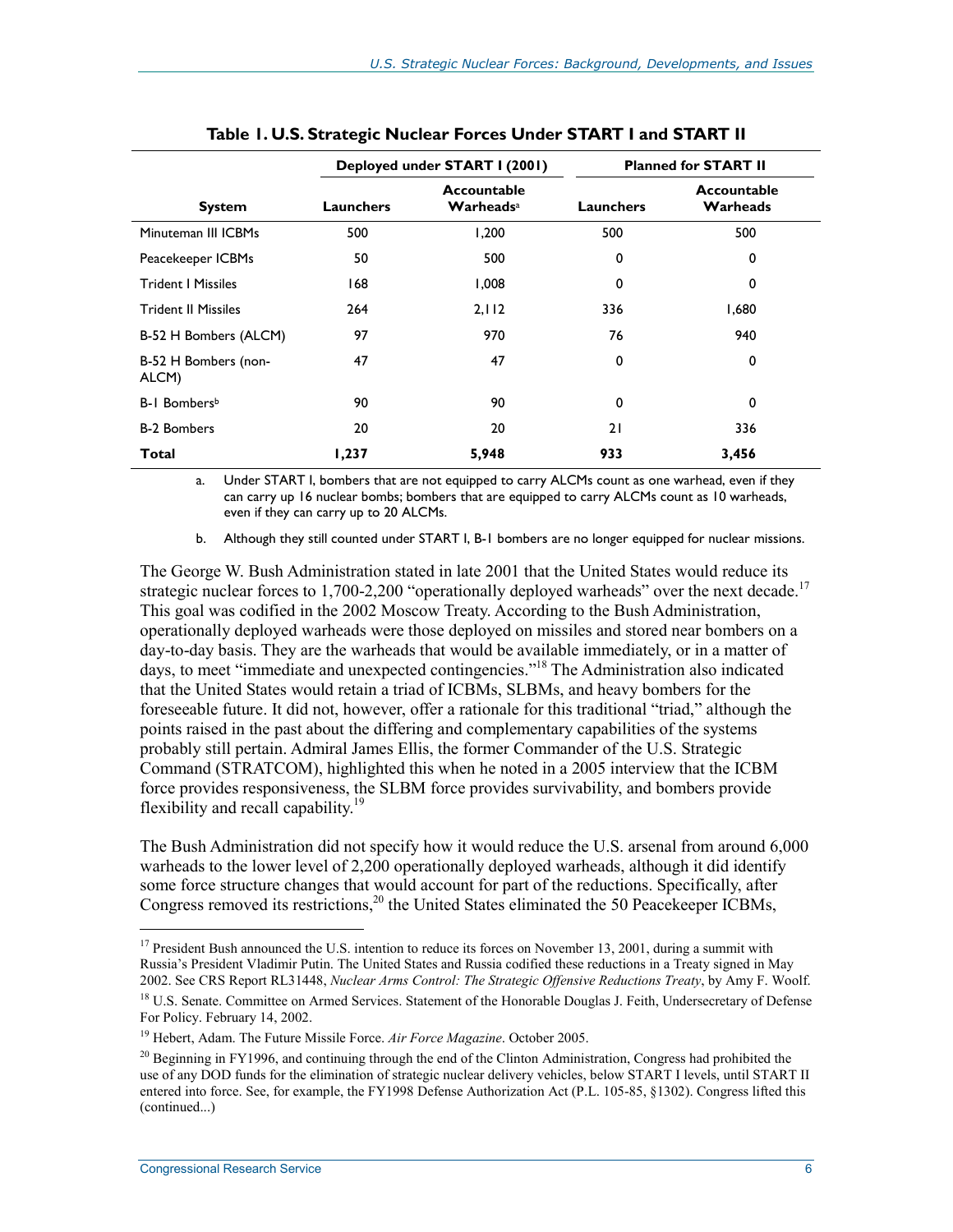reducing by 500 the total number of operationally deployed ICBM warheads. It also continued with plans to remove four Trident submarines from service, and converted those ships to carry non-nuclear guided missiles. These submarines would have counted as 476 warheads under the START Treaty's rules. These changes reduced U.S. forces to around 5,000 warheads on 950 delivery vehicles in 2006; this reduction appears in **Figure 2**. The Bush Administration also noted that two of the Trident submarines remaining in the fleet would be in overhaul at any given time. The warheads that could be carried on those submarines would not count against the Moscow Treaty limits because they would not be "operationally deployed." This would further reduce the U.S. deployed force by 200 to 400 warheads.

The Bush Administration, through the 2005 Strategic Capabilities Assessment and 2006 Quadrennial Defense Review, announced additional changes in U.S. ICBMs, SLBMs, and bomber forces; these included the elimination of 50 Minuteman III missiles and several hundred air-launched cruise missiles. (These are discussed in more detail below.) These changes appeared to be sufficient to reduce the number of operationally deployed warheads enough to meet the treaty limit of 2,200 warheads, as the United States announced, in mid-2009, that it had met this limit. Reaching this level, however, also depends on the number of warheads carried by each of the remaining Trident and Minuteman missiles. $21$ 

### **Current and Future Force Structure and Size**

The Obama Administration indicated in the 2010 NPR that the United States will retain a triad of ICBMs, SLBMs, and heavy bombers as the United States reduces its forces to the limits in the 2010 New START Treaty. The NPR indicated that the unique characteristics of each leg of the triad were important to the goal of maintaining strategic stability at reduced numbers of warheads:

Each leg of the Triad has advantages that warrant retaining all three legs at this stage of reductions. Strategic nuclear submarines (SSBNs) and the SLBMs they carry represent the most survivable leg of the U.S. nuclear Triad…. Single-warhead ICBMs contribute to stability, and like SLBMs are not vulnerable to air defenses. Unlike ICBMs and SLBMs, bombers can be visibly deployed forward, as a signal in crisis to strengthen deterrence of potential adversaries and assurance of allies and partners.<sup>22</sup>

Moreover, the NPR noted that "retaining sufficient force structure in each leg to allow the ability to hedge effectively by shifting weight from one Triad leg to another if necessary due to unexpected technological problems or operational vulnerabilities.<sup>223</sup>

The Administration continues to support the triad, even as reduces U.S. nuclear forces under New START and considers whether to reduce U.S. nuclear forces further in the coming years. In April 2013, Madelyn Creedon, then the Assistant Secretary of Defense for Global Security Affairs,

<sup>(...</sup>continued)

restriction in the FY2002 Defense Authorization Act (P.L. 107-107, §1031).

<sup>21 &</sup>quot;U.S. Meets Moscow Nuclear Reduction Commitment Three Years Early," *Global Security Newswire*, February 11, 2009.

<sup>22</sup> U.S. Department of Defense, *Nuclear Posture Review*, Washington, DC, April 6, 2010, p. 22.

http://www.defense.gov/npr/docs/2010%20Nuclear%20Posture%20Review%20Report.pdf.

 $^{23}$  Ibid., p. 20.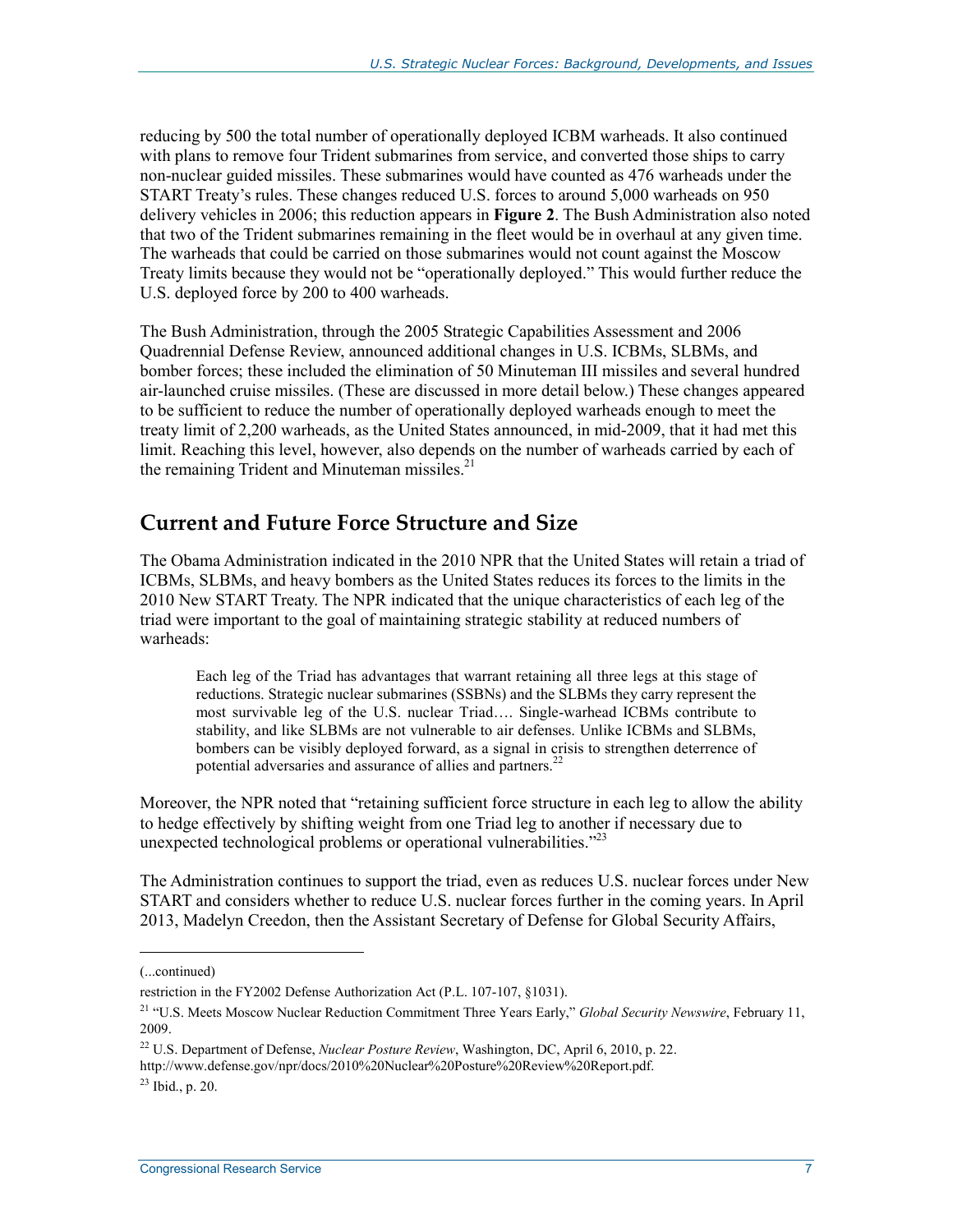stated, "The 2010 nuclear posture review concluded that the United States will maintain a triad of ICBMs, SLBMs, and nuclear capable heavy bombers. And the president's F.Y. '14 budget request supports modernization of these nuclear forces."<sup>24</sup> Further, in its report on the Nuclear Employment Strategy of the United States, released in June 2013, DOD states that the United States will maintain a nuclear triad, because this is the best way to "maintain strategic stability at reasonable cost, while hedging against potential technical problems or vulnerabilities."<sup>25</sup>

On April 8, 2014, the Obama Administration released a report detailing the force structure that the United States would deploy under New START.<sup>26</sup> It indicated that, although the reductions would be complete by the treaty deadline of February 5, 2018, most of the reductions would come late in the treaty implementation period so that the plans could change, if necessary. **Table 2** displays this force structure and compares it with estimates of U.S. operational strategic nuclear forces in 2010. This force structure is consistent with the statements and adjustments the Administration has made about deploying all Minuteman III missiles with a single warhead, retaining Trident submarines deployed in two oceans, and converting some number of heavy bombers to conventional-only missions.

| $\frac{1}{2}$                 |           |          |                                        |                              |          |  |
|-------------------------------|-----------|----------|----------------------------------------|------------------------------|----------|--|
| <b>Estimated Forces, 2010</b> |           |          | Possible Forces Under New START, 2018a |                              |          |  |
|                               | Launchers | Warheads | Total<br>Launchers                     | <b>Deployed</b><br>Launchers | Warheads |  |
| Minuteman III                 | 450       | 500      | 454                                    | 400                          | 400      |  |
| Trident                       | 336       | I, IS2   | 280                                    | 240                          | 1,090    |  |
| $B-52$                        | 76        | 300      | 46                                     | 42                           | 42       |  |
| $B-2$                         | 8         | 200      | 20                                     | 18                           | 18       |  |
| Total                         | 880       | 2,152    | 800                                    | 700                          | 1,550    |  |

**Table 2. U.S. Strategic Nuclear Forces under New START**  (Estimated Current Forces and Potential New START Forces)

**Source:** U.S. Department of Defense, Report on Plan to Implement the Nuclear Force Reductions, Limitations, and Verification, Washington, DC, April 8, 2014.

Under this force the United States will retain 14 Trident submarines with 2 in overhaul. In accordance with the terms of New START, the United States will eliminate 4 launchers on each submarine, so that each counts as only 20 launchers. The United States will also retain all 450 Minuteman III launchers, although only 400 would hold deployed missiles.

<sup>&</sup>lt;sup>24</sup> U.S. Congress, House Armed Forces, Strategic Forces, Hearing on the Proposed Fiscal 2014 Defense Authorization as it Relates to Atomic Energy Defense Activities,  $113<sup>th</sup> Cong.,  $1<sup>st</sup> s$ ess., May 9, 2013.$ 

<sup>25</sup> U.S. Department of Defense, *Report on Nuclear Employment Strategy of the United States*, Washington, DC, June 2013, p. 5, http://www.defense.gov/pubs/reporttoCongressonUSNuclearEmploymentStrategy\_Section491.pdf.

<sup>26</sup> U.S. Department of Defense, *Report on Plan to Implement the Nuclear Force Reductions, Limitations, and Verification*, Washington, DC, April 8, 2014, http://www.defense.gov/documents/New-START-Implementation-Report.pdf.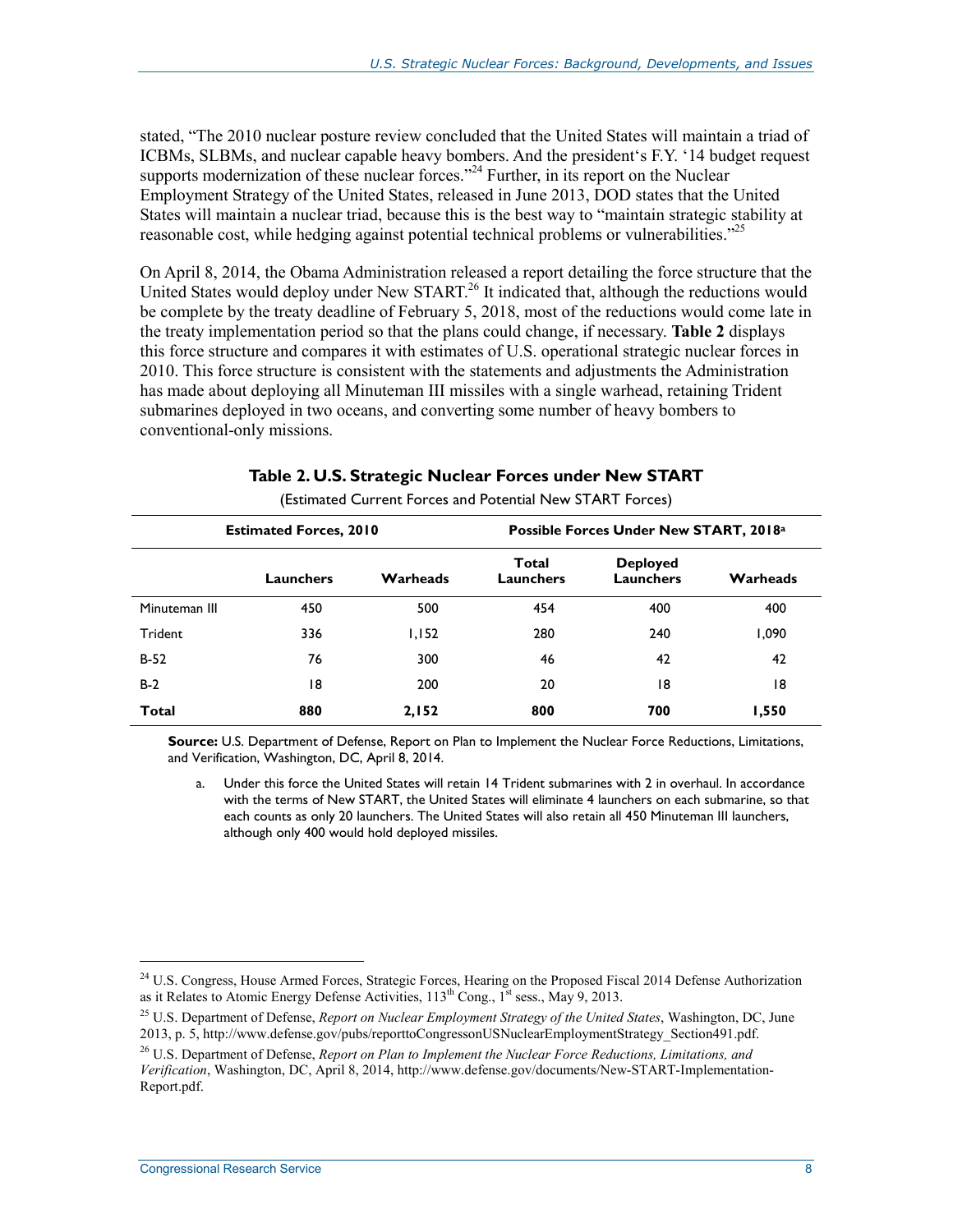## **Strategic Nuclear Delivery Vehicles: Recent Reductions and Current Modernization Programs**

## **Intercontinental Ballistic Missiles (ICBMs)**

#### **Peacekeeper (MX)**

In the late 1980s, the United States deployed 50 Peacekeeper ICBMs, each with 10 warheads, at silos that had held Minuteman missiles at F.E. Warren Air Force Base in Wyoming. The 1993 START II Treaty would have banned multiple warhead ICBMs, so the United States would have had to eliminate these missiles while implementing the treaty. Therefore, the Pentagon began planning for their elimination, and the Air Force added funds to its budget for this purpose in 1994. However, beginning in FY1998, Congress prohibited the Clinton Administration from spending any money on the deactivation or retirement of these missiles until START II entered into force. The Bush Administration requested \$14 million in FY2002 to begin the missiles' retirement; Congress lifted the restriction and authorized the funding. The Air Force began to deactivate the missiles in October 2002, and completed the process, having removed all the missiles from their silos, in September 2005. The MK21 reentry vehicles and W87 warheads from these missiles have been placed in storage. As is noted below, the Air Force plans to redeploy some of these warheads and reentry vehicles on Minuteman III missiles, under the Safety Enhanced Reentry Vehicle (SERV) program.

Under the terms of the original, 1991 START Treaty, the United States would have had to eliminate the Peacekeeper missile silos to remove the warheads on the missiles from accountability under the treaty limits. However, the Air Force retained the silos as it deactivated the missiles. Therefore, the warheads that were deployed on the Peacekeeper missiles still counted under START, even though the missiles were no longer operational, until START expired in December 2009. The United States did not, however, count any of these warheads under the limits in the Moscow Treaty. They also will not count under the limits in the New START Treaty, if the United States eliminates the silos. It will not, however, have to blow up or excavate the silos, as it would have had to do under the original START Treaty. The new START Treaty indicates that the parties can use whatever method they choose to eliminate the silos, as long as they demonstrate that the silos can no longer launch missiles. The Air Force filled the silos with gravel to eliminate them, and completed the process in February 2015.

#### **Minuteman III**

The U.S. Minuteman III ICBMs are located at three Air Force bases—F.E. Warren AFB in Wyoming, Malmstrom AFB in Montana, and Minot AFB in North Dakota. Each base houses 150 missiles.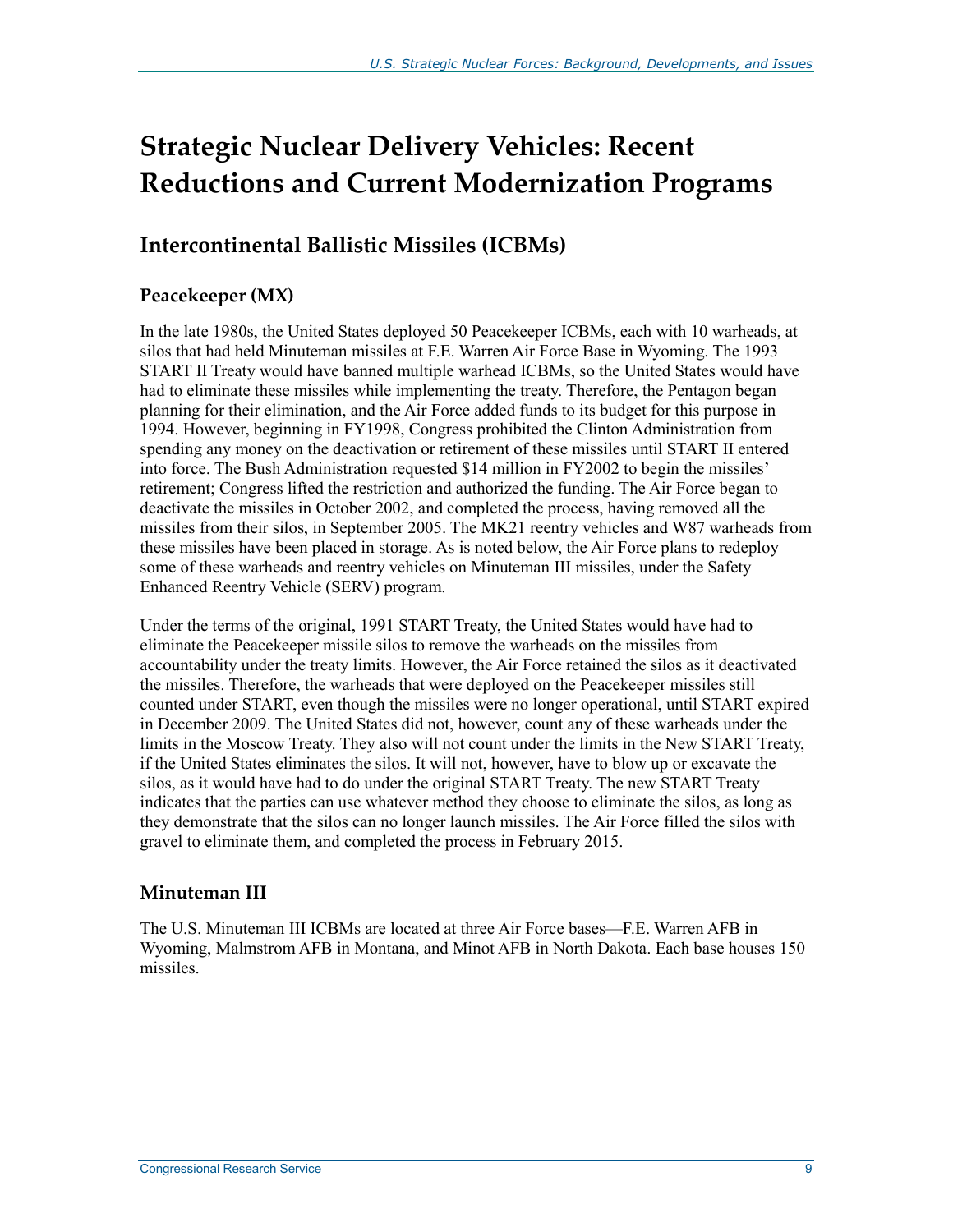#### *Force Structure Changes*

In the 2006 Quadrennial Defense Review (QDR), the Pentagon indicated that it planned to "reduce the number of deployed Minuteman III ballistic missiles from 500 to 450, beginning in Fiscal Year 2007."<sup>27</sup> The Air Force deactivated the missiles in Malmstrom's  $564^{\text{th}}$  Missile Squadron, which was known as the "odd squad."<sup>28</sup> This designation reflected that the launch control facilities for these missiles were built and installed by General Electric, while all other Minuteman launch control facilities were built by Boeing; as a result, these missiles used a different communications and launch control system than all the other Minuteman missiles. According to Air Force Space Command, the drawdown began on July 1, 2007. All of the reentry vehicles were removed from the missiles in early 2008, the missiles were all removed from their silos by the end of July 2008, and the squadron was deactivated by the end of August 2008.<sup>29</sup>

In testimony before the Senate Armed Services Committee, General Cartwright stated that the Air Force had decided to retire these missiles so that they could serve as test assets for the remaining force. He noted that the Air Force had to "keep a robust test program all the way through the life of the program."<sup>30</sup> With the test assets available before this decision, the test program would begin to run short around 2017 or 2018. The added test assets would support the program through 2025 or longer. This time line, however, raises questions about why the Air Force pressed to begin retiring the missiles in FY2007, 10 years before it would run out of test assets. Some have speculated that the elimination of the 50 missiles was intended to reduce the long-term operations and maintenance costs for the fleet, particularly since the  $564<sup>th</sup>$  Squadron used different ground control technologies and training systems than the remainder of the fleet. This option was not likely, however, to produce budgetary savings in the near term as the added cost of deactivating the missiles could exceed the reductions in operations and maintenance expenses.<sup>31</sup> In addition, to use these missiles as test assets, the Air Force has had to include them in the modernization programs described below. This has further limited the budgetary savings.

When the Air Force decided to retire 50 ICBMs at Malmstrom, it indicated that it would retain the silos and would not destroy or eliminate them. However, with the signing of the New START Treaty in 2010, these silos added to the U.S. total of nondeployed ICBM launchers. So the Air Force eliminated them in 2014, by filling them with gravel, so that the United States can comply with the New START limits by 2018.

In a pattern that has become common over the years, Congress questioned the Administration's rationale for the plan to retire 50 Minuteman missiles, indicating that it believed that more Minuteman silos increased U.S. security and strengthened deterrence. In the FY2007 Defense Authorization Act (H.R. 5122, §139), Congress stated that DOD could not spend any money to begin the withdrawal of these missiles from the active force until the Secretary of Defense submitted a report that addressed a number of issues, including (1) a detailed justification for the proposal to reduce the force from 500 to 450 missiles; (2) a detailed analysis of the strategic ramifications of continuing to equip a portion of the force with multiple independent warheads

<sup>&</sup>lt;sup>27</sup> U.S. Department of Defense. Report of the 2006 Quadrennial Defense Review. Washington, February 2006. p. 50.

<sup>28</sup> Johnson, Peter. Growth Worries Base Boosters. *Great Falls Tribune*. January 19, 2006.

<sup>&</sup>lt;sup>29</sup> Global Security Newswire. U.S. Deactivates 50 Strategic Missiles. August 4, 2008.

<sup>&</sup>lt;sup>30</sup> U.S. Senate, Committee on Armed Services, Hearing on Global Strike Plans and Programs. Testimony of James E. Cartwright, Commander U.S. Strategic Command. March 29, 2006.

<sup>&</sup>lt;sup>31</sup> Private communication.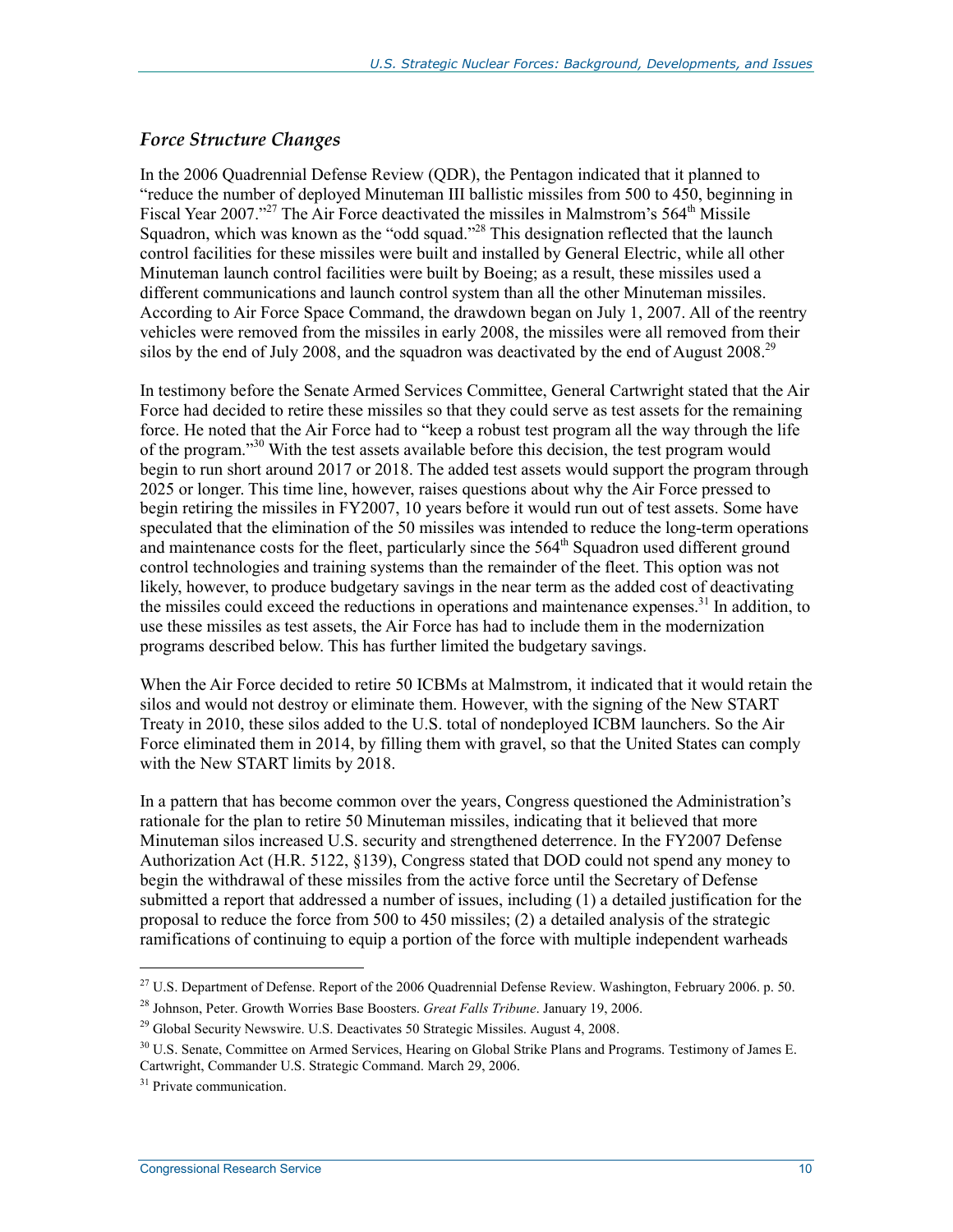rather than single warheads; (3) an assessment of the test assets and spares required to maintain a force of 500 missiles and a force of 450 missiles through 2030; (4) an assessment of whether halting upgrades to the missiles withdrawn from the deployed force would compromise their ability to serve as test assets; and (5) a description of the plan for extending the life of the Minuteman III missile force beyond FY2030. The Secretary of Defense submitted this report to Congress in late March 2007.

Although the retirement of 50 Minuteman III missiles probably did little to reduce the cost of maintaining and operating the Minuteman fleet, this program did allow both STRATCOM and the Air Force to participate in the effort to transform the Pentagon in response to post-Cold War threats. These missiles may still have a role to play in U.S. national security strategy, but they may not be needed in the numbers that were required when the United States faced the Soviet threat.

During 2012 and 2013, Congress sought to prevent the Administration from initiating an environmental assessment that would advise the possible elimination of up to 50 silos under New START. In addition, the House Armed Services Committee included a provision in its version of the FY2015 National Defense Authorization Act (H.R. 4435, Sec. 1634) that would require the Air Force to retain all 450 ICBM silos, regardless of future force structure requirements, budgets, or arms control limits, through 2015. The provision states that "it is in the national security interests of the United States to retain the maximum number of land-based strategic missile silos and their associated infrastructure to ensure that billions of dollars in prior taxpayer investments for such silos and infrastructure are not lost through precipitous actions which may be budgetdriven, cyclical, and not in the long-term strategic interests of the United States." It requires that the Secretary of Defense "preserve each intercontinental ballistic missile silo ... in warm status that enables such silo to—(1) remain a fully functioning element of the interconnected and redundant command and control system of the missile field; and (2) be made fully operational with a deployed missile."

In the April 2014 report on its planned force structure under New START, the Obama Administration indicated that it plans to retain 400 deployed Minuteman III ICBMs, within a total force of 450 deployed and nondeployed launchers. According to Air Force officials, this option is attractive because it would allow the Air Force to deactivate missiles in silos that have been damaged by water intrusion, repair those silos, and possibly return missiles to them at a later date while it repaired additional silos. If it had eliminated some of the empty silos, it would have had to do so in complete squadrons, regardless of the silos' conditions, and would not have been able to empty and repair the most degraded silos.<sup>32</sup> Congress has also weighed in on this force structure, again arguing that U.S. security would benefit from the retention of more operational ICBM launchers, even if they did not contain operational missiles.

#### *Warhead Plans*

1

Each Minuteman III missile was initially deployed with 3 warheads, for a total of 1,500 warheads across the force. In 2001, to meet the START limit of 6,000 warheads, the United States removed 2 warheads from each of the 150 Minuteman missiles at F.E. Warren AFB,<sup>33</sup> reducing the

<sup>32</sup> Gabe Starosta, "On New START, Timing Begins to Limit Force-Structure Alternatives," *InsideDefense.com*, May 14, 2013.

<sup>&</sup>lt;sup>33</sup> See Robert S. Norris and Hans M. Kristensen. U.S. Nuclear Forces, 2006. Bulletin of the Atomic Scientists. (continued...)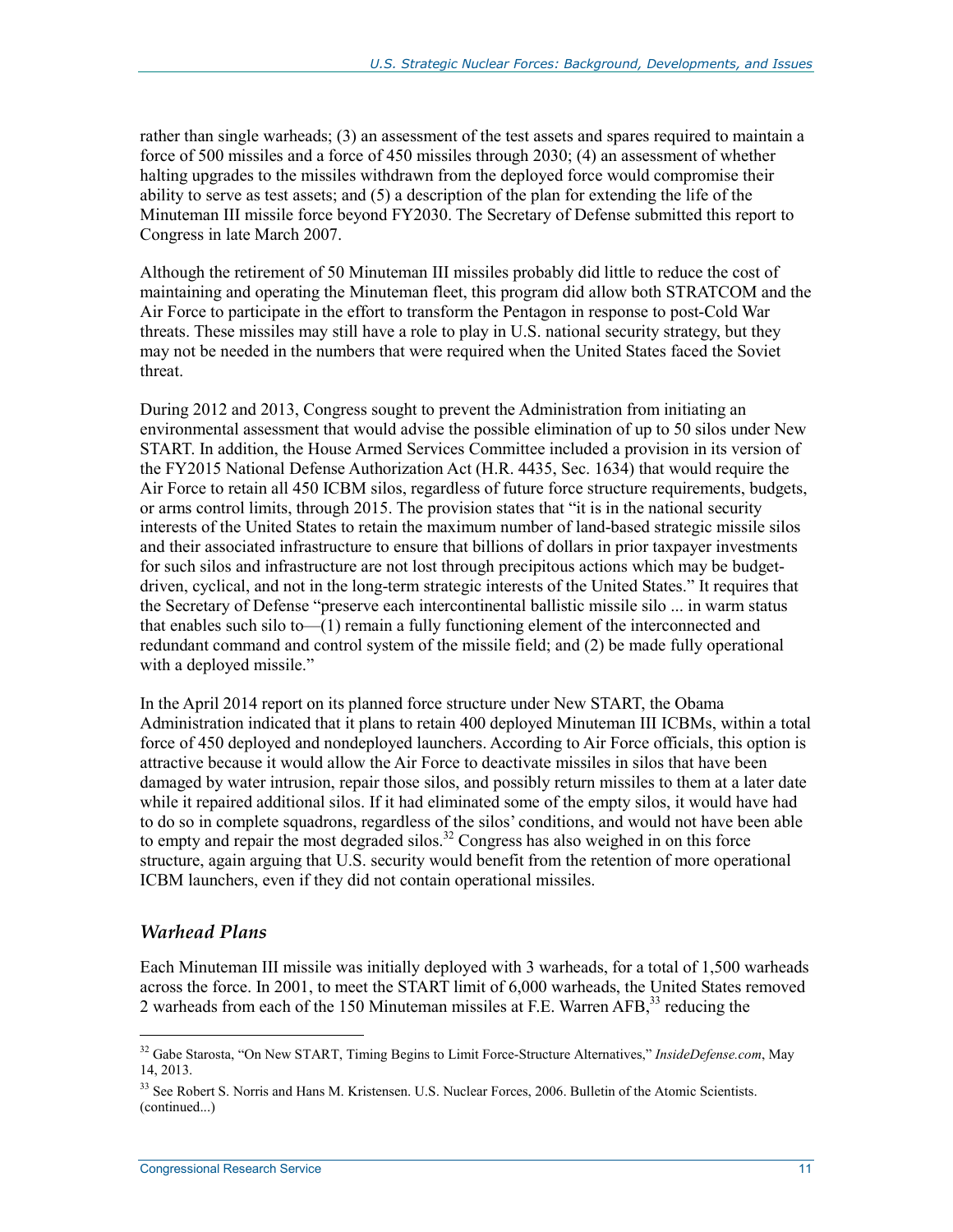Minuteman III force to 1,200 total warheads. In the process, the Air Force also removed and destroyed the "bulkhead," the platform on the reentry vehicle, so that, in accordance with START rules, these missiles can no longer carry three warheads.

Under START II, the United States would have had to download all the Minuteman III missiles to one warhead each. Although the Bush Administration initially endorsed the plan to download all Minuteman ICBMs, this plan apparently changed. In an interview with *Air Force Magazine* in October 2003, General Robert Smolen indicated that the Air Force would maintain the ability to deploy these 500 missiles with up to 800 warheads.<sup>34</sup> Although some analysts interpreted this statement to mean that the Minuteman ICBMs would carry 800 warheads on a day-to-day basis, it seems more likely that this was a reference to the Air Force intent to maintain the ability to reload warheads, and reconstitute the force, if circumstances changed.<sup>35</sup> The 2001 NPR had indicated that the United States would maintain the flexibility to do this. However, in testimony before the Senate Armed Services Committee, General Cartwright also indicated that some Minuteman missiles might carry more than one warhead. Specifically, when discussing the reduction from 500 to 450 missiles, he said, "this is not a reduction in the number of warheads deployed. They will just merely be re-distributed on the missiles."<sup>36</sup> Major General Deppe confirmed that the Air Force would retain some Minuteman III missiles with more than one warhead when he noted, in a speech in mid-April 2007, that the remaining 450 Minuteman III missiles could be deployed with one, two, or three warheads.<sup>37</sup>

In the 2010 NPR, the Obama Administration indicated that, under the New START Treaty, all of the U.S. Minuteman III missiles will carry only one warhead. It indicated that this configuration would "enhance the stability of the nuclear balance by reducing incentives for either side to strike first."<sup>38</sup> The Air Force completed the downloading process, leaving all Minuteman III missiles with a single warhead, on June 16, 2014.<sup>39</sup> Unlike under START, the United States did not have to alter the front end of the missile or remove the old bulkhead. As a result, the United States could restore warheads to its ICBM force if the international security environment changed. Moreover, this plan could have changed, if, in an effort to reduce the cost of the ICBM force under New START, the Administration had decided to reduce the number of Minuteman III missiles further in the coming years. Reports indicate that the Pentagon may have reviewed such an option as a part of its NPR implementation study, but, as the report released on April 8, 2014, indicated, it did not decide to pursue this approach. As a result, under New START, each of the 400 deployed Minuteman III missiles will carry a single warhead.

<sup>(...</sup>continued)

January/February 2006.

<sup>34</sup> Hebert, Adam. The Future Missile Force. *Air Force Magazine*. October 2005.

<sup>&</sup>lt;sup>35</sup> See, for example, Jeffrey Lewis. STRATCOM Hearts MIRV. ArmsControlWonk.com, January 30, 2006.

<sup>&</sup>lt;sup>36</sup> See, U.S. Senate, Committee on Armed Services, Hearing on Global Strike Plans and Programs. Testimony of James E. Cartwright, Commander U.S. Strategic Command. March 29, 2006.

<sup>&</sup>lt;sup>37</sup> Sirak, Michael. Air Force Prepared To Draaw Down Minuteman III Fleet by 50 Missiles. Defense Daily. April 17, 2007.

<sup>&</sup>lt;sup>38</sup> Single-warhead ICBMs are considered to be stabilizing because it would take two attacking warheads to destroy the silo. If each side has approximately the same number of warheads, than an attack on a single warhead missile would cost more warheads than it would kill, and, therefore, would not be considered to be lucrative.

<sup>39</sup> Jenn Rowell, "Last Malmstron ICBM Reconfigured Under Treaty," *Great Falls Tribune*, June 18, 2014.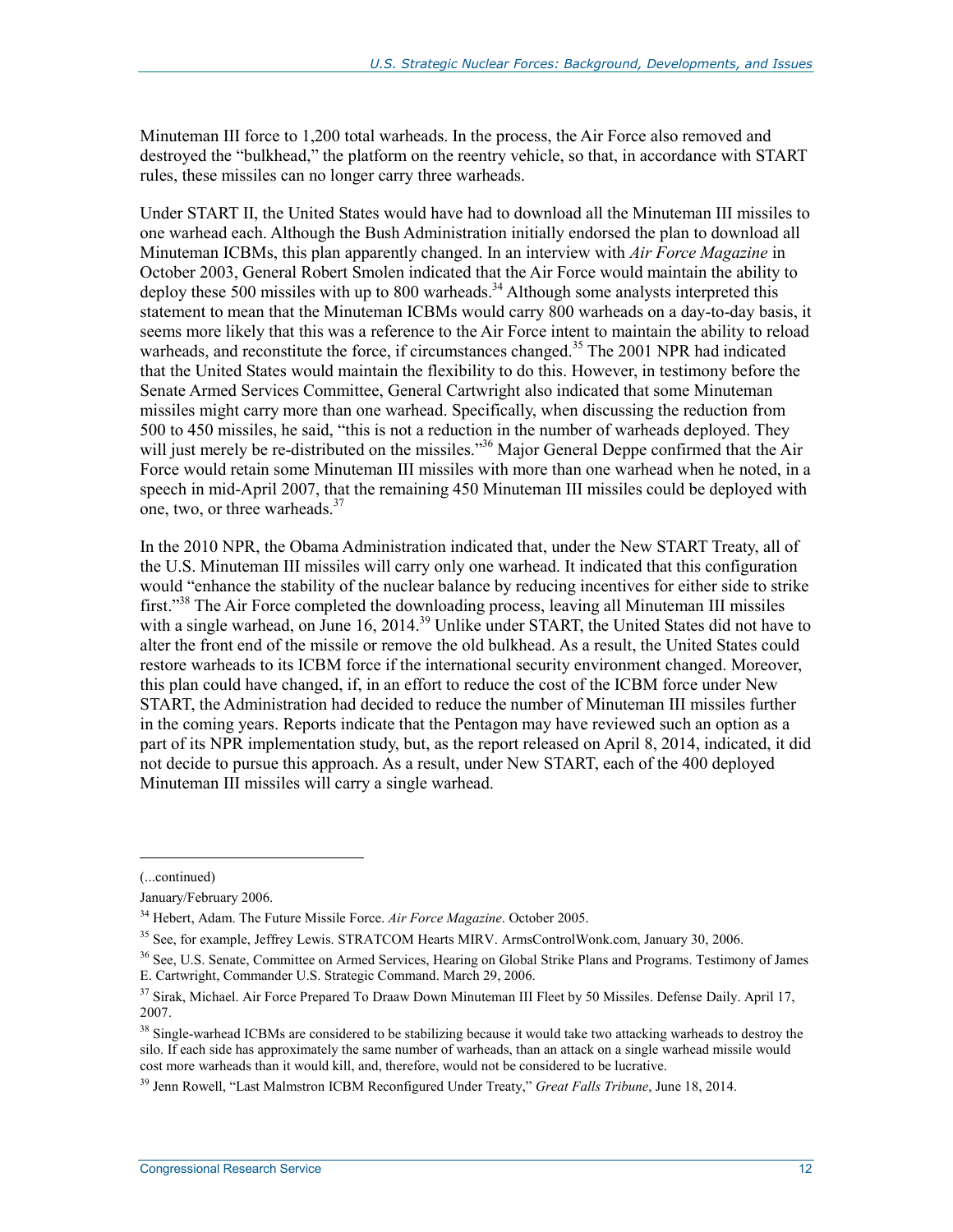#### **Minuteman Modernization Programs**

Over the past 15 years, the Air Force pursued several programs that are designed to improve the accuracy and reliability of the Minuteman fleet and to "support the operational capability of the Minuteman ICBM through 2030." According to some estimates, this effort likely cost \$6 billion-  $$7$  billion.<sup>40</sup> This section describes several of the key programs in this effort.

#### *Propulsion Replacement Program (PRP)*

The program began in 1998 and has been replacing the propellant, the solid rocket fuel, in the Minuteman motors to extend the life of the rocket motors. A consortium led by Northrup Grumman poured the new fuel into the first and second stages and remanufactured the third stages of the missiles. According to the Air Force, as of early August, 2007, 325 missiles, or 72% of the fleet, had completed the PRP program; this number increased to around 80% by mid-2008. The Air Force purchased the final 56 booster sets, for a total of 601, with its funding in FY2008. Funding in FY2009 supported the assembly of the remaining boosters. The Air Force expects to complete the PRP program by 2013.<sup>41</sup> In the FY2007 Defense Authorization Act (P.L. 109-364) and the FY2007 Defense Appropriations Act (P.L. 109-289), the  $109<sup>th</sup>$  Congress indicated that it would not support efforts to end this program early. However, in its budget request for FY2010, the Air Force indicated that FY2009 was the last year for funding for the program.

#### *Guidance Replacement Program (GRP)*

The Guidance Replacement Program has extended the service life of the Minuteman missiles' guidance set, and improved the maintainability and reliability of guidance sets. It replaced aging parts with more modern and reliable technologies, while maintaining the accuracy of the missiles.<sup>42</sup> Flight testing for the new system began in 1998, and, at the time, it exceeded its operational requirements. Production began in 2000, and the Air Force purchased 652 of the new guidance units. Press reports indicate that the system had some problems with accuracy during its testing program.<sup>43</sup> The Air Force eventually identified and corrected the problems in 2002 and 2003. According to the Air Force, 425 Minuteman III missiles were upgraded with the new guidance packages as of early August 2007. The Air Force had been taking delivery of 5 to7 new guidance units each month, for a total of 652 units. Boeing reported that it had delivered the final guidance set in early February 2009. The Air Force did not request any additional funding for this program in FY2010. However, it did request \$1.2 million in FY2011 and \$0.6 million in FY2012 to complete the program.

<sup>&</sup>lt;sup>40</sup> Robert S. Norris and Hans M. Kristensen. U.S. Nuclear Forces, 2006. Bulletin of the Atomic Scientists. January/February 2006.

<sup>&</sup>lt;sup>41</sup> Sirak, Michael. Minuteman Fleet has Life Beyond 2020, Says Senior Air Force Space Official. Defense Daily. June 14, 2006.

<sup>42</sup> LGM Minuteman III Modernization. Globalsecurity.org.

<sup>43</sup> Donnelly, John M. Air Force Defends Spending Half A Billion on Iffy ICBMs. *Defense Week*. September 10, 2001. p. 1.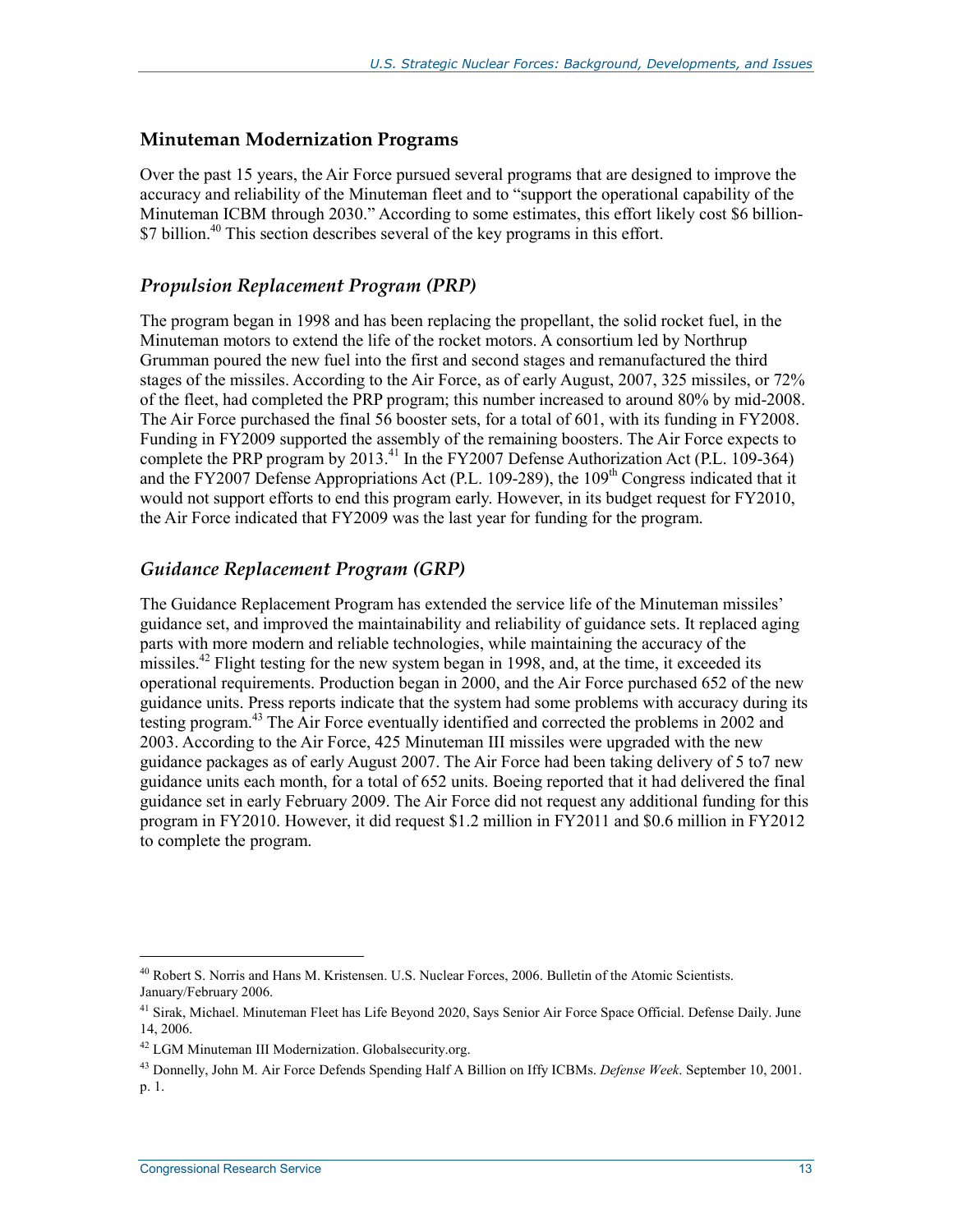#### *Propulsion System Rocket Engine Program (PSRE)*

According to the Air Force, the Propulsion System Rocket Engine (PSRE) program is designed to rebuild and replace Minuteman post-boost propulsion system components that were produced in the 1970s. The Air Force has been replacing, rather than repairing this system because original replacement parts, materials, and components are no longer available. This program is designed to reduce the life-cycle costs of the Minuteman missiles and maintain their reliability through 2020. The Air Force plans to purchase a total of 574 units for this program. Through FY2009, the Air Force had purchased 441 units, at a cost of \$128 million. It requested an additional \$26.2 million to purchase another 96 units in FY2010 and \$21.5 million to purchase 37 units in FY2011. This would complete the purchase of the units. As a result, the budget for FY2012 does not support the purchase of any additional units, but does include \$26.1 million for continuing work installing the units. The FY2013 budget request contained \$10.8 million for the same purpose.

#### *Rapid Execution and Combat Targeting (REACT) Service Life Extension Program*

The REACT targeting system was first installed in Minuteman launch control centers in the mid-1990s. This technology allowed for a significant reduction in the amount of time it would take to retarget the missiles, automated routine functions to reduce the workload for the crews, and replaced obsolete equipment.<sup>44</sup> In 2006, the Air Force began to deploy a modernized version of this system to extend its service life and to update the command and control capability of the launch control centers. This program will allow for more rapid retargeting of ICBMs, a capability identified in the Nuclear Posture Review as essential to the future nuclear force. The Air Force completed this effort in late 2006.

#### *Safety Enhanced Reentry Vehicle (SERV)*

As was noted above, under the SERV program, the Air Force plans to deploy MK21/W-87 reentry vehicles removed from Peacekeeper ICBMs on the Minuteman missiles, replacing the older MK12/W62 and MK12A/W78 reentry vehicles. To do this, the Air Force must modify the software, change the mounting on the missile, and change the support equipment. According to Air Force Space Command, the SERV program conducted three flight tests in 2005 and cancelled a fourth test because the first three were so successful.<sup>45</sup> The Air Force installed 20 of the kits for the new reentry vehicles on the Minuteman missiles at F.E. Warren Air Force Base in 2006. The process began at Malmstrom in July 2007 and at Minot in July 2008. As of early August 2007, 47 missiles had been modified. The Air Force purchase an additional 111 modification kits in FY2009, for a total of 570 kits. This was the last year that it planned to request funding for the program. It completed the installation process by 2012.

This program will likely ensure the reliability and effectiveness of the Minuteman III missiles throughout their planned deployments. The W-87 warheads entered the U.S. arsenal in 1986 and were refurbished in 2005. This process extended their service life past 2025.<sup>46</sup>

<sup>44</sup> LGM Minuteman III Modernization. Globalsecurity.org.

<sup>&</sup>lt;sup>45</sup> Lt. Gen. Frank G. Klotz, Vice Commander, Air Force Space Command. Transcript of Speech to the National Defense University Breakfast. June 13, 2006.

<sup>46</sup> Tom Collina, *Fact Sheet: U.S. Nuclear Modernization*, Arms Control Association, Washington, DC, January 5, 2009, (continued...)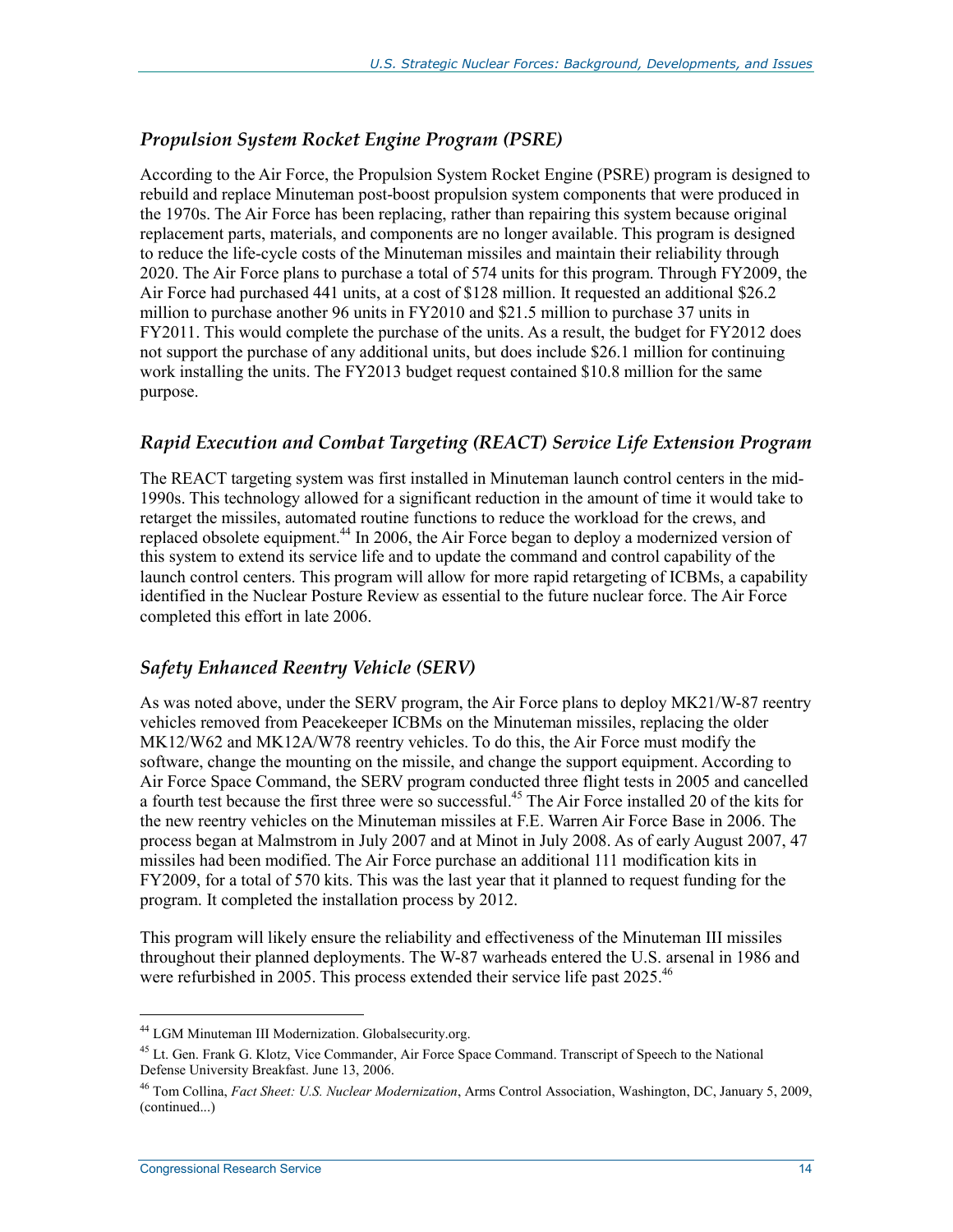#### *Solid Rocket Motor Warm Line Program*

In the FY2009 Omnibus Appropriations Bill, Congress approved a new program known as the Solid Rocket Motor Warm Line Program. According to Air Force budget documents, this program was intended to "sustain and maintain the unique manufacturing and engineering infrastructure necessary to preserve the Minuteman III solid rocket motor production capability" by providing funding to maintain a low rate of production of motors each year.<sup>47</sup> The program received \$42.9 million in FY2010 and produced motors for four Minuteman ICBMs. DOD requested \$44.2 million to produce motors for three additional ICBMs in FY2011. The budget request for FY2012 includes an additional \$34 million to complete work on the motors purchased in prior years. The FY2013 budget did not contain any additional funding for this program area, although the Air Force continues to support the solid rocket motor production base with work funded through its Dem/Val program (described below).

#### *ICBM Fuze Modernization*

According to DOD budget documents, the ICBM fuze modernization program will replace the current MK21 fuze to "meet warfighter requirements and maintain current capability through 2030." This program is needed because the current fuzes have long exceeded their original 10 year life span and the Strategic Command (STRATCOM) does not have enough fuzes available to meet its requirements. According to DOD, this program element will procures 693 modernized fuzes for the Minuteman fleet. It has requested \$13.7 million for this program in FY2016, and expects to spend around \$65 million through 2020. This will purchase the first 6 new fuzes. Eventually, the program is expected to cost \$830 million to purchase the full 693 units.

#### *ICBM Dem/Val Program*

The Air Force is also funding, through its RDT&E budget, a number of programs under the ICBM Dem/Val (demonstration and validation) title that will allow it to mature technologies that might support both the existing Minuteman fleet and the future ICBM program (known as the Ground Based Strategic Deterrent.). Congress appropriated \$72.9 million for these programs in FY2014 and \$30.9 million in FY2015. DOD has requested an additional \$39.8 million for FY2016.

The projects funded through the Dem/Val program area include ICBM guidance applications, ICBM propulsion applications, reentry vehicle applications, and command and control applications. In the area of guidance applications, DOD is seeking to "identify, develop, analyze, and evaluate advanced strategic guidance technologies, such as a new solid-state guidance system, for the ICBM fleet." $\frac{3}{48}$  This new system would increase the accuracy of the ICBM force and allow the missiles to destroy hardened targets with a single warhead. In the area of propulsion applications, DOD is, among other things, "exploring improvements and/or alternatives to current propulsion systems." This program area is specifically seeking to support the solid rocket motor

<sup>(...</sup>continued)

http://www.armscontrol.org/USNuclearModernization.

<sup>47</sup> http://www.saffm.hq.af.mil/shared/media/document/AFD-100128-067.pdf.

<sup>48</sup> Elaine Grossman, "Key Targeting Tech for Future U.S. Nuclear Missile has Gone Unfunded," *Nextgov.com*, August 19, 2014.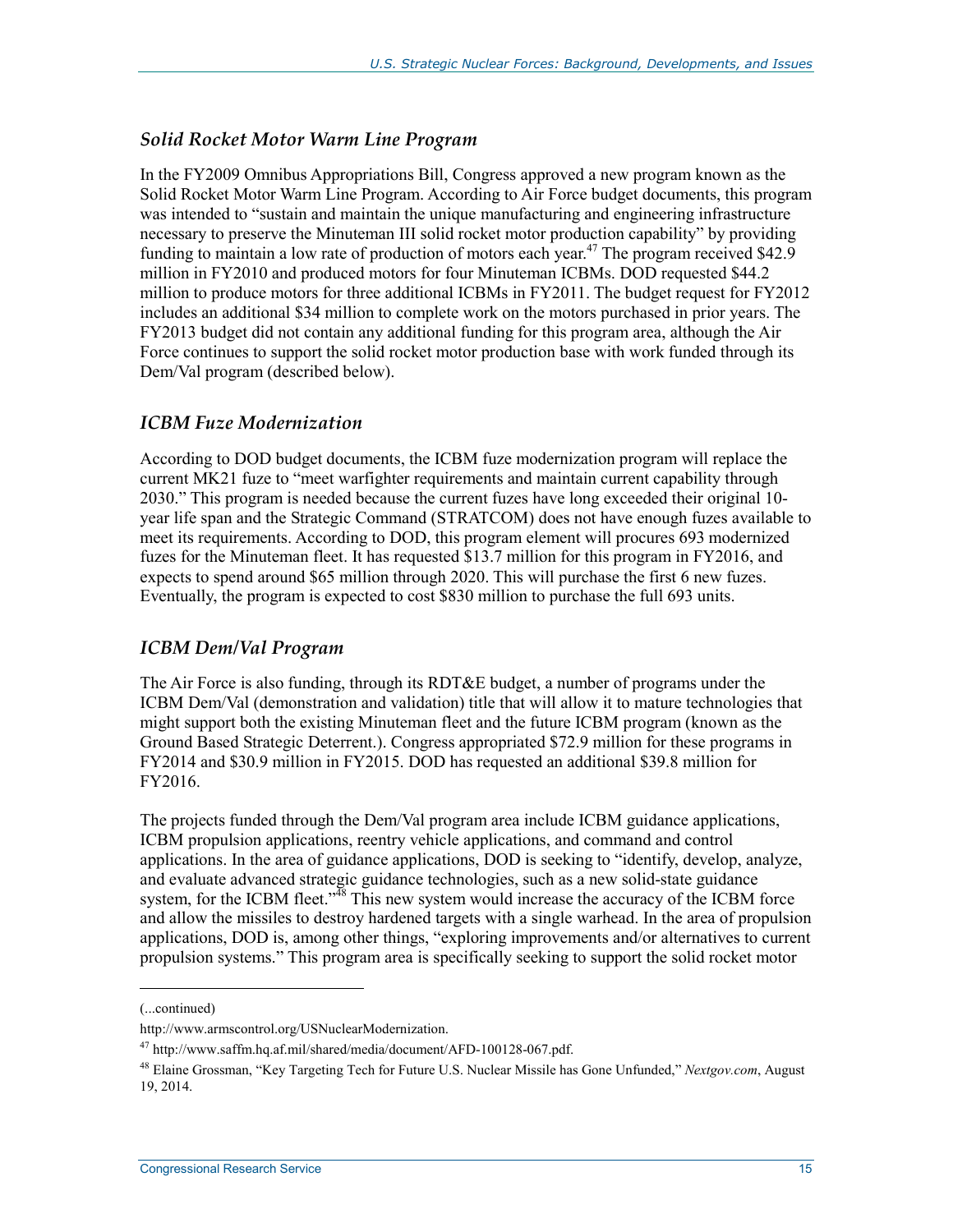research and development industrial base, so that it will have the capacity to support the ICBM force when the Air Force begins the procurement of its new ground-based strategic deterrent. In the area of reentry vehicle applications, DOD is seeking to both support reentry systems beyond their original design life and develop and test advanced technologies to meet future requirements. The area of command and control applications "evaluates and develops assured, survivable, and secure communications and battlespace awareness." It is focusing on both skills and technologies needed to meet current and future requirements.

DOD budget documents indicate that, beginning in FY2017, DOD move the efforts funded through the Dem/Val program into the new program element for the ground-based strategic deterrent. Hence, although these projects are designed to support both Minuteman force and the future force, they will likely begin to focus more specifically on the needs of the new missile.

#### **Future Programs**

In 2002, the Air Force began to explore its options for a new missile to replace the Minuteman III, with the intent to begin deploying a new missile in 2018. It reportedly produced a "mission needs" statement" at that time, and then began an Analysis of Alternatives  $(A\ddot{O}A)$  in 2004.<sup>49</sup> In June 2006, General Frank Klotz indicated that, after completing the AOA, Air Force Space Command had decided to recommend "an evolutionary approach to the replacement of the Minuteman III capability,<sup>"50</sup> which would continue to modernize the components of the existing missiles rather than begin from scratch to develop and produce new missiles. He indicated that Space Command supported this approach because it would be less costly than designing a new system "from scratch."

With this plan in place, the Air Force began examining the investments that might be needed to sustain the Minuteman force through 2030. According to General Robert Kehler, then Commander-in-Chief of STRATCOM, the missile should be viable throughout that time.<sup>51</sup> In addition, according to DOD officials, flight tests and surveillance programs should provide the Air Force with "better estimates for component age-out and system end-of-life timelines."<sup>52</sup>

At the same time, the Air Force has begun to consider what a follow-on system to the Minuteman III might look like for the time frame after 2030. The Air Force began a capabilities-based assessment of its land-based deterrent in early 2011 and began a new Analysis of Alternatives (AOA) for the ICBM force in 2012 with completion expected in mid-2014.<sup>53</sup> According to the Air Force, it requested \$2.6 million to begin the study in the FY2012 budget. The FY2013 budget

<sup>&</sup>lt;sup>49</sup> Selinger, Mark. Minuteman Replacement Study Expected to Begin Soon. Aerospace Daily and Defense Report. June 25, 2004.

<sup>&</sup>lt;sup>50</sup> Lt. Gen. Frank G. Klotz, Vice Commander, Air Force Space Command. Transcript of Speech to the National Defense University Breakfast. June 13, 2006.

<sup>51</sup> Jason Simpson, "Kehler: Air Force Investigating Minuteman III Follow-On System," *Inside the Air Force*, October 8, 2009. See, also, Jason Simpson, "Testers See no Problems With Minuteman III Missiles Lasting to 2030," *Inside the Air Force,* September 4, 2009.

<sup>&</sup>lt;sup>52</sup> See the prepared statement of Assistant Secretary of Defense Madelyn Creedon, U.S. Congress, House Armed Forces, Strategic Forces, Hearing on the Proposed Fiscal 2014 Defense Authorization as it Relates to Atomic Energy Defense Activities.  $113^{th}$  Cong.,  $1^{st}$  sess., May 9. 2013.

<sup>53</sup> U.S. Department of Defense, *November 2010 Update to the National Defense Authorization Act of FY2010*, New START Treaty Framework and Nuclear Force Structure Plans, Washington, DC, November 17, 2010, p. 11. http://www.lasg.org/CMRR/Sect1251\_update\_17Nov2010.pdf.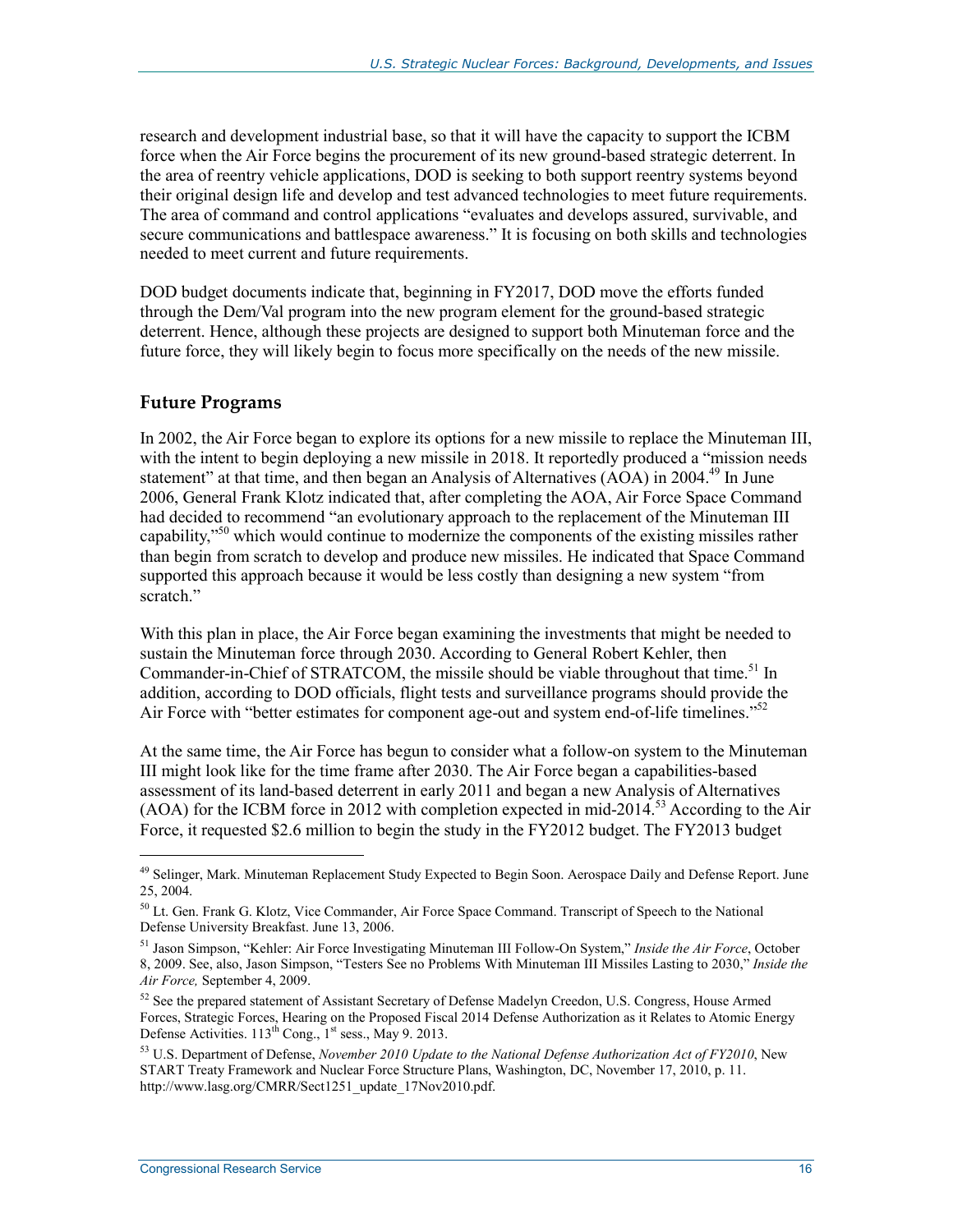request included \$11.7 million for a new project area known as Ground-based Strategic Deterrence (GBSD). According to the Air Force, this effort, which was previously funded under Long-Range Planning, included funding to begin the Analysis of Alternatives (AOA). The FY2014 budget request included \$9.4 million to continue this study.

In early January 2013, the Air Force Nuclear Weapons Center issued a "Broad Agency Announcement (BAA)" seeking white papers for concepts "that address modernization or replacement of the ground-based leg of the nuclear triad." The papers produced as a part of this study served as an early evaluation of alternatives for the future of the ICBM force, and may have helped select those concepts that will be included in the formal Analysis of Alternatives. According to the BAA, the Air Force Nuclear Weapons Center created five possible paths for further analysis. These include one that would continue to use the current Minuteman III baseline until 2075 without seeking to close gaps in the missiles' capabilities, one that would incorporate incremental changes into the current Minuteman III system to close gaps in capabilities, one that would design a new, fixed ICBM system to replace the Minuteman III, one that would design a new mobile ICBM system, and one that would design a new tunnel-based system.

Some analysts have expressed surprise at the possibility that the Air Force would consider deploying a new ICBM on mobile launchers or in tunnels. During the Cold War, the Air Force considered these types of deployment concepts as a way to increase the survivability of the ICBM force when faced with possibility of an attack with hundreds, or thousands, of Soviet warheads. Even during the Cold War, these concepts proved to be very expensive and impractical, and they were dropped from consideration after the demise of the Soviet Union and in the face of deep reductions in the numbers of U.S. and Russian warheads. Some analysts see the Air Force's possible renewed interest in these concepts as a step backward; they argue that the United States should consider retiring its ICBM force, and should not consider new, expensive schemes to increase the missiles' capabilities. Others, however, note that the presence of these concepts in the study does not mean that the Air Force will move in this direction. They note that the 2010 NPR mentioned the possibility of mobile basing for ICBMs as a way to increase warning and decision time, so it should not be a surprise to see requests for further study. However, the cost and complexity of mobile ICBM basing may again eliminate these concepts from further consideration.

According to press reports, this AOA has been completed and was briefed to industry officials in July 2014. The Air Force has reportedly decided to pursue a "hybrid" plan for the next generation ICBM. It would maintain the basic design of the missile, the current communications system, and the existing launch silos, but would replace the rocket motors, guidance sets, post-boost vehicles, and reentry systems. In other words, the Air Force would deploy a new missile in its existing Minuteman infrastructure. Reports also indicate that, although this missile would be deployed in fixed silos, the design would allow the missiles to be deployed on mobile launchers sometime in the future.<sup>54</sup> According to DOD budget documents, the Air Force is seeking to deliver "an integrated flight system" beginning in FY2027. The Air Force has requested \$75 million for this program in FY2016, but expects to spend \$945 million through FY2020.

While the Air Force appears committed to pursuing the development of a new ground-based strategic deterrent, there is growing recognition among analysts that fiscal constraints may alter

<sup>54</sup> Elaine Grossman, "Key Targeting Tech for Future U.S. Nuclear Missile has Gone Unfunded," *Nextgov.com*, August 19, 2014.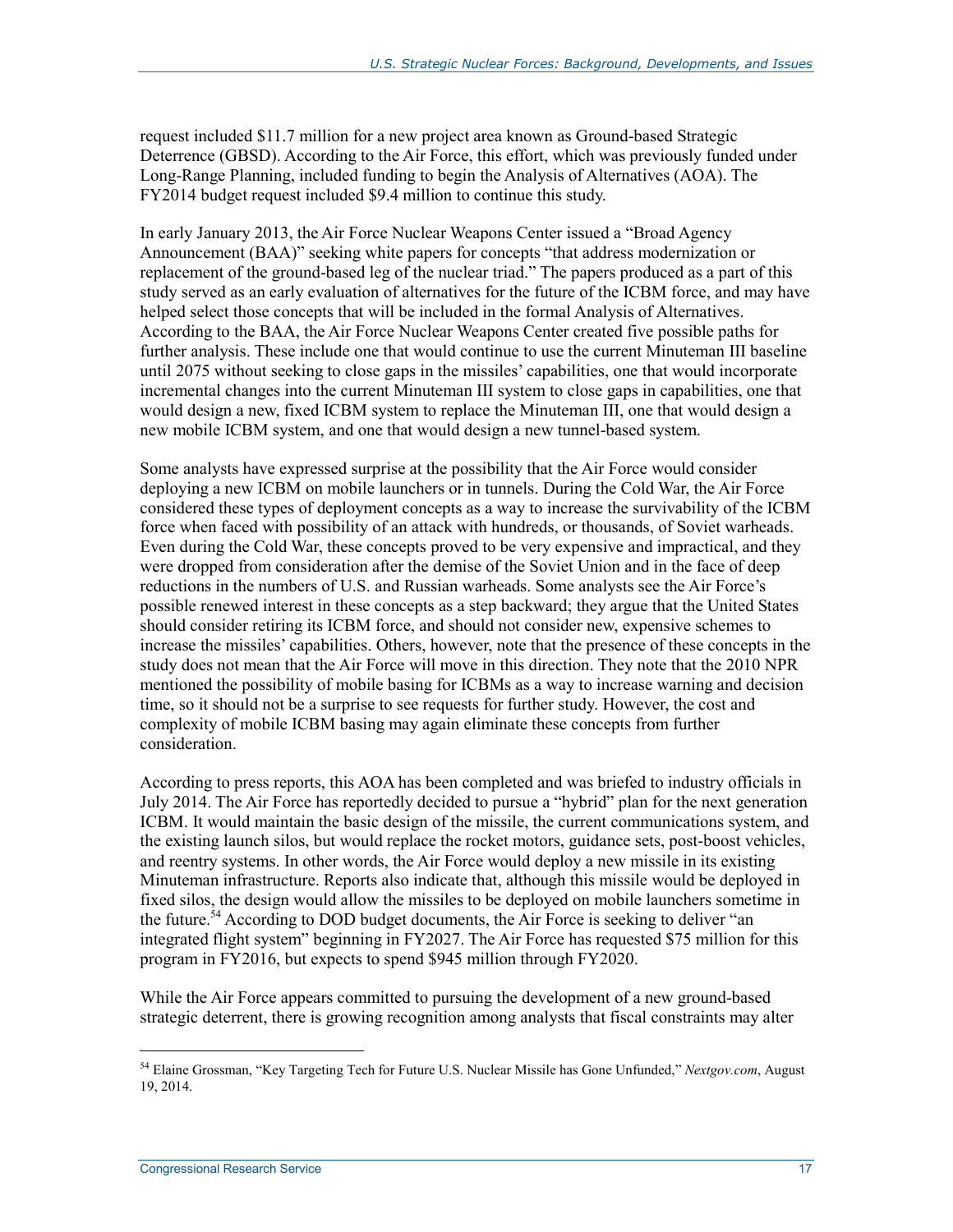this approach. As is noted below, all three legs of the U.S. nuclear triad are currently slated for modernization in the next 10 to 20 years. Each of these programs is likely to stress the budgets and financial capabilities of the services. Nevertheless, the Air Force has sought to allocate more funds to its nuclear missions, both to address personnel and operational issues that have come up in recent years and to pursue its modernization programs. According to the Secretary of the Air Force, Deborah Lee James, the nuclear capabilities of the Air Force are a national asset, so added funding could come not only from the Air Force budget but also from the broader Pentagon budget.<sup>55</sup>

### **Submarine Launched Ballistic Missiles**

The U.S. fleet of ballistic missile submarines consists of 14 Trident (Ohio-class) submarines, each equipped to carry 24 Trident missiles. With 2 submarines in overhaul, the operational fleet of 12 submarines currently carries around 1,100 warheads. Under the New START Treaty, each of the submarines will be modified so that they can carry only 20 missiles. The four empty launch tubes will be modified so that they cannot launch missiles; this will remove them from accountability under New START. As a result, the 14 submarines will count as a total of 280 deployed and nondeployed launchers, with 240 deployed launchers counting on the 12 operational submarines. The Navy plans to begin the process of reducing the number of launchers on each submarine in FY2015.

By the early 1990s, the United States had completed the deployment of 18 Trident ballistic missile submarines (SSBNs). Each of these submarines was equipped to carry 24 Trident missiles, and each missile could carry up to 8 warheads (either W-76 warheads or the larger W-88 warheads on the Trident II missile). The Navy initially deployed eight of these submarines at Bangor, WA, and all eight were equipped with the older Trident I missile. It then deployed 10 submarines, all equipped with the Trident II missile, at Kings Bay, GA. During the 1994 Nuclear Posture Review, the Clinton Administration decided that the United States would reduce the size of its Trident fleet to 14 submarines, and that 4 of the older submarines would be "backfit" to carry the Trident II missile.

The Bush Administration's 2001 Nuclear Posture Review endorsed the plan to backfit four of the Trident submarines so that all would carry Trident II missiles. It also indicated that, instead of retiring the remaining four submarines, the Navy would convert them to carry conventional weapons, and designated them "guided missile" submarines (SSGNs). The 2010 NPR also endorsed a force of 14 Trident submarines, although it noted that it might reduce that force to 12 submarines in the latter half of this decade. As was noted above, each submarine will deploy with only 20 missiles to meet the reductions in New START. As a result, the U.S. ballistic missile submarine (SSBN) force may continue to consist of 14 Trident submarines, with 2 in overhaul, through New START implementation.

#### **The SSGN Program**

1

The Navy converted four Trident submarines (the *USS Ohio*, *USS Michigan*, *USS Florida*, and *USS Georgia*) to carry conventional cruise missiles and other conventional weapons. Reports

<sup>55</sup> James Drew, "Air Force Wants OSD to Allocate More Funds for Nuclear Enterprise," *Inside the Air Force*, August 1, 2014.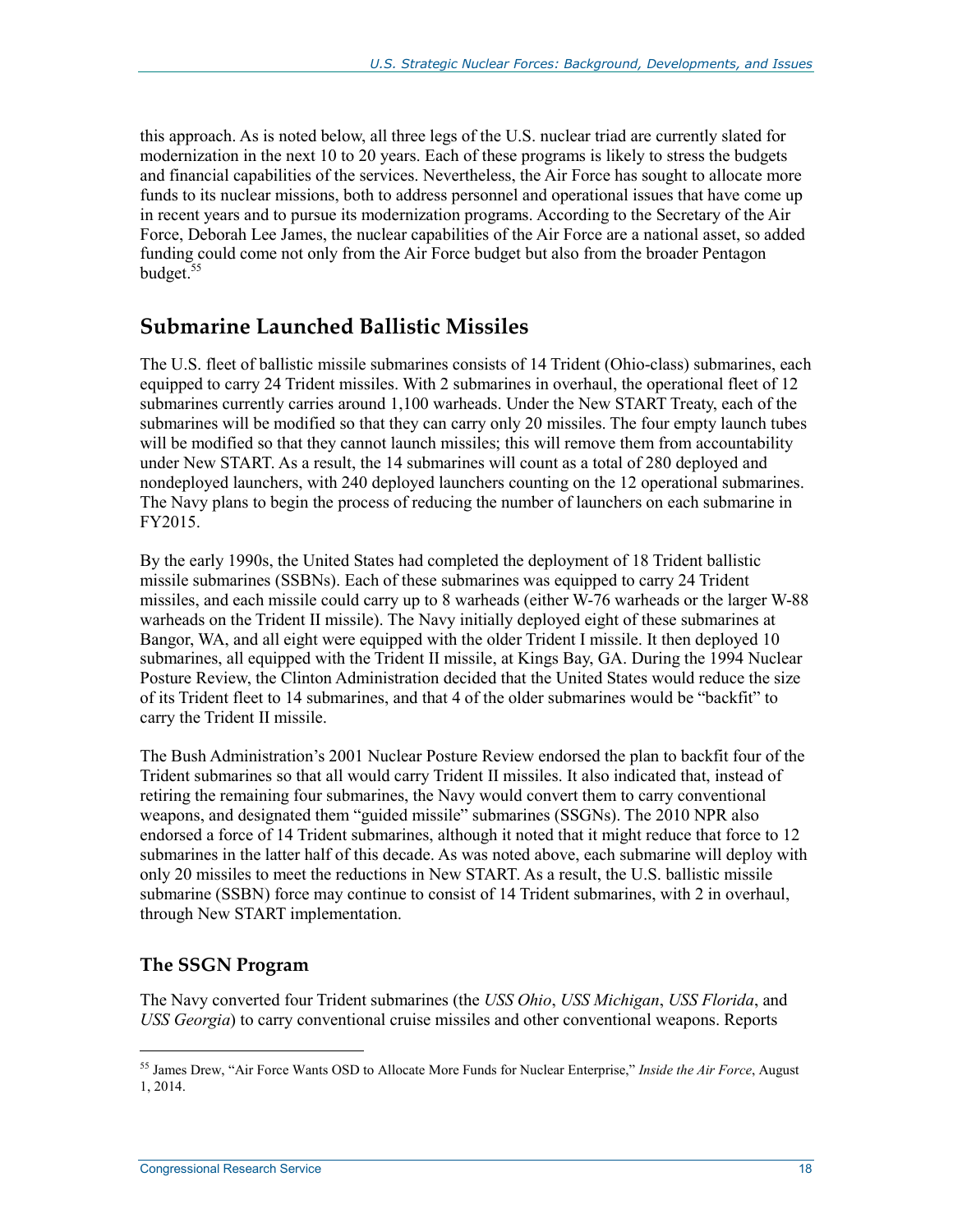indicate that the conversion process took approximately \$1 billion and two years for each of the four submarines. The SSGNs can each carry 154 Tomahawk cruise missiles, along with up to 100 special forces troops and their mini-submarines.<sup>56</sup>

The first two submarines scheduled for this conversion were removed from the nuclear fleet in early 2003. They were slated to receive their engineering overhaul, then to begin the conversion process in 2004.57 The first to complete the process, the *USS Ohio* returned to service as an SSGN in January 2006<sup>58</sup> and achieved operational status on November 1, 2007. According to the Navy, the *Georgia* was scheduled for deployment in March 2008, and the other submarines were scheduled to reach that status later in the year.<sup>59</sup> According to Admiral Stephen Johnson, the Director of the Navy's Strategic Submarine Program (SSP), all four of the submarines had returned to service by mid-2008, and two were forward-deployed on routine patrols. They are likely to remain in service through the mid-2020s.

#### **The Backfit Program**

As was noted above, both the 1994 and 2001 Nuclear Posture Reviews confirmed that the Navy would backfit four Trident submarines so that they could carry the newer Trident II (D-5) missile. This process not only allowed the Navy to replace the aging C-4 missiles, it also equipped the fleet with a missile that has improved accuracy and a larger payload. With its greater range, it would allow the submarines to operate in a larger area and cover a greater range of targets. These characteristics were valued when the system was designed and the United States sought to enhance its ability to deter the Soviet Union. The Bush Administration believed that the range, payload, and flexibility of the Trident submarines and D-5 missiles remained relevant in an era when the United States may seek to deter or defeat a wider range of adversaries. The Obama Administration has emphasized that, by providing the United States with a secure second strike capability, these submarines enhance strategic stability.

Four of the eight Trident submarines based in Bangor, WA (*USS Alaska*, *USS Nevada*, *USS Henry M. Jackson*, and *USS Alabama*) were a part of the backfit program. The *Alaska* and *Nevada* both began the process in 2001; the *Alaska* completed its backfit and rejoined the fleet in March 2002 and the *Nevada* did the same in August 2002. During the process, the submarines underwent a pre-planned engineered refueling overhaul, which accomplishes a number of maintenance objectives, including refueling of the reactor, repairing and upgrading some equipment, replacing obsolete equipment, repairing or upgrading the ballistic missile systems, and other minor alterations. $60$  The submarines also are fit with the Trident II missiles and the operating systems that are unique to these missiles. According to the Navy, both of these efforts came in ahead of

<sup>&</sup>lt;sup>56</sup>Connolly, Allison. For Four Subs, Its Good-bye Ballistic Missiles, Hello SEALs. Norfolk Virginia Pilot. December 18, 2004.

<sup>&</sup>lt;sup>57</sup> Ohio Class SSGN Tactical Trident. GlobalSecurity.org http://www.globalsecurity.org/military/systems/ship/ssgn-726.htm.

<sup>58</sup> First Trident Submarine Converted. Associated Press. January 10, 2006.

<sup>59</sup> U.S. Congress. Senate. Armed Services Committee, Subcommittee on Strategic Forces. Fiscal Year 2008 Strategic Forces Program Budget. Hearing. Prepared statement of Mr. Brian R. Green, Deputy Assistant Secretary of Defense, Strategic Capabilities, p. 6. March 28, 2007. See also, Guided Missile Submarine Ohio Ready for Deployment. Inside the Navy, November 5, 2007.

<sup>60</sup> SSBN-726 Ohio-Class FBM Submarines, GlobalSecurity.org, http://www.globalsecurity.org/wmd/systems/ssbn-726 recent.htm.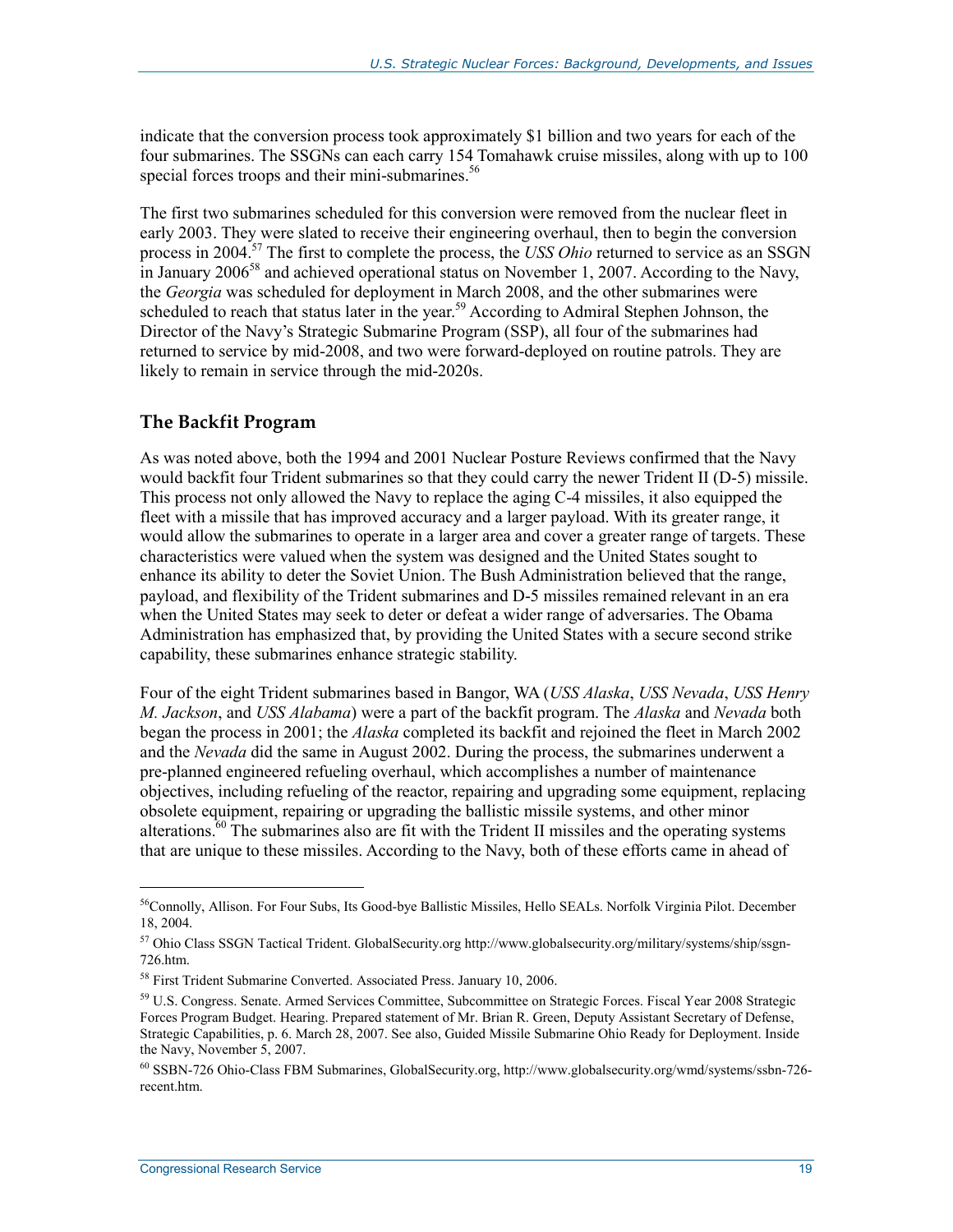schedule and under budget. The *Henry M. Jackson* and *Alabama* were completed their engineering overhaul and backfit in FY2006 and reentered the fleet in 2007 and 2008.

The last of the Trident I (C-4) missiles was removed from the fleet in October 2004, when the *USS Alabama* off-loaded its missiles and began the overhaul and backfit process. All the Trident submarines currently in the U.S. fleet now carry the Trident II missile.<sup>61</sup>

#### **Basing Changes**

When the Navy first decided, in the mid-1990s, to maintain a Trident fleet with 14 submarines, it planned to "balance" the fleet by deploying 7 Trident submarines at each of the 2 Trident bases. The Navy would have transferred three submarines from Kings Bay to Bangor, after four of the submarines from Bangor were removed from the ballistic missile fleet, for a balance of seven submarines at each base. However, these plans changed after the Bush Administration's Nuclear Posture Review. The Navy has transferred five submarines to Bangor, "balancing" the fleet by basing nine submarines at Bangor and five submarines at Kings Bay. Because two submarines would be in overhaul at any given time, this basing plan means that seven submarines would be operational at Bangor and five would be operational at Kings Bay.

According to unclassified reports, the Navy began moving Trident submarines from Kings Bay to Bangor in 2002, and transferred the fifth submarine in September 2005.<sup>62</sup> This change in basing pattern apparently reflected changes in the international security environment, with fewer targets within range of submarines operating in the Atlantic, and a greater number of targets within range of submarines operating in the Pacific. In particular, the shift allows the United States to improve its coverage of targets in China and North Korea.<sup>63</sup> Further, as the United States modifies its nuclear targeting objectives it could alter the patrol routes for the submarines operating in both oceans, so that a greater number of emerging targets would be within range of the submarines in a short amount of time.

#### **Warhead Loadings**

The Trident II (D-5) missiles can be equipped to carry up to eight warheads each. Under the terms of the original START Treaty, which was in force from 1994 to 2009, the United States could remove warheads from Trident missiles, and reduce the number listed in the database, a process known as downloading, to comply with the treaty's limit of 6,000 warheads. The United States took advantage of this provision, reducing to six warheads per missile on the eight Trident submarines based at Bangor, WA.<sup>64</sup>

<sup>&</sup>lt;sup>61</sup> Morris, Jefferson. Older Trident Missiles to be Phased out by Fall, Admiral Says. Aerospace Daily and Defense Report, June 17, 2005.

 $62$  Robert S. Norris and Hans M. Kristensen. U.S. Nuclear Forces, 2006. Bulletin of the Atomic Scientists. January/February 2006.

<sup>63</sup> Ibid.

<sup>&</sup>lt;sup>64</sup> Even though four of these submarines are being converted to SSGNs, they still count under the START Treaty because they still have SLBM launch tubes. Each of those tubes count as six warheads. See U.S. Department of State. Bureau of Verification, Compliance, and Implementation. START Aggregate Number of Strategic Offensive Arms. April 1, 2006.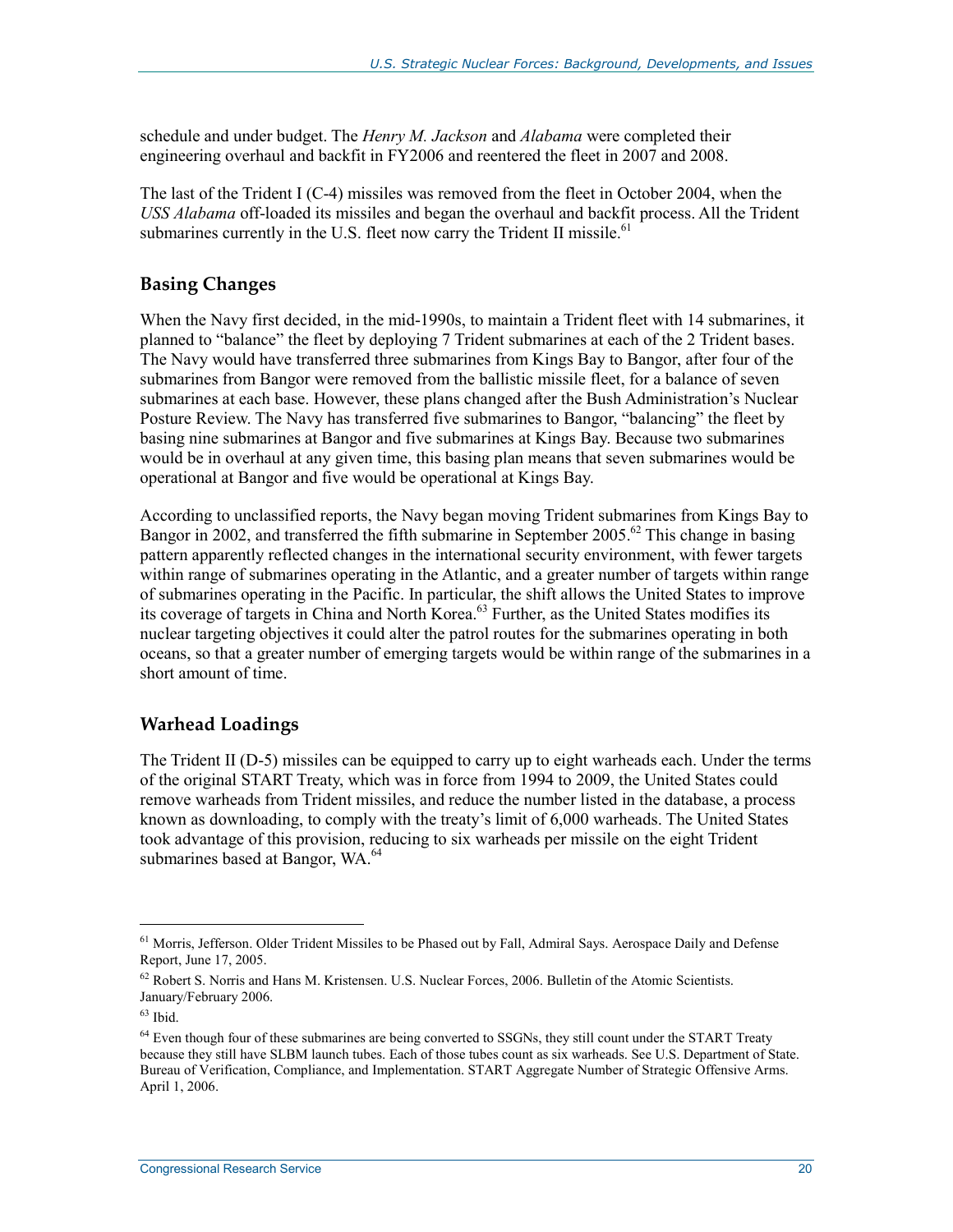During the George W. Bush Administration, the Navy further reduced the number of warheads on the Trident submarines so that the United States could reduce its forces to the 2,200 deployed warheads permitted under the 2002 Moscow Treaty. The United States did not have to reach this limit until 2012, but it had done so by 2009.

The United States may to continue to reduce the total numbers of warheads carried on its Trident missiles under the New START Treaty. Unlike START, which attributed the same number of warheads to each missile of a given type, regardless of whether some of the missiles carried fewer warheads, the United States can deploy different numbers of warheads on different missiles, and count only the actual warheads deployed on the force. This will allow each missile to be tailored to meet the mission assigned to that missile. The United States does not need to indicate how many warheads are deployed on each missile at all times; it must simply report the total number of operationally deployed warheads on all of its strategic nuclear delivery vehicles. The parties will, however, have opportunities to confirm that actual number on a specific missile, with random, short-notice inspections. Moreover, the United States will not have to alter the platforms in the missiles, so it could restore warheads to its Trident missiles if circumstances changed.

#### **Modernization Plans and Programs**

The Navy initially planned to keep Trident submarines in service for 30 years, but then extended that time period to 42 years. This extension reflects the judgment that ballistic missiles submarines would have operated with less demanding missions than attack submarines, and could, therefore, be expected to have a much longer operating life than the expected 30-year life of attack submarines. Therefore, since 1998, the Navy has assumed that each Trident submarine would have an expected operating lifetime of at least 42 years, with two 20-year operating cycles separated by a 2-year refueling overhaul.<sup>65</sup> With this schedule, the submarines will begin to retire from the fleet in 2027. The Navy has also pursued a number of programs to ensure that it has enough missiles to support this extended life for the submarines.

#### *Trident Missile Production and Life Extension*

The Navy purchased 437 Trident II (D-5) missiles through FY2008, and planned to purchase an additional 24 missiles per year through FY2012, for a total force of 533 missiles. It continued to produce rocket motors, at a rate of around one per month, and to procure alternation kits (known as SPALTs) needed to meet the extended service life of the submarine. Although the Navy plans to deploy its submarines with only 240 ballistic missiles under New START, it needs the greater number of missiles to support the fleet throughout the their life-cycle. In addition, around 50 of the Trident missiles are available for use by Great Britain in its Trident submarines. The remainder would support the missile's test program throughout the life of the Trident system.

The Navy is also pursuing a life extension program for the Trident II missiles, so that they will remain capable and reliable throughout the 42-year life of the Trident submarines. As a result, the funding for the Trident II missile supported the purchase of additional solid rocket motors other critical components required to support the missile throughout its service life.

<sup>65</sup> SSBN Ohio-Class FBM Submarines. GlobalSecurity.org.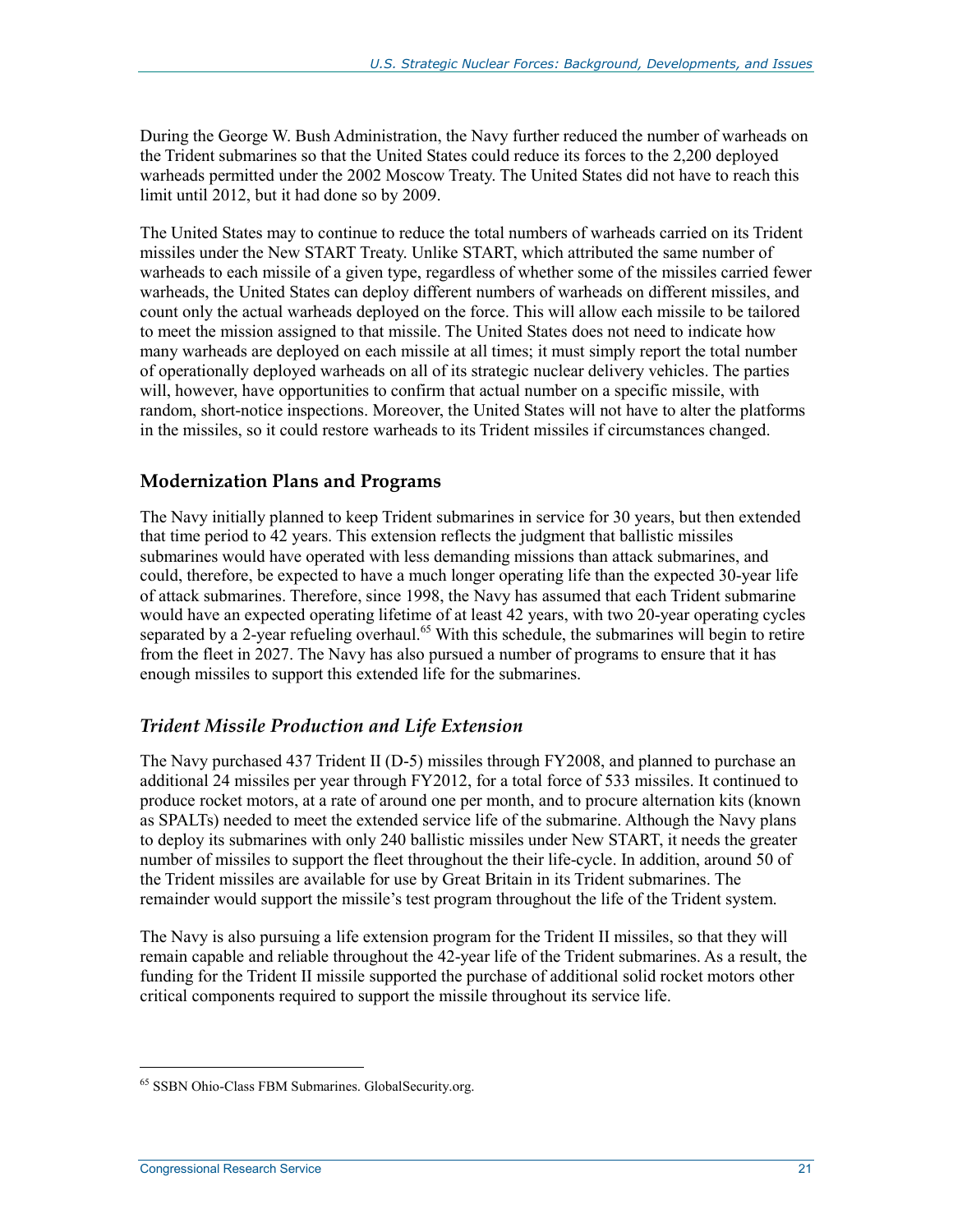The Navy allocated \$5.5 billion to the Trident II missile program in FY2008 and FY2009. This funding supported the purchase of an additional 36 Trident II missiles. The Navy spent \$1.05 billion on Trident II modifications in FY2010 and requested \$1.1 billion in FY2011. In FY2010, \$294 million was allocated to the purchase of 24 new missiles, \$154.4 million was allocated to missile support costs, and \$597.7 million was allocated to the Trident II Life Extension program. In FY2011, the Navy requested \$294.9 million for the purchase of 24 new missiles, \$156.9 million to missile support costs, and \$655.4 million to the Trident II Life Extension Program. The FY2012 budget included \$1.3 billion for Trident II missile program. Within this total, \$191 million was allocated to the purchase of 24 additional new missiles, \$137.8 million was allocated to missile support costs, and \$980 million was allocated to the Trident II Life Extension Program. This was the last year during which the Navy sought to purchase new Trident II missiles. The FY2013 budget requested \$1.2 billion for the Trident II missile program. This total included \$524 million for program production and support costs, and \$700.5 million for the Trident II life extension program. The Navy requested \$1.14 billion for this program area in FY2014. According to the Navy's budget documents, this allowed it to continue to purchase components, such as the alteration kits for the guidance and missile electronics systems and solid rocket motors for these missiles. It requested \$1.17 billion for FY2015 and an additional \$1.1 billion for FY2016. According to DOD budget documents, the Navy plans to spend \$5.8 billion on Trident II modifications through 2020.

#### *W76 Warhead Life Extension*

The overwhelming majority of Trident missiles are deployed with the MK4/W76 warhead, which, according to unclassified estimates, has a yield of  $100$  kilotons.<sup>66</sup> It is currently undergoing a life extension program (LEP) that is designed to enhance its capabilities. According to some reports, the Navy had initially planned to apply this program to around 25% of the W76 warheads, but has increased that plan to cover more than 60% of the stockpile. According to recent estimates, the Department of energy has delivered more than half of the planned units of the new W76 warheads, and will complete production in 2019.<sup>67</sup> The LEP is intended to add 30 years to the warhead life "by refurbishing the nuclear explosive package, the arming, firing, and fusing system, the gas transfer system, and associated cables, elastomers, valves, pads, cushions, foam supports, telemetries, and other miscellaneous parts." The FY2016 budget request for the Department of Energy includes \$244 million for the W76 LEP.

Several questions came up during the life extension program. For example, some weapons experts questioned whether the warhead's design is reliable enough to ensure that the warheads will explode at its intended yield.<sup>68</sup> In addition, in June 2006, an inspector general's report from the Department of Energy questioned the management practices at the National Nuclear Security Administration (NNSA), which is responsible for the LEP, arguing that management problems had led to delays and created cost overruns in the program. This raised questions about whether NNSA would be able to meet the September 2007 delivery date for the warhead,<sup>69</sup> and, when

<sup>66</sup> Robert S. Norris and Hans M. Kristensen. U.S. Nuclear Forces, 2015. Bulletin of the Atomic Scientists. March 2015, http://bos.sagepub.com/content/71/2/107.full.pdf+html.

<sup>67</sup> Hans M. Kristensen and Robert S. Norris, "U.S. Nuclear Forces, 2013," March/April 2013, p. 81.

<sup>68</sup> Fleck, John. Flaws Seen in Sub-Launched Nuclear Warhead. Albuquerque Journal. July 8, 2004.

<sup>69</sup> Costa, Keith J. IG: Project Weaknesses put W-76 Warhead Refurbishment Plan at Risk. *InsideDefense.Com*, June 8, 2006.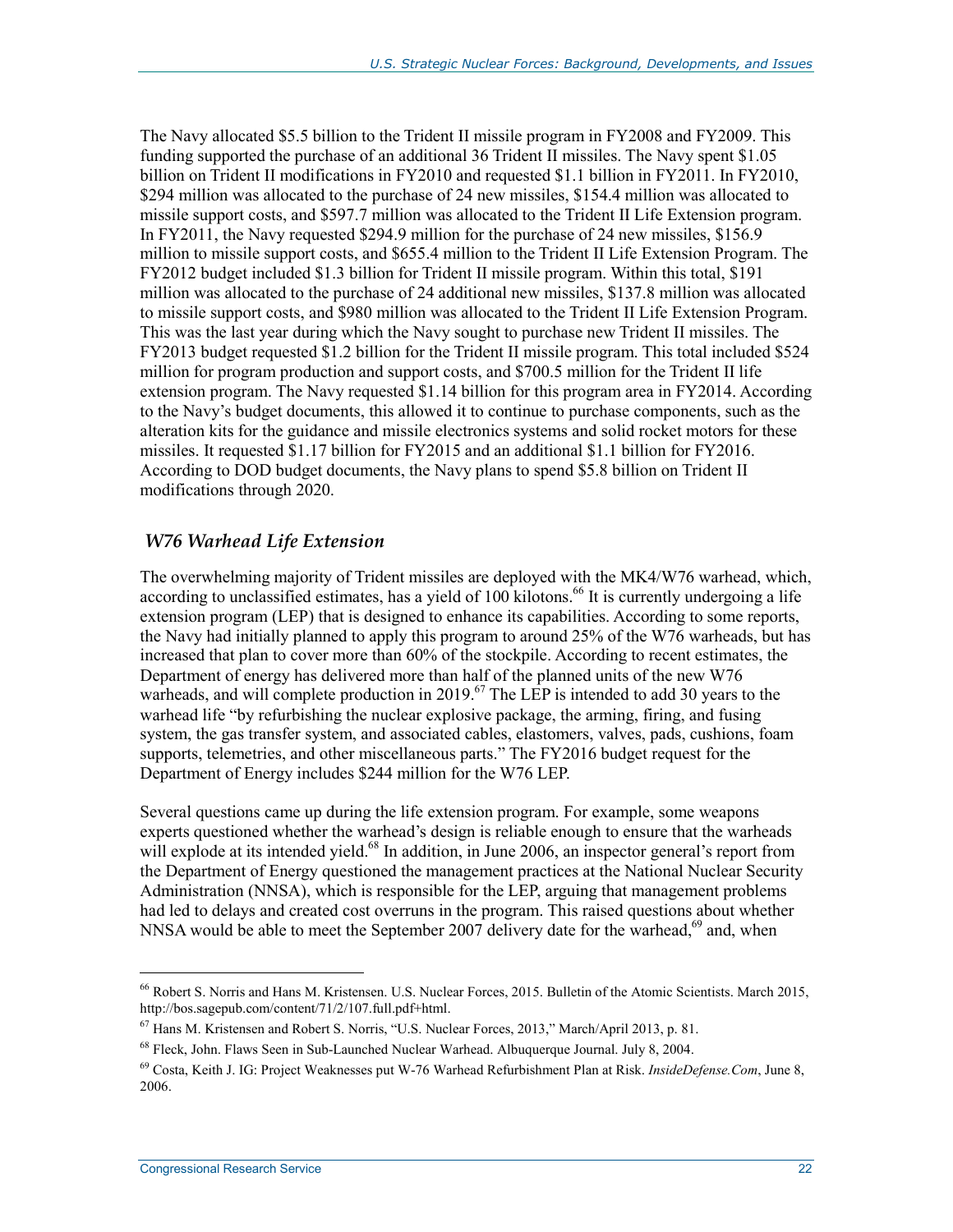combined with other technical issues, delayed the delivery of the first W76 warhead until August 2008. The Navy accepted the first refurbished warhead into the stockpile in August 2009.<sup>70</sup>

#### *W88 ALT 370 Program*

While most Trident II missiles carry W76 warheads, a portion of the fleet carries the W88 warhead. This warhead, the last to be added to the U.S. nuclear stockpile, entered the force in the late 1980s. According to DOE, this warhead is also in need of work to address concerns with its safety and reliability. In particular, according to recent testimony, the W88 warhead is in the "development engineering phase for Alteration (ALT) 370 to replace the aging arming, fuzing, and firing components." This program is scheduled to produce its first production unit (FPU) in 2019.<sup>71</sup> This program received \$169.5 million in FY2014 and \$165.4 million in FY2015. In August 2014, the Nuclear Weapons Council also decided to address potential problems with the warhead's conventional high explosive during the ALT 370 program. While NNSA has requested \$220.2 million for the W88 ALT 370 program in FY2016, it has indicated that the additional funding for this program will come from offsets vegenerated by reducing sustainment activities and the quantities of stored warheads for some other types of warheads. for some legacy systems" to make the majority of funds available for the CHE refresh. In essence, NNSA "identified areas where increased risk could be accepted to produce cost-savings within the current program without additional funding—and without additional delays to future work."<sup>72</sup>

#### **The SSBN(X) Program**

The Navy is currently conducting development and design work on a new class of ballistic missile submarines, originally known as the  $SSBN(X)$  program, but now known as the Ohio Replacement Program (ORP). This new submarine will replace the Ohio-class Trident submarines as they reach the end of their service lives.<sup>73</sup> The Trident submarines will begin to retire in 2027, and the Navy initially indicated that it would need the new submarines to begin to enter the fleet by 2029, before the number of Trident submarines falls below 12.<sup>74</sup> To do this, the Navy would have had to begin construction of its new submarine by 2019 so that it could begin to enter the fleet in 2029.<sup>75</sup> However, in the FY2013 budget request, the Navy delayed the procurement of the new class of submarines by two years. As a result, the first new submarine will enter the fleet in 2031 and the number of SSBNs in the fleet will decline to 10 for most of the 2030s.

<sup>70 &</sup>quot;Navy Receives First Refurbished W-76 Warheads," *Global Security Newswire*, November 6, 2009.

<sup>71</sup> U.S. Congress, Senate Committee on Armed Services, Subcommittee on Strategic Forces, *President Obama's Fiscal*  2016 Budget Request for the U.S. Nuclear Weapons Policy, Programs and Strategy, Hearing, 114<sup>th</sup> Cong., 1<sup>st</sup> sess., March 4, 2014. Prepared statement of the Nuclear Weapons Council, p. 4.

 $72$  Ibid.

<sup>73</sup> For details on this program, see CRS Report R41129, *Navy Ohio Replacement (SSBN[X]) Ballistic Missile Submarine Program: Background and Issues for Congress*, by Ronald O'Rourke.

<sup>74</sup> Christopher J. Castelli, "Navy Confronts \$80 Billion Cost of New Ballistic Missile Submarines," *Inside Defense*, November 3, 2009.

<sup>&</sup>lt;sup>75</sup> RADM Stephen Johnson, Director, Navy Strategic Programs Office. Speech at the NDU/NDIA Seminar Series, June 23, 2009.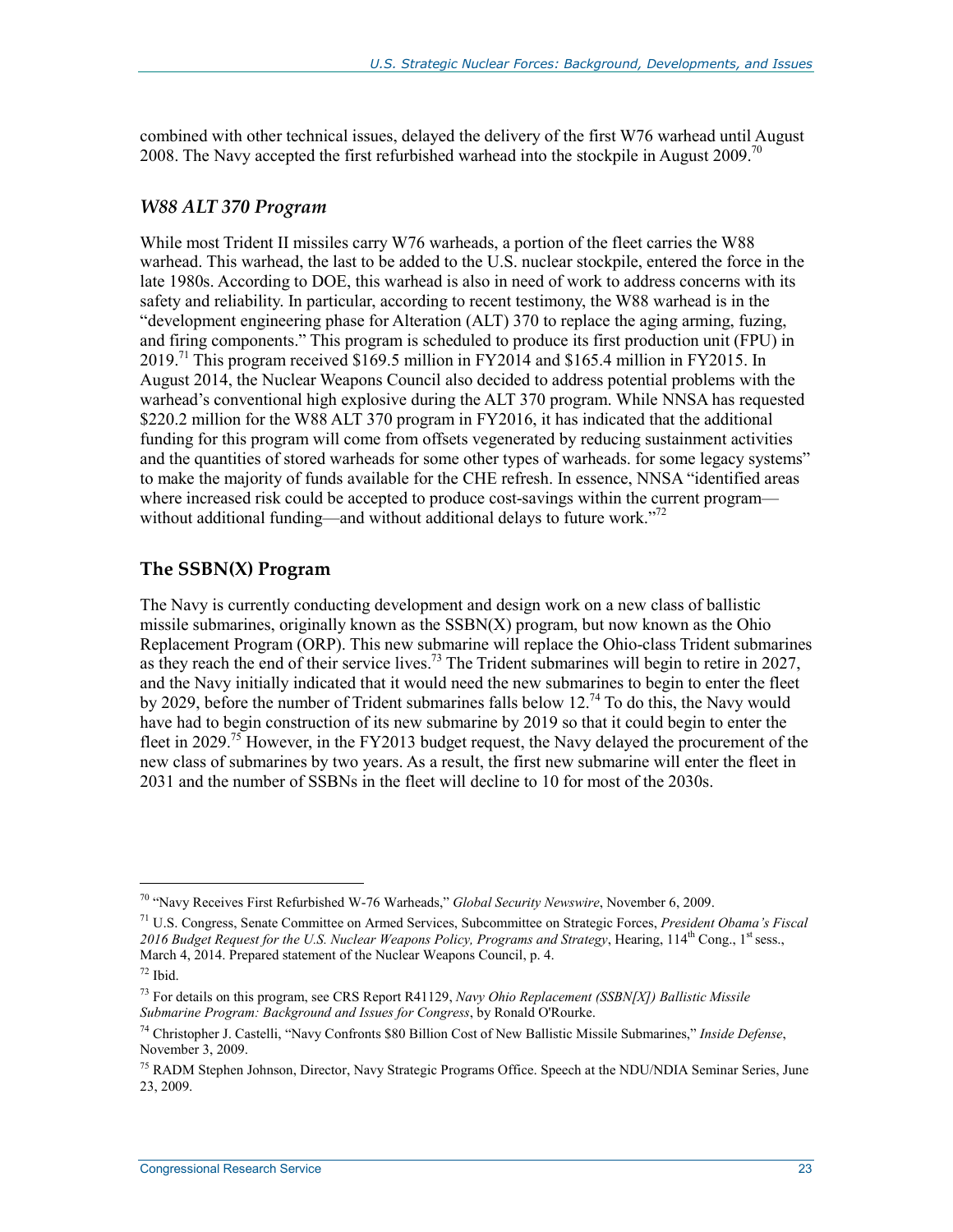#### *Costs and Funding*

The SSBN(X) program received \$497.4 million in research and development funding in the Navy's FY2010 budget. The Navy requested an additional \$672.3 million in research and development funding for the program in its FY2011 budget proposal. The FY2012 budget included \$1.07 billion to develop the SSBN(X). It expected to request \$927.8 million in FY2013, with the funding of \$29.4 billion between 2011 and 2020. However, with the delay of two years in the procurement of the first SSBN(X), the Navy budgeted only \$565 million for the program in FY2013. It then budgeted \$1.1 billion for FY2014 and \$1.2 billion in FY2015. It has requested an additional \$1.39 billion in FY2016, with \$971.4 million allocated to submarine development and \$419.3 million allocated to power systems.

The Navy had planned to begin the detailed design for the submarine and to begin advanced procurement of critical components in FY2015, with the seven-year construction period for the first submarine beginning in FY2019. This timeline has now been changed, in part to reduce nearterm costs, but also to reduce risks in the program. The Navy will now begin advanced procurement in FY2017 and begin building the first hull in 2021, rather than 2019. At the same time, it will continue to support the joint U.S./United Kingdom development of a common missile compartment, which both nations will use in their new SSBNs.

The Navy initially estimated that each submarine in this program could cost \$6 billion to \$7 billion in FY2010 dollars. It has worked to redesign the submarine and reduce the costs, with the plan to hold each submarine to around \$4.9 billion, in FY2010 dollars. Officials in the Navy and analysts outside government have expressed concerns about the cost of this program, and about the effect that these costs may have on the rest of the Navy's shipbuilding plans. A study by the Congressional Budget Office indicated that the  $SSBN(X)$  program could cost a total of \$97-\$102 billion, in 2010 dollars, with \$10-\$15 billion for research and development and \$87 billion for the procurement of 12 submarines.<sup>76</sup> The Navy has recently indicated that, using then-year dollars rather than 2010 dollars, the program is now estimated to cost \$139 billion. It expects the first submarine to cost \$14.5 billion, with \$8.8 billion in construction costs and \$5.7 billion in nonrecurring engineering work. Subsequent submarines are expected to cost \$9.8 billion in then-year dollars, which is equivalent to \$5.2 billion in FY2010 dollars.<sup>77</sup>

There is widespread agreement, in the Navy, at the Pentagon, and among defense analysts, that the costs associated with the Ohio Replacement Program could undermine the rest of the Navy's shipbuilding budget. At one point, Navy officials estimated that, if the Navy funded this program through its current, planned shipbuilding budget, it would have to forgo the acquisition of up to 32 other naval vessels. According to Navy Secretary Ray Mabus, unless Congress provides extra funding, "the production of 12 new ships to replace the Ohio-class submarines could 'gut' the Navy's shipbuilding budget for more than a decade."<sup>78</sup> In its most recent 30-year shipbuilding plan, released in early July 2014, the Navy noted the annual shipbuilding budget could reach \$19.7 billion per year between 2025 and 2034, the years when the Navy would buy the new

<sup>76</sup> Congressional Budget Office, *An Analysis of the Navy's Fiscal Year 2014 Shipbuilding Plan*, Washington, DC, October 2013, p. 24, http://www.cbo.gov/publication/44655.

<sup>77</sup> Jason Sherman, "Navy Estimates \$14.5B Tab for Lead Ohio-Class Replacement Submarine," *Inside Defense*, March 16, 2015.

<sup>78</sup> Yasmin Tadjdeh, "Mabus: Ohio-Class Submarine Replacement Could 'Gut' Navy Shipbuilding Budget," *National Defense*, September 15, 2014, http://www.nationaldefensemagazine.org/blog/Lists/Posts/Post.aspx?List= 7c996cd7%2Dcbb4%2D4018%2Dbaf8%2D8825eada7aa2&ID=1601.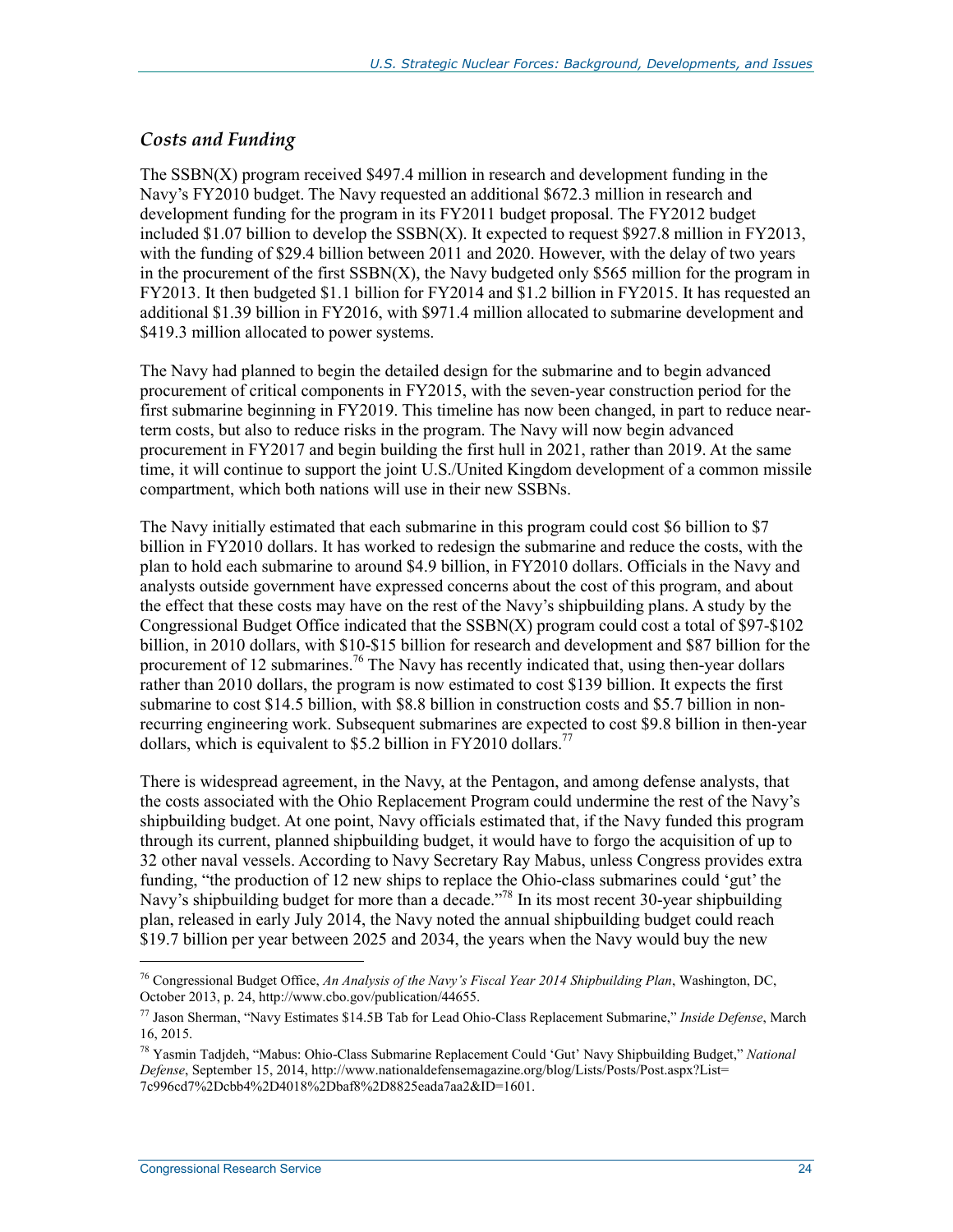SSBNs. This is significantly higher than the historical average of \$13 billion per year for shipbuilding. In its report, the Navy indicated that this program would cause "significant and noteworthy risks to the Navy's overall shipbuilding plan" and that the Navy would be unlikely to sustain this level of spending over the necessary time frame.<sup>79</sup>

In response to this growing fiscal pressure, Admiral Richard Breckenridge suggested, in testimony offered in 2013, that Congress set up an annual \$4 billion supplemental fund outside the Navy's budget to help support this program.80 Several Members of Congress have supported this proposal.81 Congress included language in the FY2015 National Defense Authorization Act establishing a National Sea-based Deterrence Fund (P.L. 113-291, Sec. 1022). According to the legislation, money placed in the fund will be available for the design, construction, purchase, alteration, and conversion of "national sea-based deterrence vessels," which is a reference to ballistic missile submarines. The legislation also states that the Secretary of Defense has the authority to transfer up to \$3.5 billion into the fund from unobligated funds in the DOD budget. Congress did not, however, appropriate increased funding for this effort, and the Secretary of Defense has not yet identified or transferred any money into this fund. Most experts agree that, without increased appropriations, this fund may protect the Navy's shipbuilding budget from the costs of the Ohio Replacement Program, but that it would require reductions in other programs within DOD.

#### *Force Posture*

 $\overline{a}$ 

As a part of its effort to reduce costs, the Navy is designing the new submarines with only 16 ballistic missile launch tubes. The existing Trident submarines have 24 launch tubes, and each currently carries 24 missiles, although the Navy plans to reduce this number to 20 missiles on each submarine as the United States reduces its forces to comply with the New START Treaty. Congress questioned the Navy on this plan during hearings in April 2011, with some Members questioning whether the United States would be able to deploy enough warheads if it reduced the numbers of missiles on each submarine. Admiral Terry Benedict, the Director of the Navy's Strategic Systems Program Office, testified that the current international security environment, along with the Navy's ability to "upload" warheads onto Trident missiles, convinced him, along with other Navy and STRATCOM officials, that they could be comfortable with this configuration.<sup>82</sup> However, Congress remained unconvinced. In the FY2012 Defense Authorization Act, it called for a new study of the plans for the  $SSBN(X)$ . Congress indicated that the report should consider the possibility of deploying 10 or 12 submarines with 16 launch tubes on each and 8 or 10 submarines with 20 launch tubes on each. Moreover, the study was to review not only the cost of each option, but also the ability of each option to meet the Navy's at-sea requirements for the SSBN force and the ability of each option to meet the nation's nuclear employment and planning guidance.<sup>83</sup>

<sup>79</sup> Jason Sherman, "New Sub Charts Course to "Unsustainable" Shipbuilding Spending, Peaks at \$24 billion," *Inside Defense*, July 5, 2014.

<sup>80</sup> Lee Hudson, "Navy Asks Congress To Set Up Supplemental Fund for SSBN(X)," *InsideDefense.com*, September 12, 2013.

<sup>81 &</sup>quot;Some U.S. Lawmakers Eye Funding new Submarines Outside Normal Process," *Global Security Newswire*, March 12, 2014. See, also, Lee Hudson, "House Committee Looks to Create Separate Fund for Ohio Replacement," *InsideDefense.com,* May 2, 2014.

<sup>82</sup> Emelie Rutherford, "Navy Defends Plan for Just 16 Missile Tubes on Next Boomer," *Defense Daily*, April 7, 2011.

<sup>83</sup> Elaine M. Grossman, "U.S. Defense Conference Bill Seeks New Submarine Cost Assessment," *Global Security*  (continued...)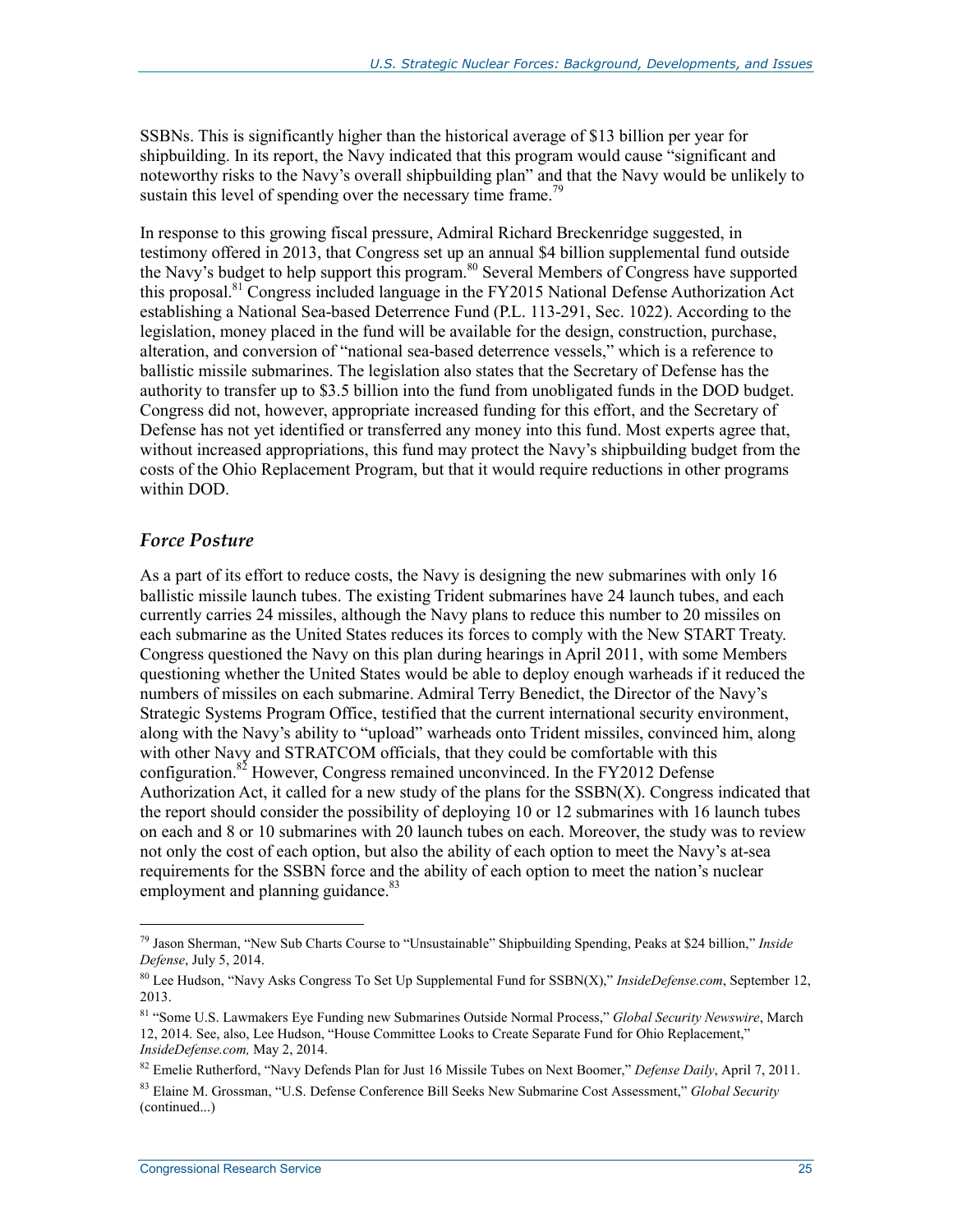A report published in late 2011 indicated that the Office of Management and Budget (OMB) suggested that the Navy reduce the number of SSBNs in the fleet to 10, but increase the number of launch tubes on each submarine to 20.<sup>84</sup> According to the OMB analysis, this could save the Navy \$7 billion over the life of the fleet, by reducing acquisition costs and operating costs. It would not, however, undermine the submarines' mission because, with 20 missiles per submarine, the Navy would still be able to cover the full range of targets assigned to the Trident fleet. Analysts outside government have offered similar suggestions, noting that the Navy could save \$27 billion over 10 years and \$120 billion over the life of the fleet if the Navy built 8, rather than 12 submarines.<sup>85</sup> Moreover, according to this analysis, the Navy would be able to deploy the necessary number of warheads on these submarines, even if it did not increase the number of launch tubes, by deploying more warheads on each of the Trident missiles on the submarine.

Generally, the number of launch tubes on the submarines should not affect the number of warheads carried by each submarine or the ability of the fleet to hold a range of potential targets at risk. Trident missiles can be equipped with 8 warheads each, but, in their current configuration, with 24 missiles on each submarine, the missiles carry only 4 or 5 warheads each, on average. This number would drop to 3-4 warheads per missile, on average, as the United States reduced to the levels in New START. If the new submarines carry only 16 missiles, rather than the 20 planned under New START, then they could deploy with 5-6 warheads per missile. In essence, the Navy would put the same number of warheads on each submarine, but would just spread them over a smaller number of missiles.

The Navy has noted that, as the United States reduces its forces to New START levels, the lower number of missiles per submarine will allow the United States to retain a larger number of submarines, without exceeding the treaty's limit of 700 operational delivery vehicles. This will allow the Navy to maintain a fleet of 12 submarines, and to operate those submarines with continuous deployments from 2 bases. The Navy has argued that, if it alters reduces the numbers of submarines in the fleet, and alters its deployment patterns, it will not be able to meet its requirements, as these cover more than just the total number of warheads on the fleet or total number of warheads at sea at any time. Critics outside the government, however, question this approach, both because a fleet of 12 submarines will cost more to procure and operate than a fleet of only 8 submarines and because this fleet presumes that the United States must retain its current pattern of operations for the SSBN fleet for the next 50-60 years.

With 12 submarines in the fleet, the Navy can maintain 4-5 on station at any time, patrolling in areas where they would need to be to launch their missiles promptly after a presidential order. But critics question whether this pattern, and the "continuous at-sea" deterrent of 4-5 submarines, will be necessary in the decades ahead. They note that the United States will be able to maintain a secure second strike deterrent on the submarines, even if they cannot launch as many warheads promptly as they can launch today. Others however, continue to support the current operational patterns, and to argue for a fleet of 12 submarines into the future. For example, Congress, in the FY2013 Defense Authorization Bill (P.L. 112-239, §130) stated that "the continuous at-sea deterrence provided by a robust and modern fleet of nuclear-powered ballistic missile submarines

<sup>(...</sup>continued)

*Newswire*, December 16, 2011.

<sup>84</sup> Colin Clark, "OMB Pushes More Tubes, Fewer Boats for Ohio Replacement Subs," *AOL Defense*, November 4, 2011, http://defense.aol.com/2011/11/04/omb-pushes-more-tubes-fewer-boats-for-ohio-replacement-subs/.

<sup>85</sup> Tom Collina and Kelsey Davenport, "U.S. Must Rethink New Subs, Bombers," *Defense News*, October 24, 2011.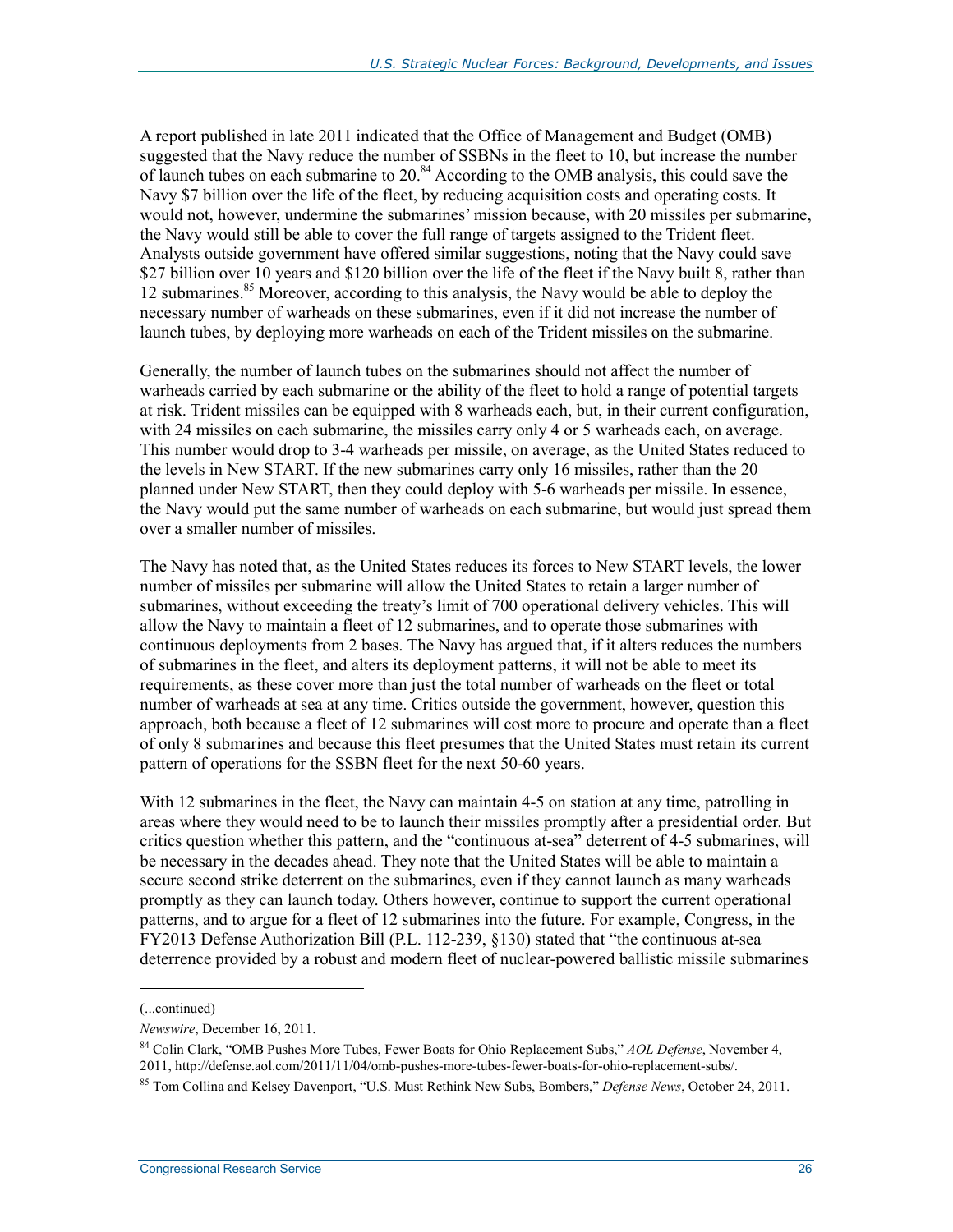is critical to maintaining nuclear deterrence and assurance and therefore is a central pillar of the national security of the United States." The legislation went on to indicate that "a minimum of 12 replacement ballistic missile submarines are necessary to provide continuous at-sea deterrence over the lifetime of such submarines.... "

### **Bombers**

#### **B-1 Bomber**

The Air Force began to deploy the B-1 bomber in the mid-1980s and eventually deployed a fleet of 96 aircraft. After several crashes, the Air Force was left with 92 bombers in 2001. It sought to retire 30 of the aircraft, leaving a force of 62 bombers, but that plan met resistance from Congress. The B-1 served exclusively as a nuclear delivery vehicle through 1991, carrying shortrange attack missiles and gravity bombs. Because these bombers were not equipped to carry nuclear-armed air-launched cruise missiles, each counts as a single delivery vehicle and a single warhead under START. In 1993, the Air Force began to convert the B-1 bombers to carry conventional weapons. This process was completed in 1997 and the B-1 bomber is no longer equipped to carry nuclear weapons. The bomber has contributed to U.S. conventional operations in Afghanistan and Iraq.

#### **B-2 Bomber**

The Air Force has 20 B-2 bombers, which are based at Whiteman AFB in Missouri.<sup>86</sup> The B-2 bomber can carry both B61 and B83 nuclear bombs, but is not equipped to carry cruise missiles. It can also carry conventional weapons and has participated in U.S. military campaigns from Bosnia to Iraq. It is designed as a "low observable" aircraft and was intended to improve the U.S. ability to penetrate Soviet air defenses. It continues to serve as a penetrating bomber, both when flying conventional missions and when supporting the nuclear deterrent mission. The Air Force has indicated that it needs significant maintenance and modernization funding to support the mission $87$ 

#### *Weapons*

 $\overline{a}$ 

According to unclassified estimates, the United States has around 475 B-61 and B-83 bombs.<sup>88</sup> The B61 contains a number of different versions. The B61-7 serves as a strategic bomb and is carried by B-2 bombers. The B61-3, 4, and 10 are considered nonstrategic bombs, with lower yields, and would be delivered by fighter aircraft like the F-16 and F35. The B61-11, a modification developed in the 1990s, has a hardened, modified case so that it can penetrate some hardened targets, although probably not those encased in steel and concrete. The B61-Mod 7, along with the Mod-3 and Mod-4, and Mod-10 versions, are a part of an ongoing life extension

<sup>86</sup> A B-2 bomber crashed on take-off from Anderson Air Force Base on Guam in late February 2008, reducing the number of deployed bombers from 21 to 20.

<sup>87</sup> For details on the ongoing programs supporting this bomber and the B-52 bomber, see CRS Report R43049, *U.S. Air Force Bomber Sustainment and Modernization: Background and Issues for Congress*, by Jeremiah Gertler.

<sup>88</sup> Robert S. Norris and Hans M. Kristensen. U.S. Nuclear Forces, 2015. Bulletin of the Atomic Scientists. March 2015. http://bos.sagepub.com/content/71/2/107.full.pdf+html.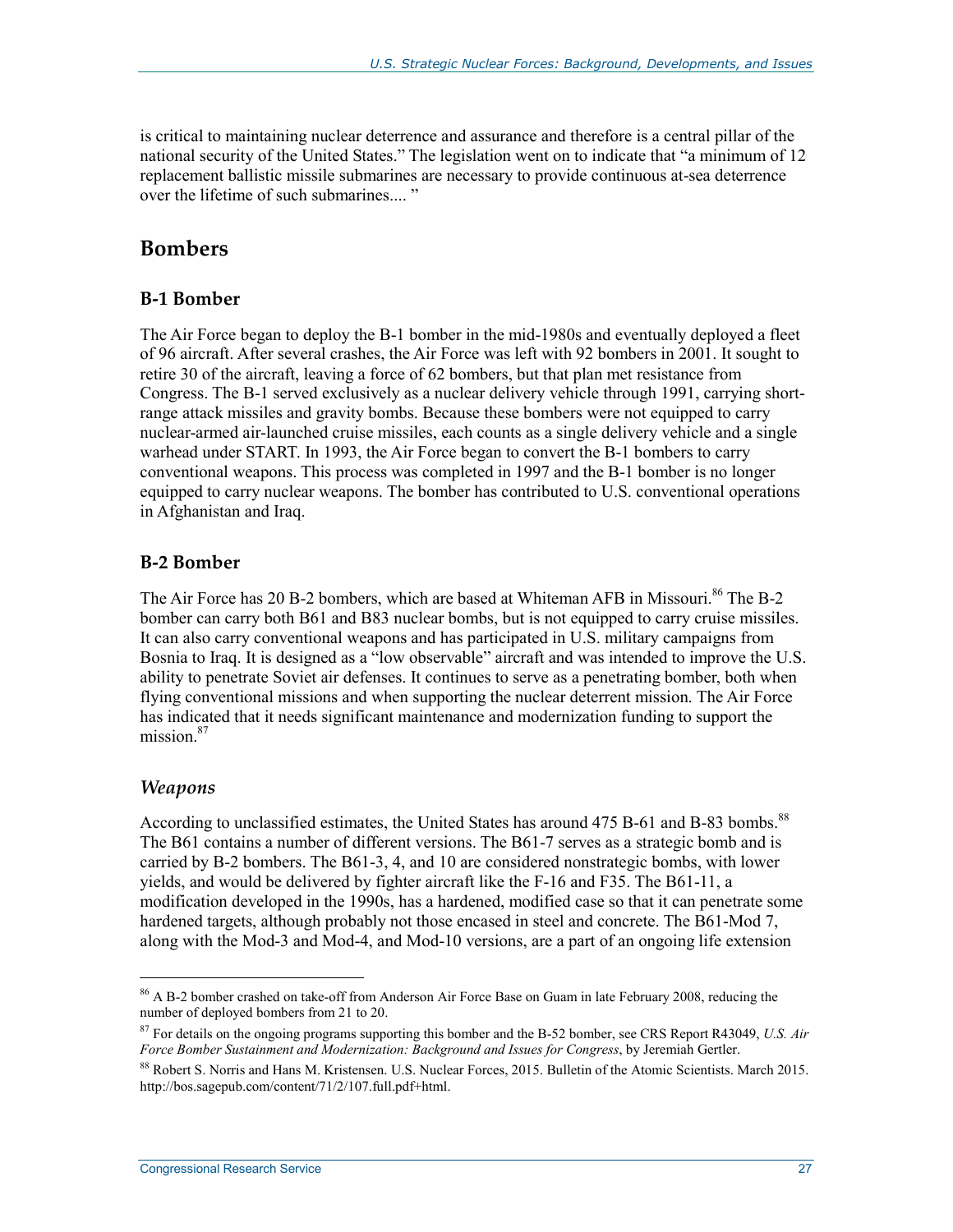program (LEP) that will produce a new B61-mod 12 bomb.<sup>89</sup> According to the NNSA, the B83, the largest bomb remaining in the U.S. arsenal, is likely to be retired around 2025, after the completion of the B61 LEP.

Congress has raised numerous questions about the need for and the costs of the B61 life extension program. For example, in the FY2010 Energy and Water Appropriations Bills, Congress reduced funding for this program and limited the available funding to modifications of the bombs' nonnuclear components. These restrictions were reportedly designed to slow the program until the Administration reported, through the Nuclear Posture review, on its future plans for U.S. nuclear weapons programs.<sup>90</sup>

The Obama Administration strongly supported the life extension program for the B-61 bomb in the Nuclear Posture Review. The report indicated that "the Administration will fully fund the full scope LEP study and follow-on activities for the B-61 bomb ... to ensure first production begins in FY2017." The NPR noted that the life extension program for the B-61 bomb, which would include enhancing safety, security, and use control, would also support U.S. extended deterrence goals by allowing the United States to retain the capability to forward-deploy U.S. nuclear weapons on B-2 bombers and tactical fighter-bombers.<sup>91</sup> In the years since the NPR, however, the costs for the program have risen sharply and the timeline has slipped. Where DOE initially claimed that the program would cost around \$4 billion, it now estimates the cost to be over \$8 billion.<sup>92</sup> In addition, it now expects the first unit to be available in 2020, rather than 2017. Some in Congress have challenged the Administration's plans for this program, asking whether a less costly and complicated program might be sufficient. The Administration has claimed, however, that if it pursued a less complex life extension program now, it would need to initiate a second program a few years later to complete the remainder of the work. Moreover, the Administration has noted that, after it completes this program, DOE will be able to retire the much larger B83 bomb and reduce the number of B61 bombs in the U.S. stockpile.

The Air Force is also designing a new tail kit for the B61 bomb. This tail kit would replace the parachute that the bomb currently uses to slow to its targets, and would improve the accuracy of the weapon. Some analysts claim that this tail kit would provide the bomb with new capabilities, and would undermine the Obama Administration's pledge that it would not develop new military capabilities as it conducted the warhead life extension programs. Others, however, dispute this conclusion. They note that the new B61-12 will combine an increase in accuracy with a reduction in yield, allowing it to accomplish the same mission as the current unguided, but higher yield, weapon. As a result, the Air Force has argued that the tail kit will allow the modified B61 bombs to meet operational requirements for the bomber fleet and provide "nuclear assurance to U.S. allies in Europe."

Congress appropriated \$537 million for the B-61 LEP in FY2014 and an additional \$643 million in FY2015. The Obama Administration has requested \$643.3 million for FY2016. Funding for the

<sup>&</sup>lt;sup>89</sup> For a description of ongoing work in the B61 LEP program, see Kevin Robinson-Avila, "Overhauling the nation's nuclear arsenal: Sandia National Labs achieves B61 milestone," *Albuquerque Journal*, May 18, 2014.

<sup>90</sup> Elaine M. Grossman, "Nuclear Bomb Update Effort Slowed by Posture Review, Science Studies," *Global Security Newswire*, January 19, 2010.

<sup>91</sup> U.S. Department of Defense, *Nuclear Posture Review*, Washington, DC, April 6, 2010, p. 27, http://www.defense.gov/npr/docs/2010%20Nuclear%20Posture%20Review%20Report.pdf.

<sup>92</sup> Jeff Tolleson, "U.S. warheads to get a facelift," *Nature*, May 7, 2013.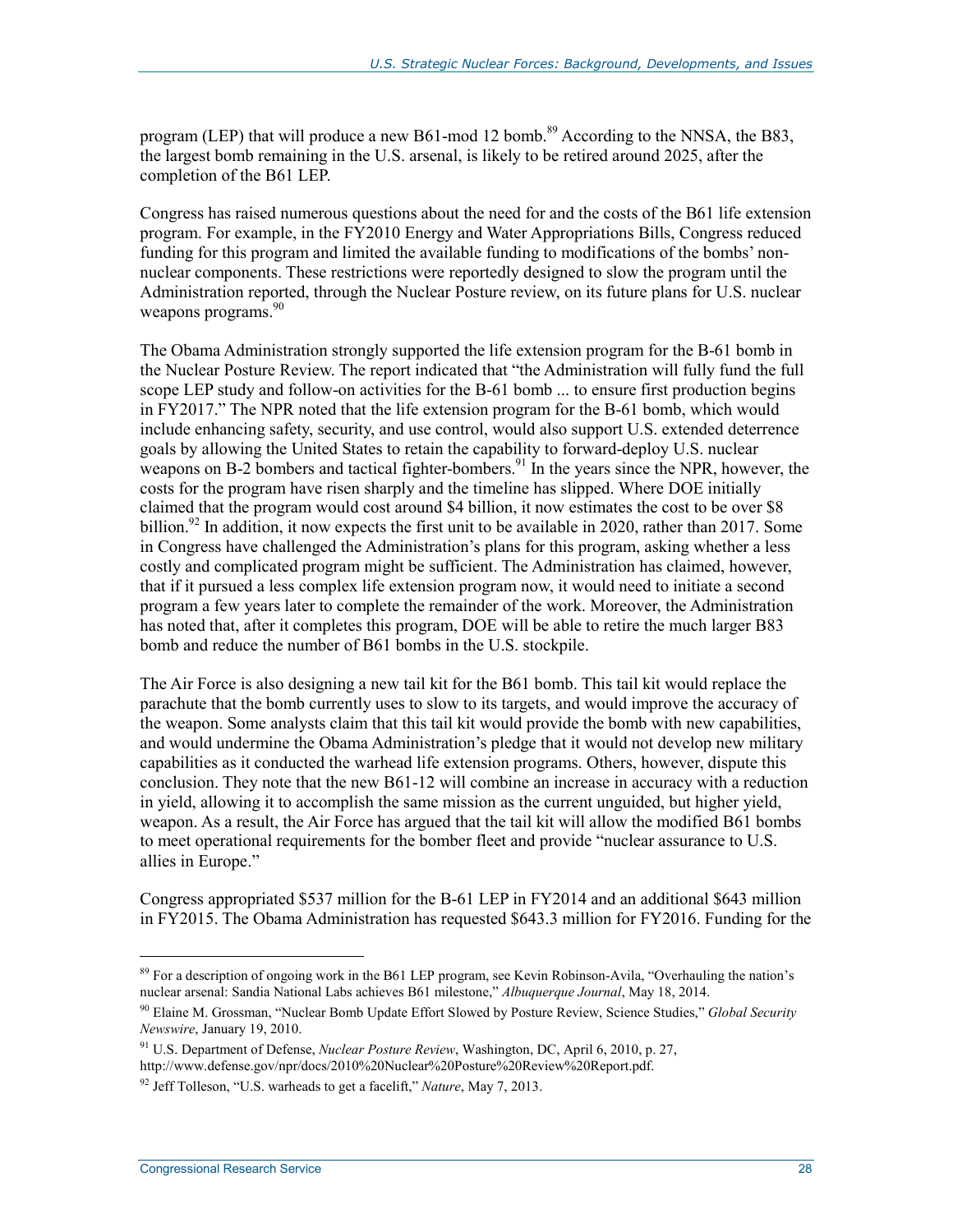tail kit program has begun to increase in recent years. Congress appropriated \$33 million in FY2014 and \$168.4 million in FY2015. The Air Force has requested an additional \$212 million for FY2016.

#### **B-52 Bomber**

The Air Force maintains 76 B-52H nuclear-capable aircraft at two bases, Barksdale, LA, and Minot, ND.<sup>93</sup> The B-52 bomber, which first entered service in 1961, is equipped to carry nuclear or conventional air-launched cruise missiles and nuclear-armed advanced cruise missiles. The B-52 bombers can also deliver a wide range of conventional arms, and are currently receiving numerous upgrades to their communications and electronics systems.

The Air Force has proposed cutting the B-52 fleet on many occasions in the last 15 years. For example, when the United States identified the force structure that it would deploy under the START Treaty, it indicated that it would only seek to retain 76 B-52 bombers. Congress, however, rejected the Clinton Administration's proposal, and the United States retained the full fleet of 94 aircraft.

The 2006 Quadrennial Defense Review called for a significant change to the B-52 fleet, reducing it from 94 to 56 aircraft. The budget request for FY2007 indicated that the Air Force planned to retire 18 bombers in FY2007 and 20 in FY2008. At the same time, the QDR called for continuing improvements to the B-1, B-2, and B-52 bombers' conventional capabilities using the funds that were saved by the retirement of the 38 aircraft. The Air Force has argued that it can reduce the number of deployed bombers, without reducing the overall capabilities of the bomber fleet, because these new weapons have "raised the efficiency" of the bomber platform. At hearings before the Senate Armed Services Committee, General James E. Cartwright, the Commander of STRATCOM, noted that "the next generation weapons that we're fielding, these air-launched cruise missiles, the joint direct attack munitions, et cetera, are much more efficient than they were in the past."94 General Cartwright also indicated that, in spite of the reduced size of the fleet, the Air Force would continue to deploy B-52 bombers at two bases.

During the FY2007 budget cycle, Congress rejected the Pentagon's proposals for at least part of the B-52 fleet. The House, in its version of the FY2007 Defense Authorization Bill, prohibited the Air Force from retiring any of the B-52 aircraft, and mandated that it maintain at least 44 "combat coded" aircraft until the Air Force began to replace the B-52 with a new bomber of equal or greater capability. It stated, as a part of its rationale for this rejection, that it appeared the reduction was based on the reduced need for nuclear-capable bombers and did not take into consideration a growing need for long-range conventional strike capabilities.<sup>95</sup> The Senate agreed to permit the Air Force to retire 18 B-52 aircraft, but stated that it expected no further reduction in the size of the force, noting that a further reductions might "prevent our ability to strike the required conventional target set during times of war."96 The conference committee (H.R. 5122,

<sup>&</sup>lt;sup>93</sup> A B-52 bomber crashed off the coast of Guam in July 2008.

<sup>&</sup>lt;sup>94</sup> U.S. Senate, Committee on Armed Services, Hearing on Global Strike Plans and Programs. Testimony of James E. Cartwright, Commander U.S. Strategic Command. March 29, 2006.

<sup>&</sup>lt;sup>95</sup> U.S. Congress. House. Committee on Armed Services. National Defense Authorization Act for Fiscal Year 2007. H.Rept. 109-452. May 5, 2006. p. 103.

<sup>96</sup> U.S. Congress Senate. National Defense Authorization Act for Fiscal Year 2007. S.Rept. 109-254. May 9, 2006. p. 94.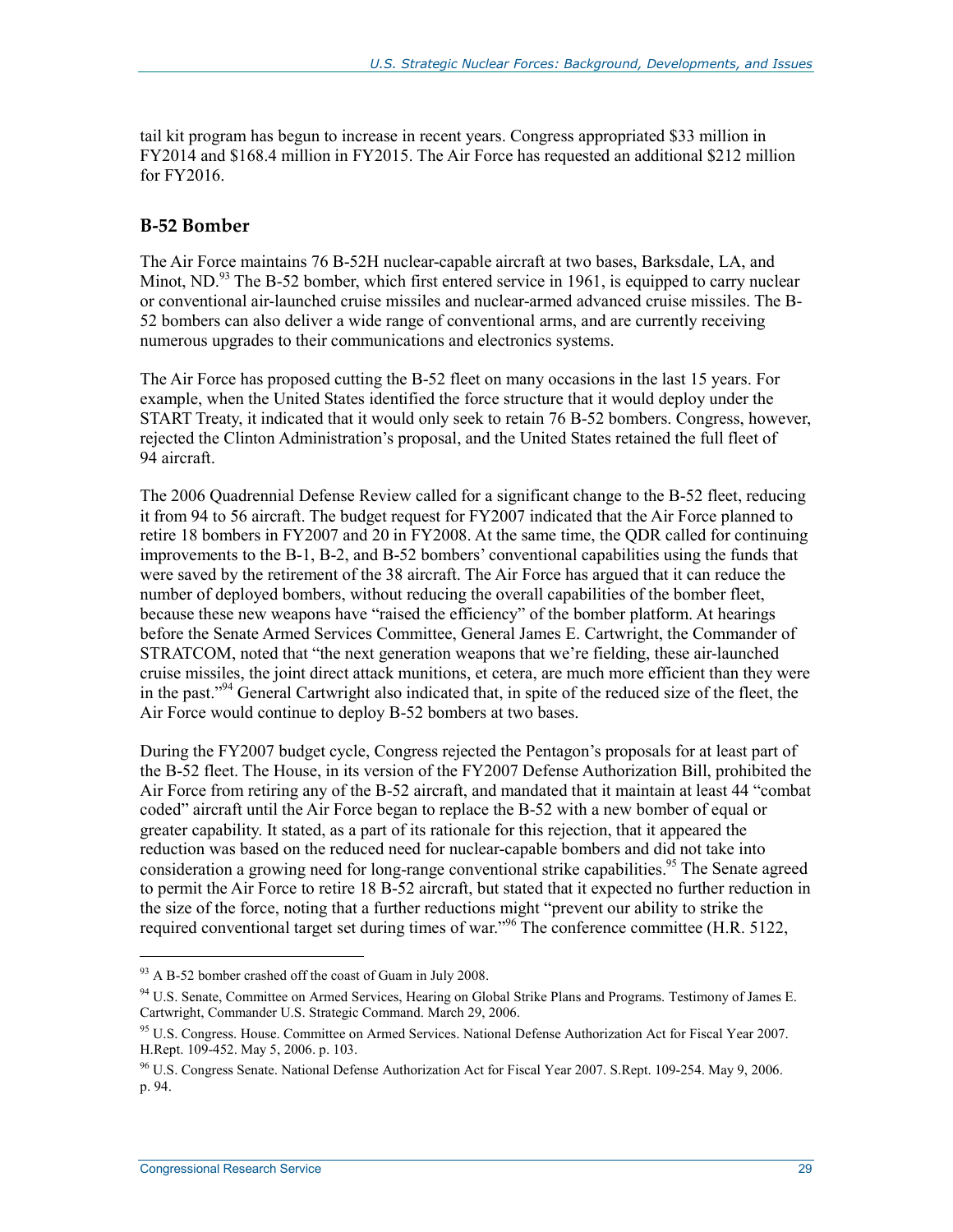§131) combined these two provisions, allowing the retirement of no more than 18 aircraft after the submission of a report, and mandating that the Air Force retain at least 44 "combat coded" aircraft. These restrictions are to remain in place until 2018, or until a new long-range strike aircraft "with equal or greater capability than the B-52H model aircraft" attained initial operational capability, if that occurred first. Congress also stated that no funds could be spent to retire any B-52 aircraft until the Secretary of the Air Force submitted a report to Congress that described the Air Force plan for the modernization of the B-52, B-1, and B-2 bomber fleets; how many bombers would be assigned two nuclear and conventional missions if the United States had to execute "two overlapping 'swift defeat' campaigns"; a justification of the cost and projected savings of any reductions to the B-52H bomber aircraft fleet; and the life expectancy of each bomber aircraft to remain in the bomber force structure and the capabilities of the bomber force structure that would be replaced by a new bomber aircraft.

The Air Force indicated that the report on the bomber fleet would be ready in the fall of 2007. Further, in testimony before the Armed Services Committee, the Air Force indicated that it still planned to reduce the B-52 fleet to 56 aircraft, with 32 combat coded aircraft included in the fleet. But, in recognition of the congressional mandate, it was seeking a way to maintain 44 combat coded aircraft, the minimum set by Congress, within the smaller fleet of 56 aircraft. It also stated that it planned to store the 20 aircraft it wanted to retire in FY2008 on ramps at Barksdale Air Force Base; the aircraft would be kept in serviceable condition, but would not receive any capabilities upgrades.<sup>97</sup> Congress once again rejected this proposal. In the FY2008 Defense Authorization Bill (H.R. 1585, §137), Congress mandated that the Air Force maintain a fleet of 74 B-52 bombers, with no less than 63 in the Primary Aircraft inventory and 11 backup aircraft. Two additional aircraft would be designated as "attrition reserve." The conference committee indicated that the members agreed that a fleet of fewer than 76 aircraft would be insufficient to meet long-range strike requirements.

The growing interest in long-range strike capabilities, and the continuing addition of precision conventional weapons to these aircraft, demonstrates that the Pentagon and STRATCOM view the U.S. bomber fleet as essential to U.S. conventional weapons capabilities. Further, the need for long-range strike capabilities, rather than an interest in maintaining the nuclear role for bombers,<sup>98</sup> appeared to be driving decisions about the size and structure of the bomber fleet. There are some indications that, during the discussions on the 2006 QDR, some in the Pentagon argued that the all the B-52 bombers should be removed from the nuclear mission. Moreover, in November 2008, Secretary of the Air Force Michael Donley noted that the role that the bombers play in nuclear deterrence could be reduced in the future, if the United States and Russia negotiate further reductions in their nuclear arsenals.

This focus began to shift, however, in 2008. Studies have noted that a lack of attention paid in the Air Force and, more broadly, in DOD, to the bombers' nuclear mission seems to be one of the factors that led to the episode in August 2007, when a B-52 bomber flew from Minot to Barksdale with six cruise missiles that carried live nuclear warheads.<sup>99</sup> As is discussed in more detail below,

<sup>&</sup>lt;sup>97</sup> U.S. Congress. Senate. Armed Services Committee, Subcommittee on Strategic Forces. Hearing on the Fiscal Year 2008 Strategic Forces Program Budget. Statement of Major General Roger Burg. March 28, 2007. p. 8.

<sup>98</sup> Carlo Munoz, "Donley: Role of Nuclear Bomber Fleet Could Be Curtailed," *Inside the Air Force*, November 14, 2008.

<sup>99</sup> For a detailed review of this incident see, Warrick, Joby and Walter Pincus. The Saga of a Bent Spear. *Washington Post*. September 23, 2007.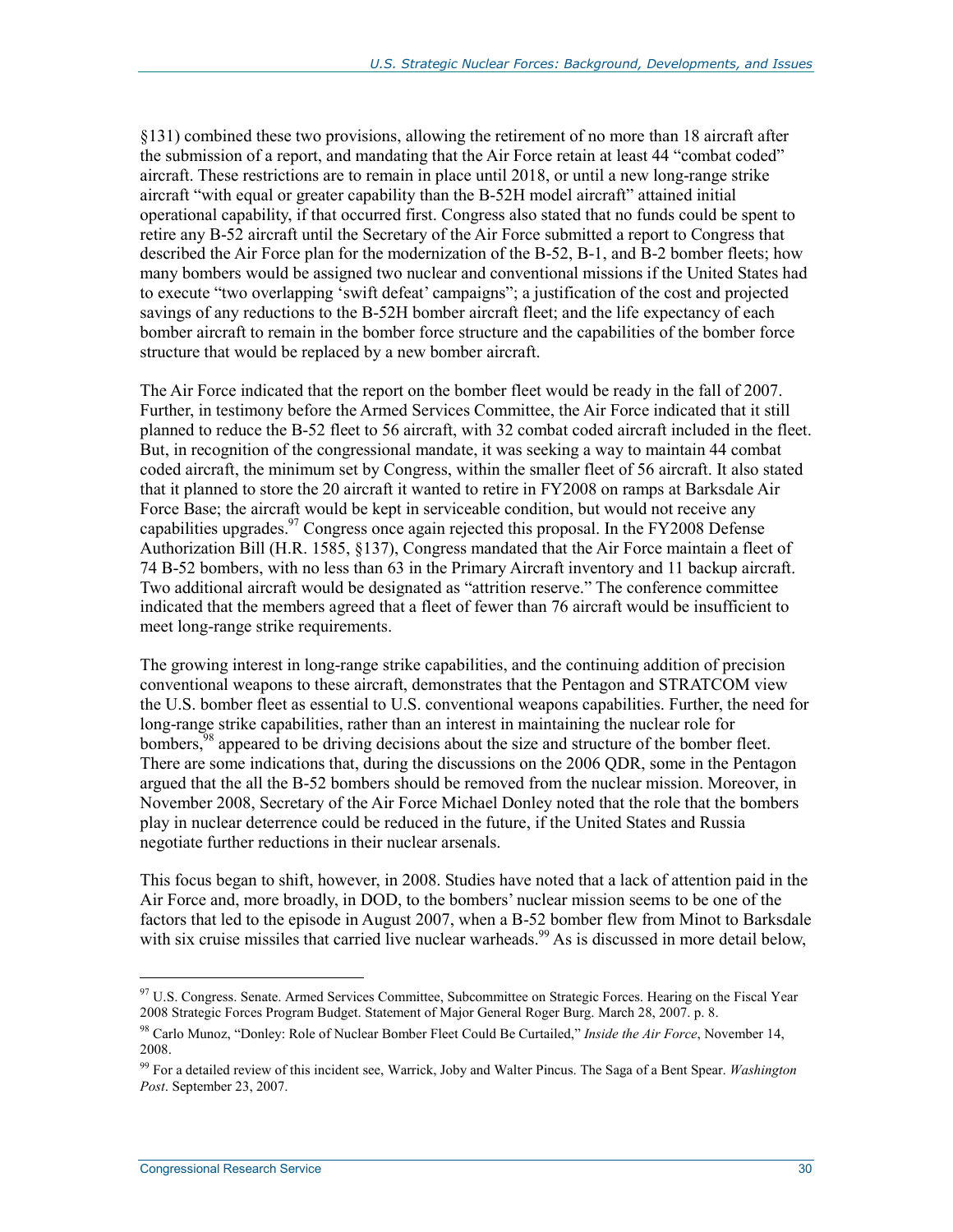the Air Force is pursuing a number of organizational and procedural changes to increase its focus on the nuclear mission and "reinvigorate" its nuclear enterprise. It has "stood-up" a B-52 bomber squadron that will focus specifically on the nuclear mission.<sup>100</sup> This unit added 10 bombers to the 12 already deployed at Minot. While all the B-52 bomber crews and aircraft will retain their nuclear roles, this added squadron will participate in a greater number of nuclear exercises and training missions. The aircraft in the squadron will rotate from other missions, but will remain designated as the nuclear squadron for full year. The Air Force hopes this construct will improve not only the operational proficiency of the crews, but also their morale and their confidence in the value of the nuclear mission.

With this change, Secretary of Defense Gates stated, in April 2009, that the Air Force planned to retain 76 B-52 bombers. The 2010 Nuclear Posture Review determined that the Air Force would retain nuclear-capable bombers, but it would also convert some B-52s to a conventional-only role. In the report on the New START force structure issued in April 2014, the Obama Administration indicated that the United States would retain 42 deployed and 4 nondeployed nuclear capable B-52 bombers. The remainder of the B-52 bombers would be converted to carry only conventional weapons.

#### *Long-Range Standoff (LRSO) Weapons*

The B-52 bomber was equipped to carry both the Air-Launched cruise missile (ALCM) and Advanced Cruise Missile (ACM). The ACM reportedly had a modified design with a lower radar cross-section, making it more "stealthy" than the ALCM. According to Air Force figures, in 2006, the United States had 1,142 ALCMs and 394 ACMs.<sup>101</sup> Although these weapons represented a majority of the weapons that U.S. bombers could carry on nuclear missions, the Department of Defense decided to retire many of these missiles. In his statement to the Senate Armed Services Committee's Subcommittee on Strategic Forces, Major General Roger Burg indicated that this study had concluded, and the Secretary of Defense had directed, that the Air Force retire all the Advanced Cruise Missiles, although some could be converted to carry conventional warheads, and reduce the ALCM fleet to 528 cruise missiles. The excess ALCMs will also be eliminated, with the remaining missiles consolidated at Minot Air Force Base. With all the ALCMs consolidated at Minot Air Force Base, the bombers at Barksdale may no longer be included in the nuclear mission.

The Air Force plans to sustain the ALCM in the fleet through 2030. It is then planning to replace the ALCM with a new advanced long range standoff (LRSO) cruise missile. It has recently completed an analysis of alternatives (AOA) for this system. According to DOD, the AOA would "define the platform requirements, provide cost-sensitive comparisons, validate threats, and establish measures of effectiveness, and assess candidate systems for eventual procurement and production" of the new missile.<sup>102</sup> The DOD budget request for FY2014 contained \$5 million for the Air Force to begin systems engineering support for the program. The budget also indicated

<sup>100</sup> Marcus Weisgerber, "USAF To Activate Rotational Nuclear Bomber Squadron Next Month," *Inside Defense*, September 26, 2008.

<sup>&</sup>lt;sup>101</sup> The Air Force also has 289 ALCMs that have been converted to carry conventional warheads (CALCMs). See Michael Sirak. DOD Studies Future Role of Nuclear-Armed Cruise Missiles. Defense Daily, March 30, 2006.

<sup>102</sup> U.S. Department of Defense, *November 2010 Update to the National Defense Authorization Act of FY2010*, New START Treaty Framework and Nuclear Force Structure Plans, Washington, DC, November 17, 2010, p. 12. http://www.lasg.org/CMRR/Sect1251\_update\_17Nov2010.pdf.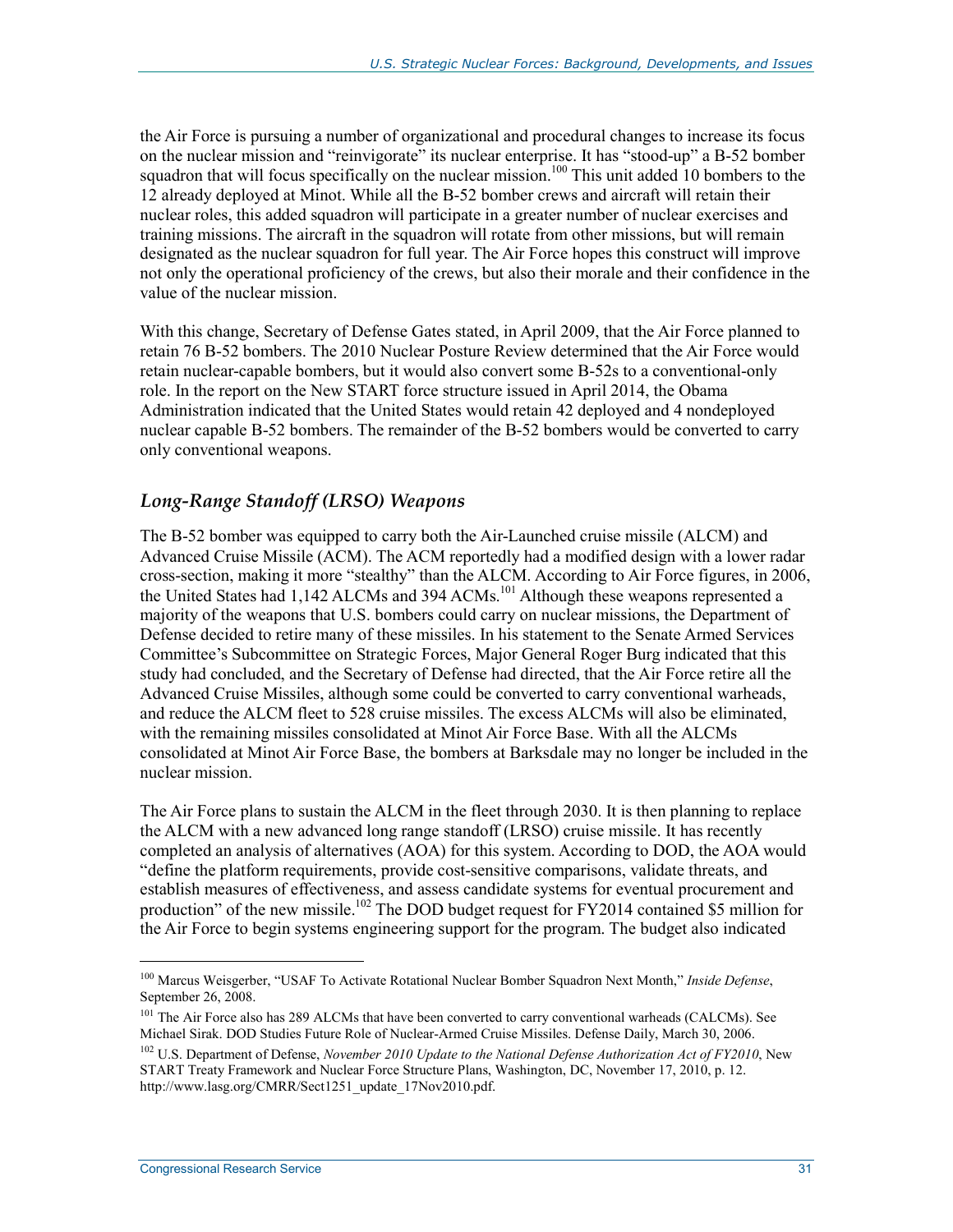that the technology development phase would begin in FY2014, and that the funding requests could reach a total of \$1 billion through FY2014.

In the FY2015 budget request, DOD indicated that the plans for the LRSO missile had slipped by three years. This change was the result of fiscal constraints and the need to fund higher priorities elsewhere in the nuclear force. As a result, although the Air Force requested only \$4.9 million for this program in FY2015, it indicated that it would spend only \$221 million over the next five years. Congress expressed concerns with this plan in the FY2015 National Defense Authorization Act (P.L. 113-291, Sec. 143), noting that the existing ALCMs were, on average, over 30 years old and that the capabilities provided by the cruise missile were "critical to maintaining a credible and effective air-delivery leg of the nuclear triad." The legislation requested a report on the status of the current cruise missile and the development of the new LRSO missile.

In its FY2016 budget request, the Air Force added funding for the LRSO to accelerate the program by two years, seeking now to begin deployments in the mid-2020s. According to recent testimony, the Air Force has placed a higher priority on this program because the existing ALCM has been through several life extension programs and is beginning to show reliability problems. According to Frank Kendall, the Undersecretary of Defense for AT&L, this is making AL CM more difficult to maintain.<sup>103</sup> Where the Air Force requested only \$3.4 million for this program in FY2015, it has requested \$36.6 million in FY2016. DOD expects this funding to increase rapidly, with a request of \$133.7 million in FY2017 and a total of nearly \$1.8 billion between FY2016 and FY2020.

NNSA is also conducting a life-extension program on the W80 warhead to provide a warhead for the new LRSO. Its plans for the W80-4 warhead had also slipped in the FY2015 budget, with the Nuclear Weapons Council delaying the first production unit from 2024 until the 2025-2027 timeframe. Congress, in the FY2015 National Defense Authorization Act, mandated that NNSA deliver the first production unit of this new warhead by 2025 (P.L. 113-291, Sec. 3119). In its FY2016 budget request, NNSA indicated that it had allocated the resources necessary to meet this requirement, and to align the warhead life extension program with the plan to field the first LRSO missile in FY2026.

Analysts outside government and several Members of Congress have questioned whether the Air Force needs to accelerate the LRSO program and whether the United States needs and can afford to develop and produce a new cruise missile in the coming decade. During recent testimony before both the House and Senate Armed Services Committees, Admiral Haney, the Commander of Strategic Command (STRATCOM) has noted that the LRSO is "important from a deterrence and warfighting requirement" because it will provide Air Force bombers with a "standoff capability" now and into the future. He noted that this standoff capability will remain important because as more countries develop advanced air defenses, those defenses will provide them with "anti-access/access denial" capabilities. Several Members have asked, however, whether this capability may be redundant, as the Air Force is also developing a new penetrating bomber and proceeding with the life extension program for the B61 bomb. Admiral Haney and others have responded by noting that the capabilities are not redundant, but are complementary, because they provide the President with more flexibility and more options in the event of a crisis. They also

<sup>103</sup> U.S. Congress, Senate Committee on Armed Services, Subcommittee on Strategic Forces, *President Obama's Fiscal 2016 Budget Request for the U.S. Nuclear Weapons Policy, Programs and Strategy*, Hearing, 114<sup>th</sup> Cong., 1<sup>st</sup> sess., March 4, 2014.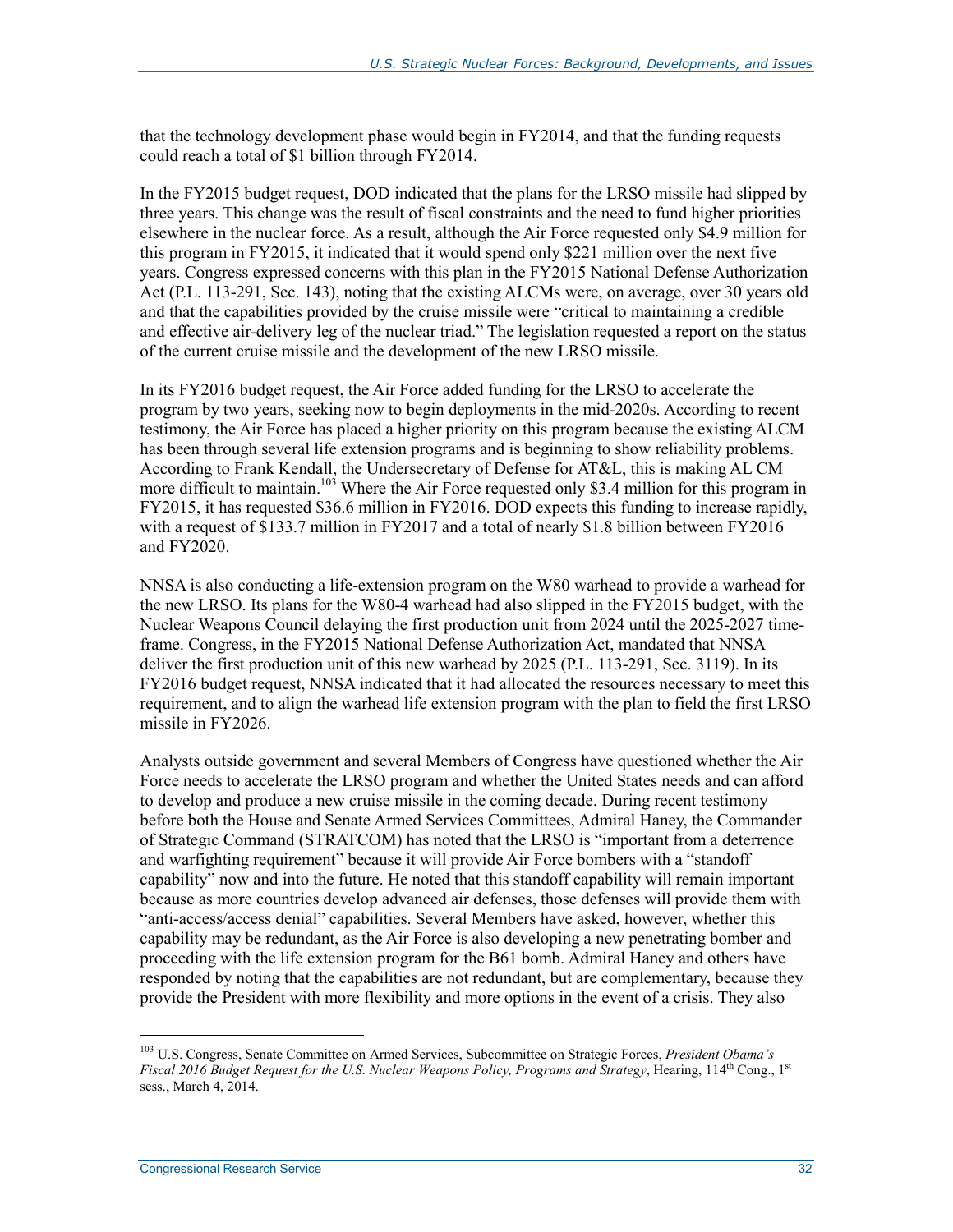would complicate an adversary's efforts to defend against U.S. bomber weapons because the United States would have two very different means of penetrating air defenses.

#### **Future Bomber Plans**

As the preceding discussion noted, the United States currently deploys two types of heavy bombers—the B-2 and B-52—that can deliver both nuclear and conventional weapons. A third bomber, the B-1, was initially equipped to deliver nuclear weapons but is now exclusively dedicated to conventional missions. The Air Force has employed all three aircraft in conventional conflicts over the past two decades, and all have received upgrades to sustain their capabilities, but all three are aging and, according to many in the Air Force, may not be sufficient to meet emerging challenges.

As a result, the Air Force has also begun develop a new strategic bomber. When it began this effort more than a decade ago, it hoped to introduce the new bomber into the fleet around 2018. At the time, it was seeking a bomber with not only stealth capabilities and long range, but also one with "persistence," one that could "stay airborne and on call for very long periods."<sup>104</sup> However, the start of the study on a new bomber, known as an Analysis of Alternatives (AOA), was delayed by a dispute over whether the study should stand alone or be merged with another AOA on prompt global strike (PGS) capabilities, such as hypersonic technologies and missiles.<sup>105</sup> General James Cartwright, the former head of STRATCOM, reportedly supported a plan to merge the two efforts, so that the considerations of capabilities for a new bomber would be measured alongside other systems, both to balance the force and avoid redundancy across the force.<sup>106</sup> On the other hand, the former Air Force Chief of Staff, General T. Michael Moseley, reportedly preferred to keep the two studies separate. He argued that a bomber with long-range strike capabilities must have "persistent, survivable, and penetrating capabilities" while a platform with PGS capabilities could be "standoff weapon that is very, very fast."<sup>107</sup> This position reportedly prevailed, with the Air Force deciding, in May 2006, to keep the two studies separate.<sup>108</sup>

This dispute revealed wide-ranging differences, within the Air Force and Pentagon, about the goals for and capabilities that should be sought in a new bomber program.109 The dispute focused, however, on conventional capabilities; it seemed to be almost a foregone conclusion that nuclear capabilities, or the need for a bomber leg of the nuclear triad, would not drive the discussion or analysis. This position remains true today, with the Air Force seeking a new bomber to meet conventional challenges, and considering delaying the introduction of nuclear capabilities to save money. But disagreements over the capabilities needed, even for the conventional mission, served to delay the new bomber program by several years.

<sup>104</sup> Christie, Rebecca. Air Force To Step Up New Bomber Search in Next Budget. *Wall Street Journal*. June 29, 2006.

<sup>105</sup> For details on these types of systems, see CRS Report R41464, *Conventional Prompt Global Strike and Long-Range Ballistic Missiles: Background and Issues*, by Amy F. Woolf.

<sup>106</sup> Grossman, Elaine M. Cartwright Wants to See Strike Studies Await "Discovery" Process. InsideDefense.Com. April 6, 2006.0

<sup>107</sup> Bennet, John T. Internal Squabbles Holding Up Bomber Study, USAF Official Says. InsideDefense.com. April 21, 2006.

<sup>&</sup>lt;sup>108</sup> Matishak, Martin. Long-Range, Prompt Global Strike Studies Will Remain Separate. InsideDefense.com. June 16, 2006.

<sup>109</sup> For more details on the proposed bomber, see CRS Report RL34406, *Air Force Next-Generation Bomber: Background and Issues for Congress*, by Jeremiah Gertler.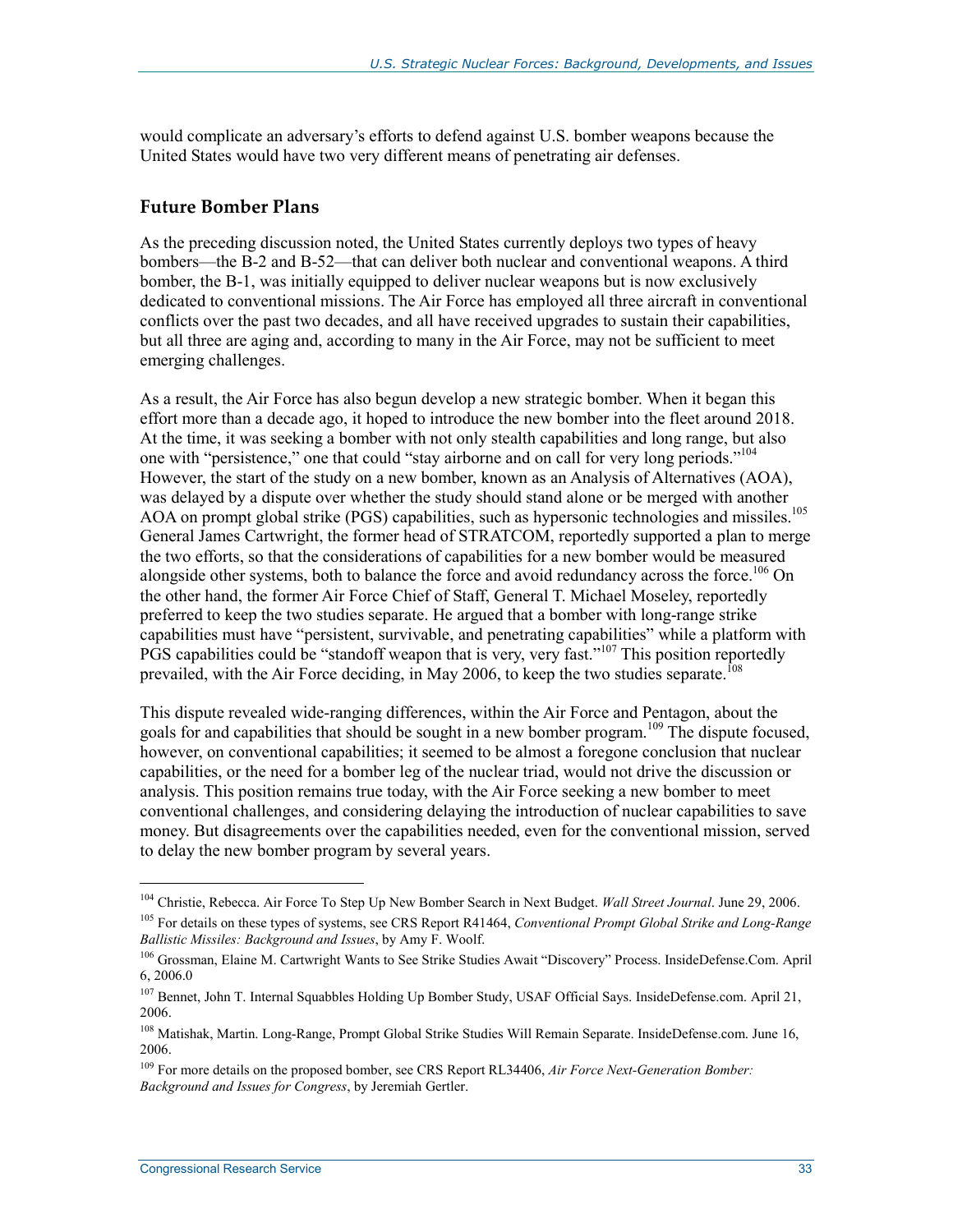In May 2007, the Air Force indicated that it had decided that the next generation bomber would be manned and subsonic, although it would incorporate some stealth characteristics.<sup>110</sup> It decided that it would not pursue supersonic capabilities, or an unmanned option, to contain costs and maintain the capabilities of the future aircraft. However, on April 6, 2009, in a briefing describing the FY2010 defense budget, Secretary of Defense Robert Gates delayed the program and indicated that the Air Force would not proceed until it had "a better understanding of the need, the requirement and the technology."<sup>111</sup> He suspended the program until DOD completed the QDR and Nuclear Posture Review.

The 2010 Quadrennial Defense Review, published in February 2010, indicated that the Air Force was "reviewing options for fielding survivable, long-range surveillance and strike aircraft as part of a comprehensive, phased plan to modernize the bomber force."112 The report also noted that Secretary of Defense Gates ordered a follow-on study to the QDR to determine "what combination of joint persistent surveillance, electronic warfare, and precision-attack capabilities, including both penetrating platforms and stand-off weapons, will best support U.S. power projection operations over the next two to three decades." Although the study was just beginning, the DOD budget request for 2011 included \$200 million for the new bomber, and DOD documents indicated that expenditures on the bomber could total \$1.74 billion through 2015.<sup>113</sup> Secretary Gates indicated that he expected the Air Force to field the next generation bomber in the late  $2020s$ .<sup>114</sup>

The update to the 1251 Report, submitted to the Senate before its vote on the New START Treaty in late 2010, emphasized that the United States would maintain the bomber leg of the strategic triad and that DOD was committed to modernizing the bomber force. The report noted that the long-range strike study was not questioning whether the United States would pursue a new heavy bomber, but "the appropriate type of bomber and the timelines for development, production, and deployment."115 The report indicated that this study would advise the President's budget submission for FY2012. Air Force officials echoed this, noting that Secretary Gates seemed inclined to accept the Air Force's recommendations on the building of a new long-range bomber.<sup>116</sup> Secretary Gates confirmed this approach in January 2011, when he announced the Air Force would develop a new bomber "using proven technologies," and that this bomber would be nuclear-capable.<sup>117</sup> The Pentagon requested \$197 million in the FY2012 budget on a new bomber.

<sup>&</sup>lt;sup>110</sup> Sirak, Michael. Air Force Identifies Manned, Subsonic Bomber as Most Promising 2018 Option. Defense Today. May 2, 2007.

<sup>111</sup> U.S. Department of Defense, *Briefing by Defense Secretary Robert Gates and Marine Corps Gen. James Cartwright, Vice Chairman of the Joint Chiefs of Staff*, Washington, DC, April 6, 2009, http://insidedefense.com/ secure/data\_extra/html3/dplus2009\_0893\_3.htm.

<sup>112</sup> U.S. Department of Defense, *Quadrennial Defense Review Report*, Washington, DC, February 2010, p. 33, http://www.defense.gov/qdr/images/QDR\_as\_of\_12Feb10\_1000.pdf.

<sup>113</sup> Elaine M. Grossman, "Pentagon Eyes More than \$800 Million for New Nuclear Cruise Missile," *Global Security Newswire*, March 9, 2010.

<sup>114</sup> Andrea Shalal-Esa, "Gates Sees New U.S. Bomber Fielded in 2020s," *Reuters*, February 2, 2010.

<sup>115</sup> U.S. Department of Defense, *November 2010 Update to the National Defense Authorization Act of FY2010*, New START Treaty Framework and Nuclear Force Structure Plans, Washington, DC, November 17, 2010, p. 11. http://www.lasg.org/CMRR/Sect1251\_update\_17Nov2010.pdf.

<sup>116</sup> Emelie Rutherford, "Schwartz Hopeful About Long-Range Strike Funding," *Defense Daily*, November 29, 2010.

<sup>117</sup> Marcus Weisgerber, "Air Force To Develop New Long-Range, Optionally Manned Bomber," *Inside the Air Force*, January 6, 2011.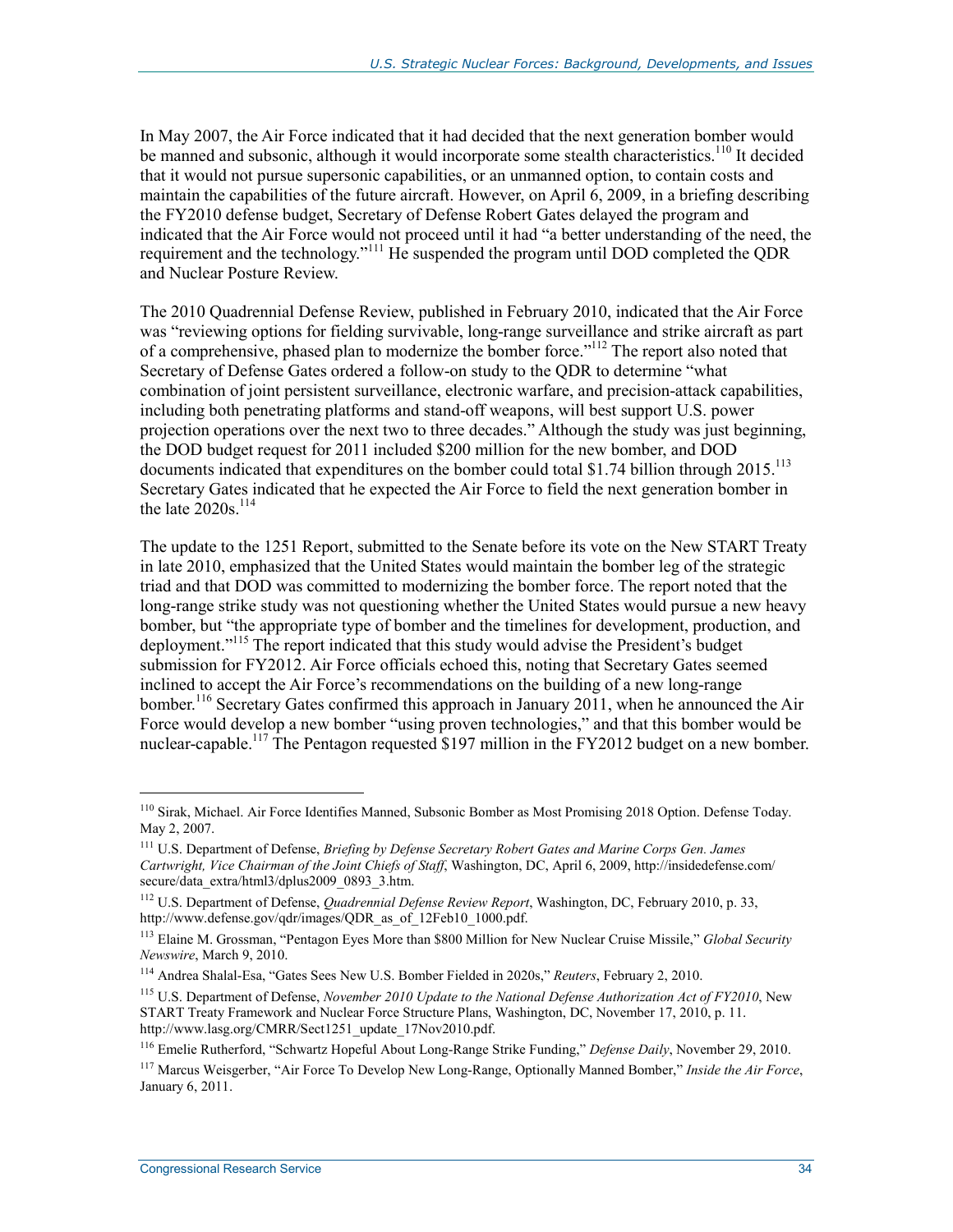The budget documents indicate that the bomber will be nuclear-capable, and that the Air Force was planning to spend \$3.7 billion on its development over the next five years.

Air Force officials indicate that they hope to field between 80 and 100 of the new bombers in the future, with the first to enter service around 2025. It has indicated that it plans to hold the procurement cost for each bomber to \$550 million, with the total cost of the program to reach \$36 billion-\$56 billion. However, it has recently acknowledged that this cost does not include research and development funding,<sup>118</sup> which, according to some estimates, could amount to between \$20 and \$45 billion if the program follows the trends set by previous bomber programs.<sup>119</sup> The perunit cost of \$550 million would also rise if the Air Force were to buy fewer than the planned 80- 100 bombers. As a result, many analysts agree that the final cost of the bomber could reach \$60- \$80 billion.

The Air Force expects funding requests for the new bomber to rise sharply over the next five years. Congress appropriated \$259 million for R&D on this aircraft in FY2013, \$359.4 in FY2014, and \$913.7 million in FY2015. The Air Force has requested \$1.2 billion for FY2016, and plans to spend a total of \$13.8 billion between FY2016 and FY2020.<sup>120</sup> These requests are sufficient to keep the bomber program on track but lead to Air Force spending levels that exceed the levels set by the 2011 Budget Control Act. According to one recent analysis, the Air Force would likely need to reduce its other acquisition programs to find the "budget headroom" for this program.<sup>121</sup>

The Air Force has indicated that a new bomber is essential to its future plans for the conventional long-range strike mission. It has stated that it is "committed to modernizing bomber capacity and capabilities to support LRS (long range strike) military options." It indicated that the new bomber "must be able to penetrate the increasingly dense anti-access/area denial environments developing around the world." The Air Force has, in the past, stated that this bomber will be designed to deliver nuclear weapons. However, in October 2011, the Chief of Staff of the Air Force indicated that the new bomber probably would not include nuclear capabilities initially, but would add them in as the B-2 and B-52 bombers retired from the fleet.

### **Sustaining the Nuclear Weapons Enterprise**

In late August 2007, a B-52 bomber based in Minot, ND, took off on flight to Barksdale Air Force Base in Louisiana. The bomber carried 12 air-launched cruise missiles that were slated for retirement at Barksdale. As a result of a series of errors and missteps in the process of removing the missiles from storage and loading them on the bombers, six of the missiles carried live nuclear warheads, instead of the dummy warheads that were installed on missiles heading for retirement. This episode was the first of many that have led to questions about the capabilities management of the U.S. nuclear weapons enterprise. It led to a series of studies and reviews by

<sup>118</sup> Aaron Mehta, "USAF General: "Of Course" Bomber Will Be More Than \$550M per Copy," *Defense News*, March 5, 2014.

<sup>119</sup> Jon B. Wolfsthal, Jeffrey Lewis, and Marc Quint, *The Trillion Dollar Nuclear Triad*, James Martin Center for Nonproliferation Studies, Monterey, CA, January 2014, pp. 18-19. http://cns.miis.edu/opapers/pdfs/ 140107 trillion dollar nuclear triad.pdf.

<sup>120</sup> Tony Cappaccio, "Long-Range Bomber's Development would Get \$12 Billion from U.S.," *Bloomberg News*, March 6, 2014.

<sup>121</sup> Colin Clark, "LRS-B, Next Boomer May Force Weapons Cuts," *Breaking Defense*, September 4, 2014.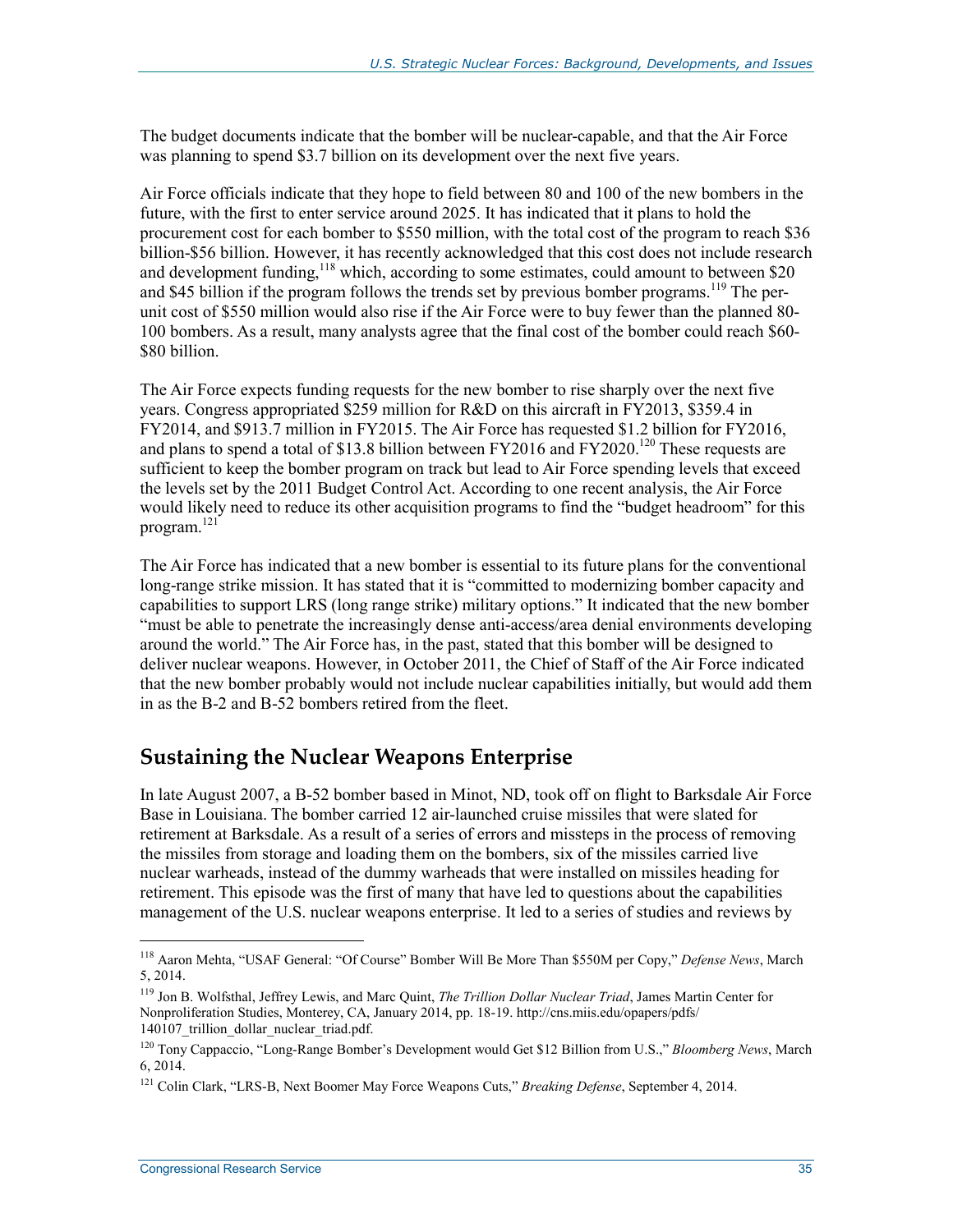the Air Force that identified the source of the episode and identified a number of steps the Air Force should take to improve its handling of nuclear weapons.<sup>122</sup> These studies were followed, in 2014, by additional studies and a number of changes designed to raise morale and the quality of life for service members in the nuclear enterprise.

In early June 2008, Secretary of Defense Robert Gates requested the resignations of the Secretary of the Air Force, Michael Wynne, and the Chief of Staff of the Air Force, General Michael Mosely, from their positions, at least in part, due to concerns that shortcomings in the Air Force's handling of nuclear weapons "resulted from an erosion of performance standards within the involved commands and a lack of effective Air Force leadership oversight."123 Secretary Gates appointed a task force, led by former Secretary of Defense and Energy James Schlesinger, to provide "independent advice on the organizational, procedural and policy improvements necessary to ensure that the highest levels of accountability and control are maintained in the department's stewardship of nuclear weapons, delivery vehicles, sensitive components and basing procedures."124

Several of the studies that reviewed this event concluded that the Air Force leadership had lost its focus on the nuclear mission as it diverted resources to more pressing missions related to the ongoing conflicts in Iraq and Afghanistan. As a result, the "nuclear enterprise" had been allowed to atrophy, with evident declines in morale, cohesion, and capability.<sup>125</sup> These reports suggested that the United States restore its focus on the nuclear mission and repair long-standing and oftenidentified deficiencies in manpower and training programs for crews that maintain and service nuclear weapons and operate nuclear-capable bombers. The studies identified a number of organizational changes to achieve these goals. For example, the Air Force has created a new Global Strike Command, based at Barksdale Air Force Base, that is responsible for both the ICBM force and the nuclear-capable bombers. This organization began its operations in early 2009. The Air Force has also established a new headquarters office in the Pentagon that will monitor and manage the resources and policies dedicated to the nuclear mission. The Air Force also altered its inspection program and its expectations for achievement during these inspections.

In a study published in April 2011, the Defense Science Board reviewed and evaluated the changes Air Force had made in its nuclear weapons enterprise.<sup>126</sup> The report noted that Air Force leadership "has taken decisive action to correct deficiencies, reinvigorate, and further strengthen the Air Force Nuclear Enterprise."<sup>127</sup> At the same time, though, the study noted that some of the "extraordinary measures" taken in response to the earlier lapses could have negative impacts if they are extended beyond the "period of urgent need." This problem was particularly evident in

<sup>&</sup>lt;sup>122</sup> See, for example, The Defense Science Board Permanent Task Force on Nuclear Weapons Surety. Report on the Unauthorized Movement of Nuclear Weapons. February 2008.

<sup>&</sup>lt;sup>123</sup> Nuclear Lapses Trigger Ouster of Top U.S. Air Force Officials. Global Security Newswire. June 6, 2008.

<sup>&</sup>lt;sup>124</sup> U.S. Department of Defense. Office of the Assistant Secretary of Defense (Public Affairs). Department of Defense Announces Task Force on Nuclear Weapons Management. June 12, 2008.

<sup>125</sup> See, for example, United States Air Force, *Reinvigorating the Air Force Nuclear Enterprise*, Prepared by the Air Force Nuclear Task Force, Washington, DC, October 24, 2008, http://www.af.mil/shared/media/document/AFD-081024-073.pdf. See also, Report of the Secretary of Defense Task Force on DOD Nuclear Weapons Management (the Schlesinger Commission), *Phase I: The Air Force's Nuclear Mission,* Washington, DC September 2008. http://www.defenselink.mil/pubs/Phase I Report Sept 10.pdf.

<sup>126</sup> Defense Science Board Permanent Task Force on Nuclear Weapons Surety, *Independent Assessment of The Air force Nuclear Enterprise*, Washington, DC, April 2011. http://www.acq.osd.mil/dsb/reports/NWS\_2010.pdf.  $127$  Ibid., p. 16.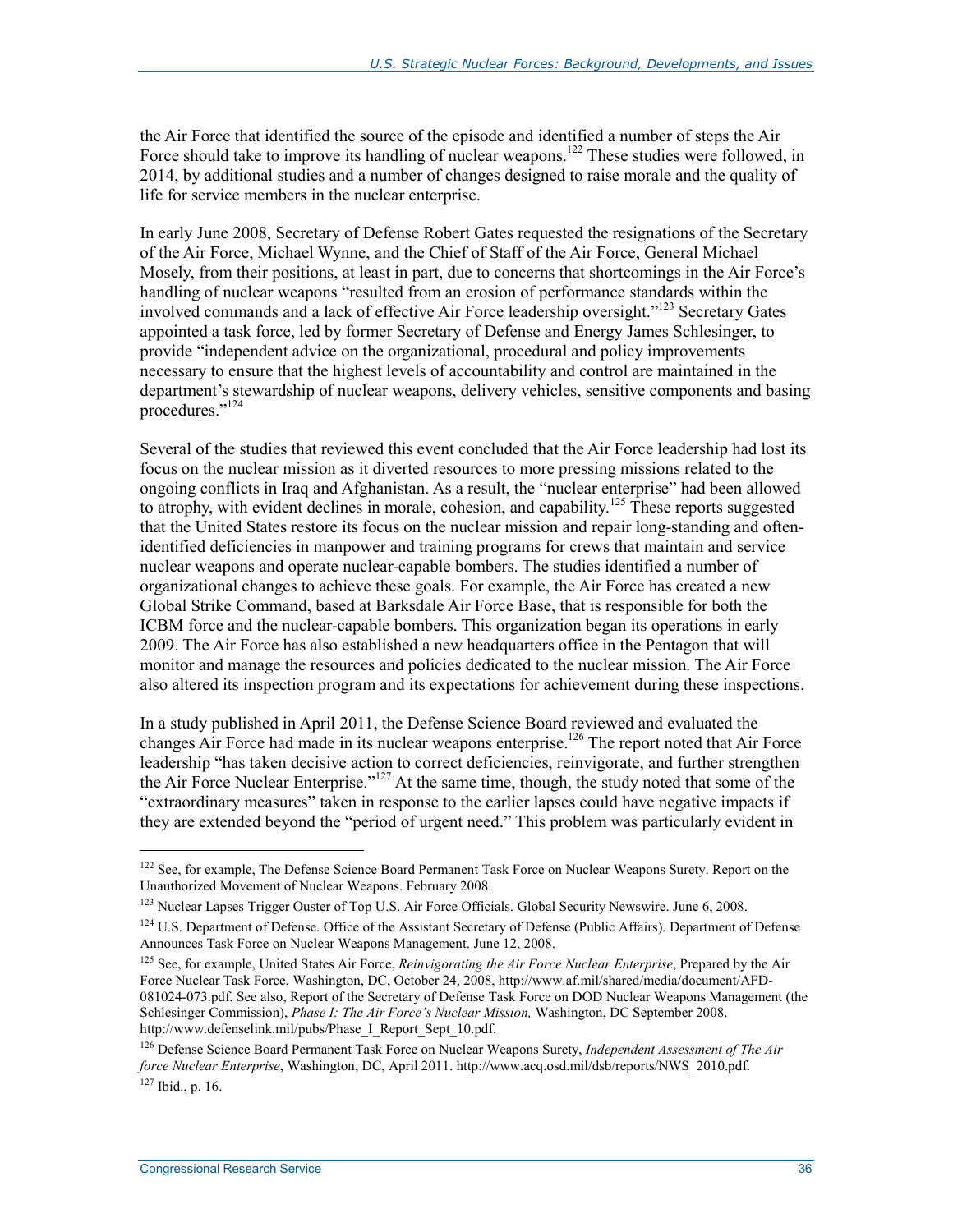the areas of oversight and inspection. The study reported that there has been "intense attention to the issue of accountability and control of nuclear weapons-related materials." But the numerous and overlapping inspections have become so frequent and invasive that the units may not have the time or resources to correct deficiencies found during the many inspections. As a result, the task force concluded that the intense level of inspections and exercises had become counterproductive by interfering with the normal rhythm of operations at the wings.<sup>128</sup>

Several incidents that occurred in 2013 and early 2014 have raised new concerns about the capabilities and morale of ICBM launch officers. For example, press reports from May 2013 noted that the Air Force had removed 17 launch officers from duty at Minot Air Force Base and had sent them for additional training after they earned low scores on an inspection in March.<sup>129</sup> In August, a missile unit at Malmstrom Air Force Base also received a failing grade on an inspection. Air Force officials expressed concern about these results, but noted that they remained confident in the capabilities of Air Force nuclear officers. After the incident in Minot, some saw the commander's response, and the remedial action, as a sign of progress in the force, because problems were identified and corrected on site. Others have noted that unsatisfactory results in inspections may be the result of higher expectations, and do not necessarily indicate deeper problems. Others, however, view the low scores on inspections as a symptom of continuing problems in the force.

Two other incidents in September and October 2013 also raised concerns about the U.S. nuclear enterprise, even though they did not affect the safety or security of the nuclear force. In September, Vice Admiral Timothy Giardina, the second-in-command at STRATCOM, was suspended after an investigation into the use of counterfeit gambling chips. In October, Major General Michael Carey, the Commander of  $20<sup>th</sup>$  Air Force, which is responsible for the entire ICBM fleet, was reassigned following an investigation into "personal misbehavior."<sup>130</sup>

In January 2014, press reports indicated that nuclear launch officers at Malmstrom Air Force Base had been implicated in a drug investigation. While investigating this charge, the Air Force discovered that 34 of launch officers may have been cheating on their monthly proficiency exams. In response to this event, Secretary of Defense Hagel ordered an internal review of nuclear weapons personnel issues and commissioned another outside study of morale and effectiveness in the nuclear enterprise. As this review has proceeded, the Air Force has questioned whether some officers in the nuclear force may be experiencing "burnout" and boredom in a mission that seems connected to an earlier time and whether the tense atmosphere created by the frequent testing and inspection regimes has created incentives to cheat to produce perfect  $scores$ <sup>131</sup>

The Air Force has responded to these problems with plans to increase funding by nearly \$8 billion over the next five years, raise pay levels, introduce new management positions, modify the testing process, and raise morale among Air Force ICBM officers. Many of these plans are designed to highlight the high value that Air Force places on the ICBM mission and to convince airmen that

<sup>128</sup> Ibid., pp. 22-23.

<sup>129</sup> Robert Burns, "Air Force Sidelines 17 ICBM launch officers: commander cites 'rot' within system," *Associated Press*, May 8, 2013.

<sup>130 &</sup>quot;Air Force Fires General In Charge Of Nuclear Missiles," *Los Angeles Times*, October 11, 2013.

<sup>&</sup>lt;sup>131</sup> R. Jeffrey Smith, "Aiming High: Boredom, Drugs, Low Morale. The millennials of the U.S. nuclear missile corps are struggling to stay on high alert for a nuclear Armageddon," *Slate*, April 2014.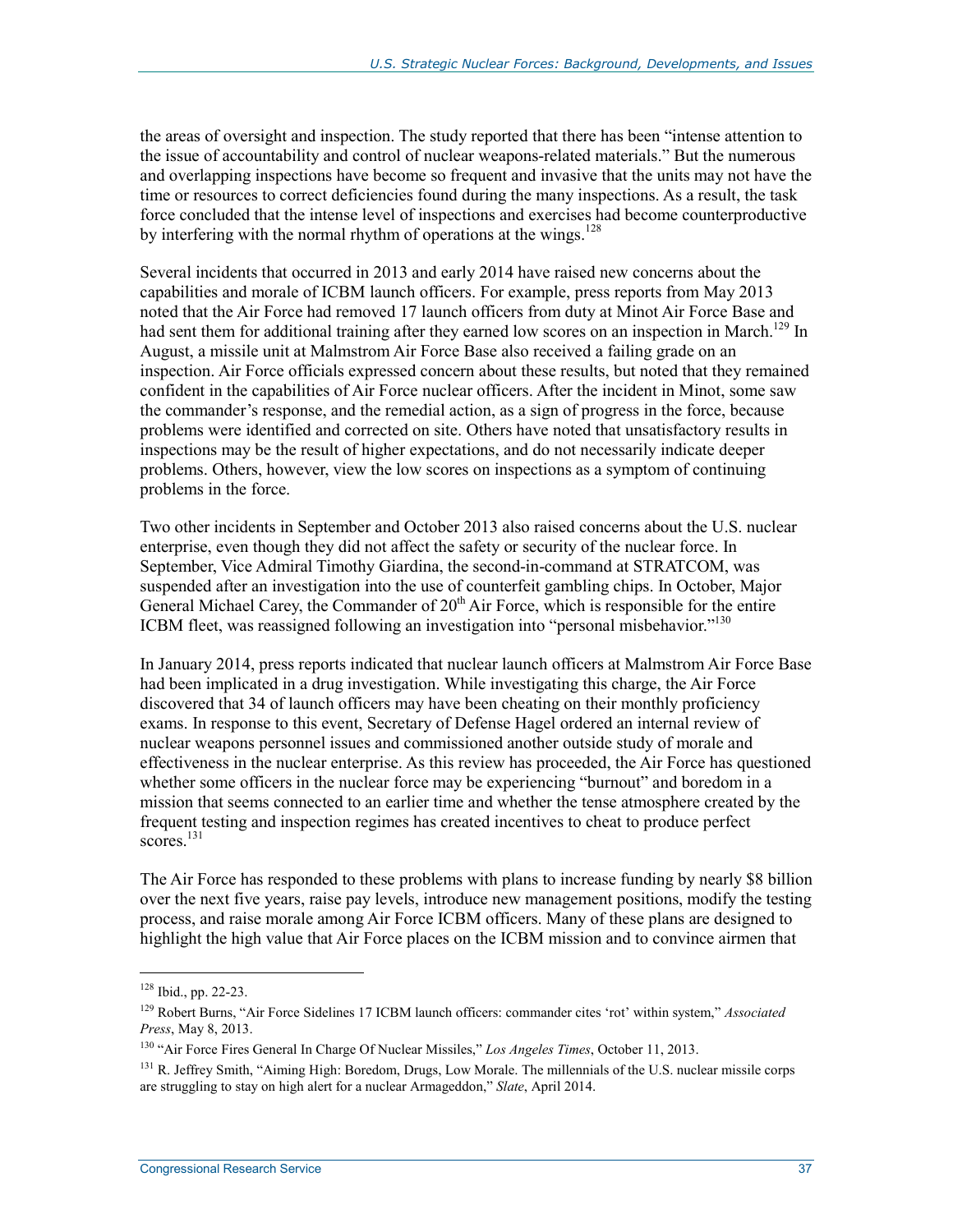their leaders value their effort and accomplishment. At the same time, though, the changes will require additional funding, and the Air Force will need to request increases in its budget in an era of fiscal restraint to follow through on these initiatives.

While the Air Force has worked to increase the level of attention and accountability for its nuclear weapons after these incidents, other analysts found different lessons in the lapses. Some saw the decline of the Air Force nuclear enterprise as an inevitable part of the declining role of nuclear weapons in U.S. national security strategy and argued that the United States should extend the process by further reducing its nuclear arsenal and removing greater numbers of weapons from the operational force. For example, some suggested that the evident weaknesses in the Air Force's procedures argued for removing nuclear weapons from the whole of the bomber fleet.<sup>132</sup> Congress may address concerns about these issues, and review possible changes in command structures and security procedures, as it reviews nuclear weapons policies and programs during its next session.

## **Issues for Congress**

This report focuses on the numbers and types of weapons in the U.S. strategic nuclear force structure. It does not address the broader question of why the United States chooses to deploy these numbers and types of weapons, or more generally, the role that U.S. nuclear weapons play in U.S. national security strategy. This question is addressed in other CRS reports.133 However, as the Obama Administration reviews and possibly revises the plans for U.S. nuclear force structure, Congress could address broader questions about the relationship between these forces and the role of nuclear weapons.

### **Force Size**

 $\overline{a}$ 

The Bush Administration argued that, because the United States and Russia were no longer enemies, the United States would not size or structure its nuclear forces simply to deter the "Russian threat." Instead, nuclear weapons would play a broader role in U.S. national security strategy. The Obama Administration, in contrast, noted that there is a relationship between the size of the U.S. arsenal and the size of the Russian arsenal. The 2010 NPR states that

Russia's nuclear force will remain a significant factor in determining how much and how fast we are prepared to reduce U.S. forces. Because of our improved relations, the need for strict numerical parity between the two countries is no longer as compelling as it was during the Cold War. But large disparities in nuclear capabilities could raise concerns on both sides and among U.S. allies and partners, and may not be conducive to maintaining a stable, long-term strategic relationship, especially as nuclear forces are significantly reduced.<sup>134</sup>

The Bush Administration's 2001 Nuclear Posture Review determined that the United States would need to maintain between 1,700 and 2,200 operationally deployed nuclear warheads. The

<sup>&</sup>lt;sup>132</sup> Kristensen, Hans. Nuclear Safety and the Saga of the Missing Bent Spear. Federation of the American Scientists. February 22, 2008. http://www.fas.org/blog/ssp/2008/02/nuclear\_safety\_and\_the\_saga\_ab.php.

<sup>133</sup> See, for example, CRS Report RL31623, *U.S. Nuclear Weapons: Changes in Policy and Force Structure*, by Amy F. Woolf.

<sup>134</sup> U.S. Department of Defense, *Nuclear Posture Review*, Washington, DC, April 6, 2010, p. 30,

http://www.defense.gov/npr/docs/2010%20Nuclear%20Posture%20Review%20Report.pdf.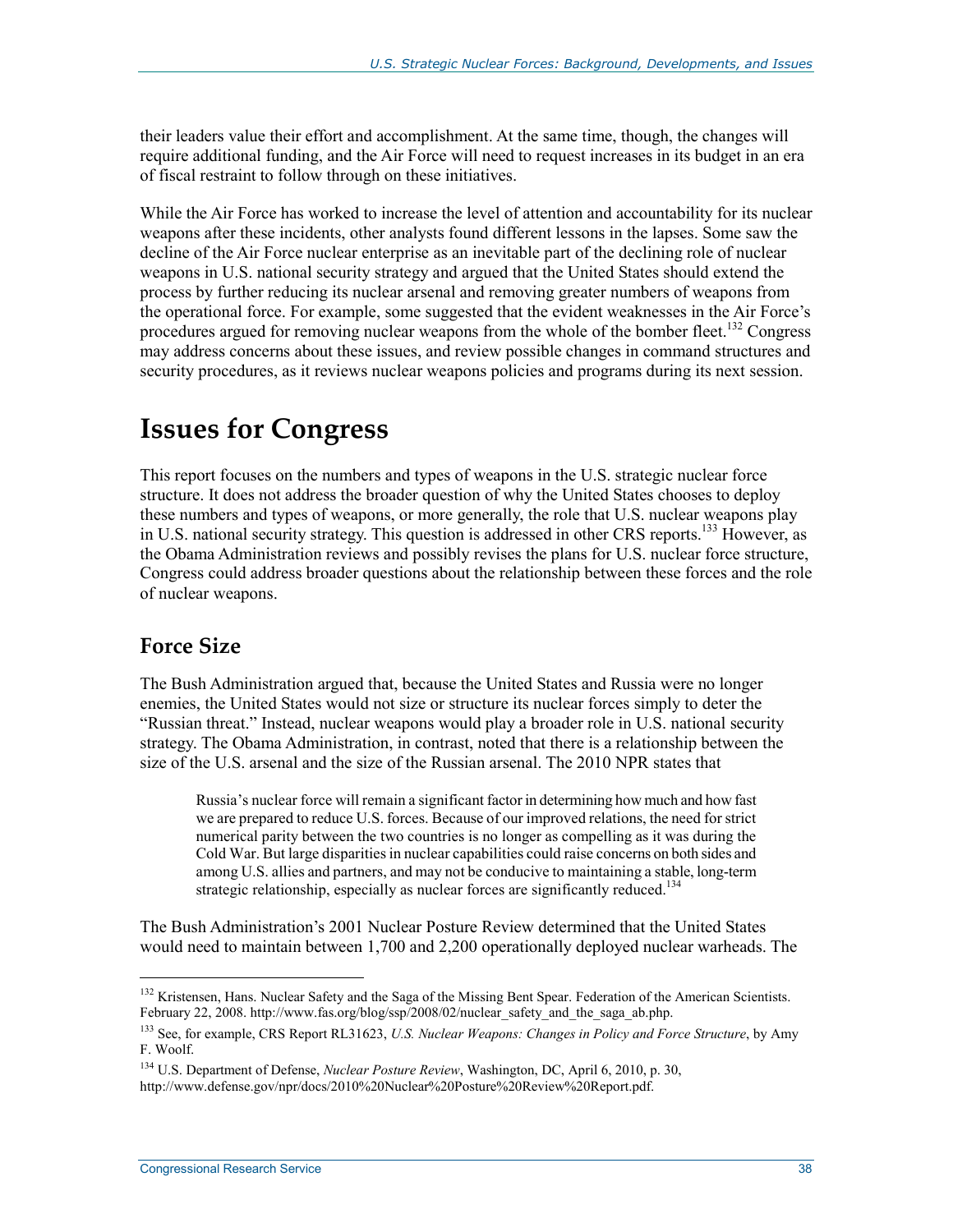Bush Administration also indicated that the United States would maintain in storage many of the warheads removed from deployed forces, and would maintain the capability to restore some of these warheads to the deployed forces to meet unexpected contingencies. The Obama Administration concluded, in its NPR, that the United States could reduce its forces to 1,550 deployed warheads, and agreed to do so under the New START Treaty, but it also planned to retain the capability to restore warheads to its deployed forces. It also plans to retain many warheads in storage, although it has indicated that the size of the total stockpile could decline as the United States reduces its deployed forces to the New START limits.<sup>135</sup>

The Obama Administration has also indicated that the United States may be able to reduce its numbers of deployed and nondeployed warheads further, but that it should do so in parallel with Russia. It indicated, in the 2010 NPR, that "large disparities in nuclear capabilities could raise concerns on both sides and among U.S. allies and partners, and may not be conducive to maintaining a stable, long-term strategic relationship."136 In June 2013, the Department of Defense completed a new study, as a follow-up to the NPR, to determine how deeply the United States might reduce its forces, and how it should deploy the remaining forces. Press reports indicate the Pentagon reviewed a number of alternatives in this study, with some contemplating reductions as low as 300 warheads, <sup>137</sup> but the Administration concluded that the United States could reduce U.S. deployed strategic forces by about one-third, to a level of 1,000-1,100 warheads, if it did so along with Russia. They United States would not proceed with unilateral cuts in the U.S. arsenal. $138$ 

Some analysts have questioned why the United States must maintain such a large force of nuclear weapons. They have questioned whether the United States would attack with such a large number of weapons if its own national survival were not at risk, and they note that only Russia currently has the capability to threaten U.S. national survival. They assert that the United States could likely meet any other potential contingency with a far smaller force of nuclear weapons. Some have concluded, instead, that the United States could maintain its security with a force of between 500 and 1,000 warheads.<sup>139</sup> Others, however, dispute this view and note that the United States has other potential adversaries, and, even if these nations do not possess thousands of nuclear warheads, some may expand their nuclear forces or chemical and biological capabilities in the future. Some have argued that the also needs to assure its allies of its commitment to their security, and this goal could require a force of significant size, regardless of the number of potential targets an adversary nation might possess.

<sup>&</sup>lt;sup>135</sup> On May 3, 2010, the Obama Administration announced that the United States has 5,113 warheads in its stockpile of nuclear weapons. This number includes the deployed warheads, active nondeployed warheads and inactive nondeployed warheads. For more information, see http://www.defense.gov/npr/docs/10-05- 03\_Fact\_Sheet\_US\_Nuclear\_Transparency\_\_FINAL\_w\_Date.pdf.

<sup>136</sup> U.S. Department of Defense, *Nuclear Posture Review*, Washington, DC, April 6, 2010, p. 30, http://www.defense.gov/npr/docs/2010%20Nuclear%20Posture%20Review%20Report.pdf.

<sup>137</sup> R. Jeffrey Smith, "Obama Embraces Big Nuke Cuts," *Foreign Policy*, February 8, 2013.

<sup>138</sup> U.S. Department of Defense, *Report on Nuclear Employment Strategy of the United States*, Washington, DC, June 12, 2013, p. 6, http://www.defense.gov/pubs/reporttoCongressonUSNuclearEmploymentStrategy\_Section491.pdf.

<sup>&</sup>lt;sup>139</sup> See, for example, Sidney D. Drell and James E. Goodby. What Are Nuclear Weapons For? Recommendations for Restructuring U.S. Strategic Nuclear Forces. Arms Control Association, Updated October 2007.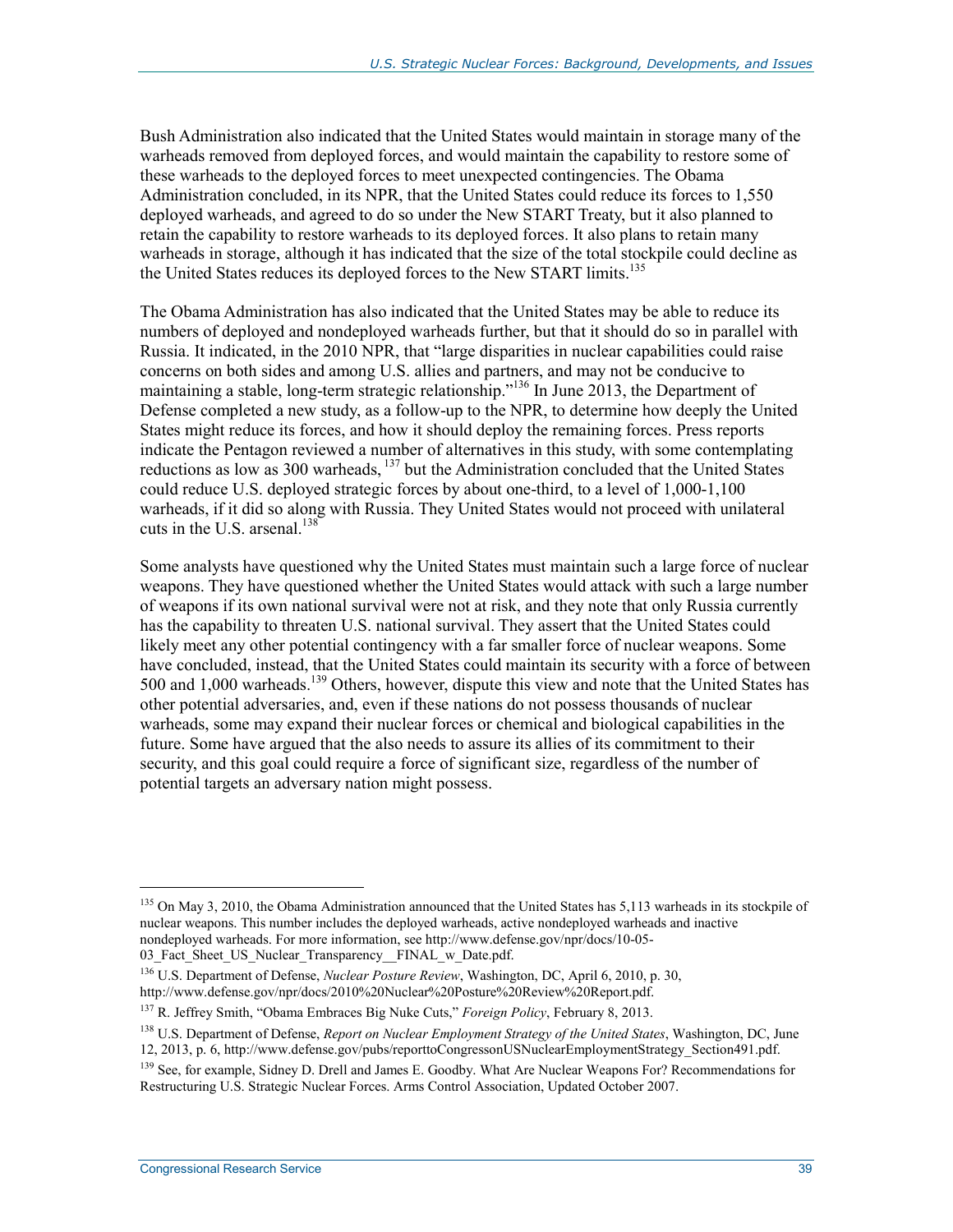### **Force Structure**

When the Bush Administration announced the results of the 2001 Nuclear Posture Review, it indicated that the United States would retain a triad of ICBMs, SLBMs, and heavy bombers for the foreseeable future. The Obama Administration also offered continuing support for the retention of the strategic triad. Nevertheless, as the Obama Administration has outlined plans to modernize and replace the delivery vehicles in all three legs of the strategic triad, many analysts have begun to question whether the United States can afford to retain the triad and whether it can retain a robust deterrent without one of the current types of strategic delivery vehicles.<sup>140</sup>

The Obama Administration indicated, in the 2010 NPR, that the United States would convert some of its bombers to conventional-only missions. This is consistent with the view, among some analysts, that, in the future, the bombers may be more important in the conventional mission. As was noted above, most discussions about the bomber force focus on how many bombers, and what types of bomber weapons, the United States needs to bolster its conventional long-range strike capability. There is little, if any, discussion about the role that bombers may play in either nuclear deterrence, or, if deterrence fails, in the launch of U.S. nuclear weapons. It is not surprising that some in the Air Force and Pentagon and some outside government have questioned the continuing need for nuclear-capable bombers.<sup>141</sup>

The Obama Administration has indicated that the United States will retain 400 deployed ICBMs under the New START Treaty. Each will be equipped with a single warhead. Analysts have often argued, and the 2010 Nuclear Posture Review affirmed, that single-warhead ICBMs bolster crisis stability, and discourage efforts by an adversary to launch a disarming first strike, because the cost of the strike, as measured by the number of attacking warheads, would exceed the benefits, as measured by the number of warheads destroyed. Moreover, these missiles will remain deployed at three ICBM bases.

Some analysts outside government have called for reductions in or even the elimination of the U.S. ICBM force. Some have argued that the Air Force could save up to \$360 million per year if it reduced the ICBM force to 300 missiles.<sup>142</sup> Others have noted that, under the current financial pressures, the Air Force may not be able to afford a new ICBM after 2030. Moreover, even if the financial pressures did not exist, some argue the Air Force should eliminate the ICBM force because it no longer serves U.S. national security needs. For example, in a study published in May  $2012$ ,<sup>143</sup>, the Global Zero Organization argued for the elimination of the ICBM force because it views these missiles as dangerous and destabilizing in the current security environment. It noted that "ICBMs can only support nuclear wartime operations against Russia" and that currentgeneration ICBMs "fired from the existing bases, on their minimum energy trajectories," have to overfly Russia and China or fly near Russia to reach targets in potentially adversarial countries. It contends that, if U.S. missiles fly over or near Russia on their way to more southerly targets in

<sup>142</sup> Daryl G. Kimball, "Defuse the Exploding Costs of Nuclear Weapons," Arms Control Today, December 2012, p. 4.

<sup>140</sup> Mark Thompson, "Nuclear Triad Warfare," *Time Magazine*, October 18, 2011.

<sup>141</sup> See, for example, Dr. Dana J. Johnson, Dr. Christopher J. Bowie, and Dr. Robert P. Haffa, *Triad, Dyad, Monad? Shaping the U.S. Nuclear Force for the Future*, Mitchell Institute for Airpower Studies, Washington, DC, November 2009.

<sup>143</sup> Global Zero U.S. Nuclear Policy Commission, *Modernizing U.S. Nuclear Strategy, Force Structure, and Posture*, Global Zero, Washington, DC, May 2012, herein after referred to as the Global Zero Report. http://dl.dropbox.com/u/ 6395109/GZ%20US%20Nuclear%20Policy%20Commission%20Report.pdf.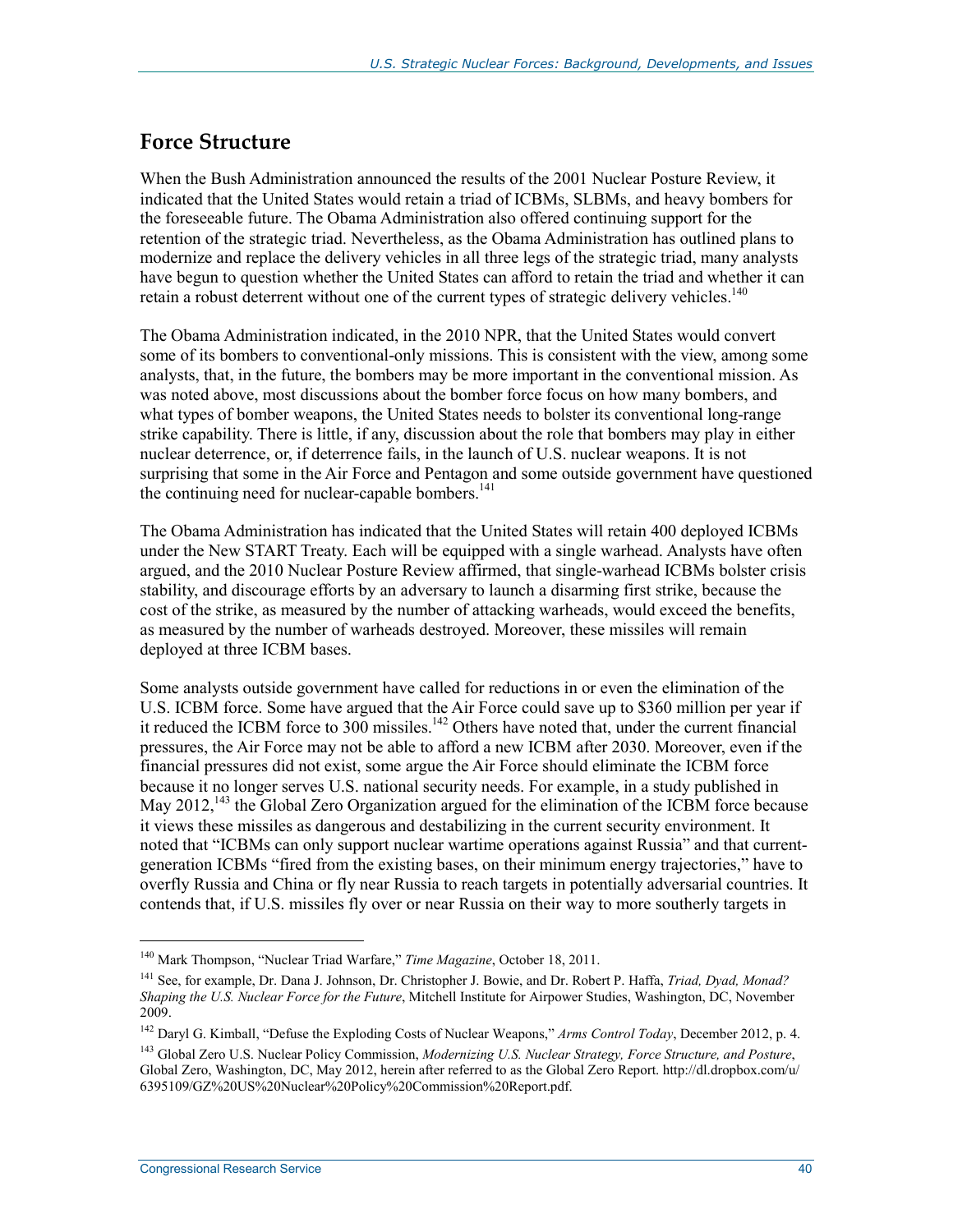Iran or Syria, Russia might be confused by ambiguous attack indications and might then launch its own retaliatory attack against the United States. Second, the report asserted that, because ICBMs are based in fixed silos that are vulnerable to destruction in an attack, they must depend heavily upon "launch on warning" to survive and retaliate in some scenarios. As a result, according to the report, ICBMs exacerbate the risk that the United States might launch its weapons on false warning.

Analysts who support the continued deployment of U.S. ICBMs disputed many of the assertions outlined in the Global Zero report. First, they noted that, although each individual ICBM silo may be vulnerable to destruction if targeted by several incoming warheads, an attack that threatened to destroy the entire U.S. ICBM force would have to consist of hundreds, if not thousands of attacking warheads.<sup>144</sup> This is because the United States maintains nearly 450 ICBM silos hardened against nuclear blast, and an attacker would have to target two or three warheads against each silo to ensure their destruction. Further, because the United States now deploys each Minuteman missile with only a single warhead, the attacker would have to expend two to three times as many warheads as he could hope to destroy. This calculation underpins the conclusion, which is widespread among nuclear policy analysts, that single-warhead ICBMs enhance stability and discourage attack because they are not lucrative targets.<sup>145</sup>

The Obama Administration has also indicated that it plans to retain 14 Trident submarines until it begins retiring the Ohio-class SSBNs in the late 2020s. Moreover, the New START Treaty allows the United States to continue to reduce the warheads on each missile. It also allows the United States to eliminate some of the launch tubes by simply removing the gas generators that assist in the launch of the missiles. As a result, the United States will have a significant amount of flexibility in apportioning warheads among its SSBNs, and will not have to eliminate any submarines to meet the new START limits. Moreover, the Navy does not plan to alter the basic structure of its Trident fleet; it will continue to deploy its submarines at two bases, with a portion of the fleet deployed in the Atlantic Ocean and a portion deployed in the Pacific Ocean. As a result, with its ability to remain invulnerable to detection and attack, and with the increasing accuracy and reliability of its missiles and warheads, the Trident fleet will continue to represent the "backbone" of the U.S. nuclear force.

Some argue that the United States should reduce the size of its SLBM fleet and retain only 8 or 10 submarines. They argue that this reduction now, and the future acquisition of fewer replacement submarines, could save the Navy  $$6$  billion- $$7$  billion over the next 10 years.<sup>146</sup> They also note that this change need not reduce the number of operational warheads on SLBMs, because the United States would deploy each submarine with 24 missiles, rather than the 20 planned under New START, and could increase the number of warheads on each missile. However, with so few submarines, the United States might have to eliminate one of its submarine bases, leaving it with submarines based only in the Atlantic or only in the Pacific Ocean. Or the United States might have to reduce the number of submarines on station, and, therefore, the number of warheads available to the President promptly, at the start of a conflict. These changes may not be consistent

<sup>&</sup>lt;sup>144</sup> See, for example, Senate ICBM Coalition, *The Long Pole of the Nuclear Umbrella*, A White Paper on the Criticality of the Intercontinental Ballistic Missile to the United States Security, Washington, DC, November 2009. See also, Peter Huessy, "In Defense of the Nuclear Triad." Defense One, October 18, 2013, http://www.defenseone.com/ideas/2013/ 10/defense-nuclear-triad/72242/?oref=search\_Huessy.

<sup>&</sup>lt;sup>145</sup> See, for example, the comments of General Larry Welch, before the NDIA and ROA Congressional Breakfast Seminar Series, May 25, 2012, http://www.afa.org/hbs/transcripts/5-25-2012%20Gen%20Larry%20Welch%20v2.pdf. 146 Daryl G. Kimball, "Defuse the Exploding Costs of Nuclear Weapons," *Arms Control Today*, December 2012, p. 4.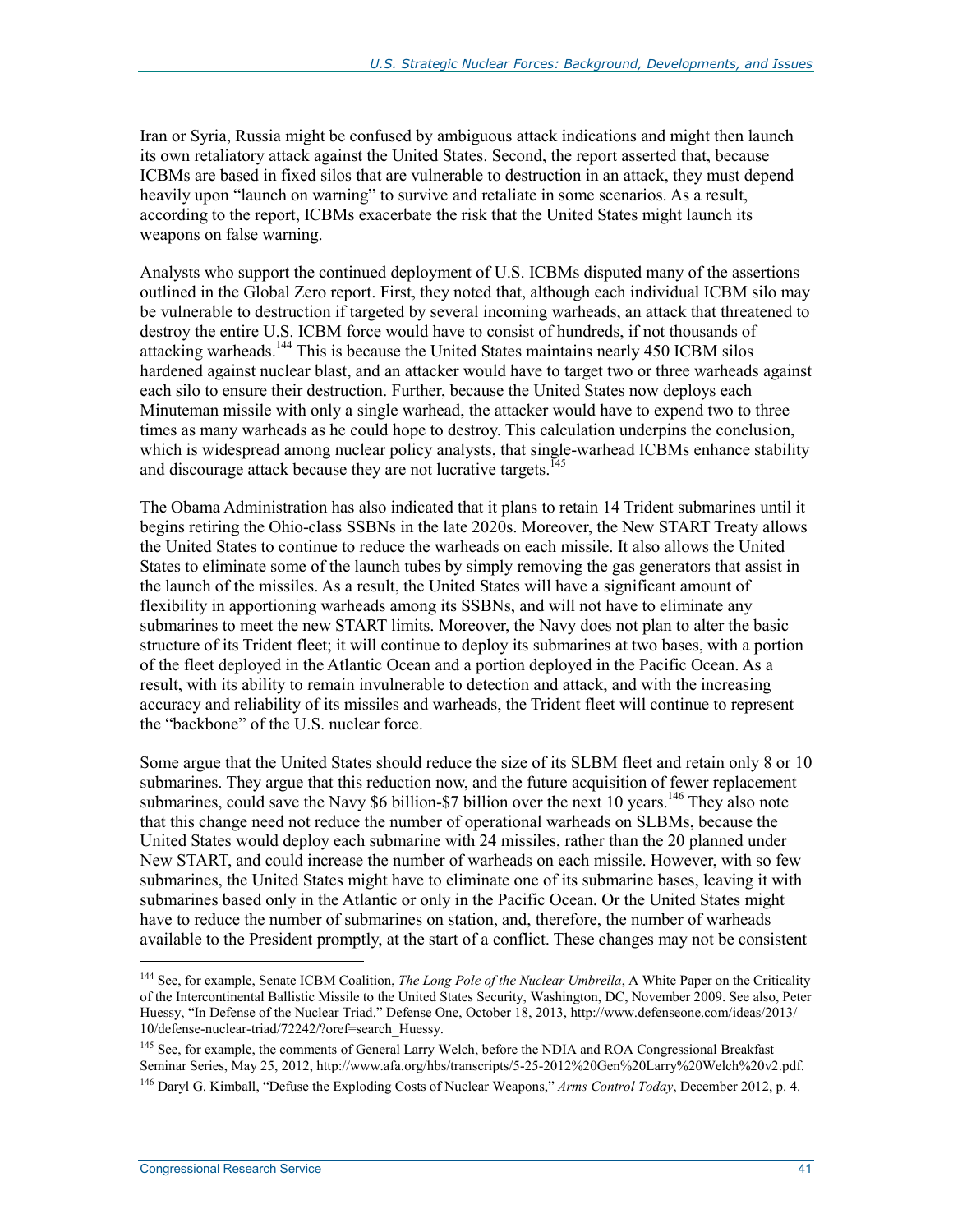with current submarine operations and employment plans. President Obama and the U.S. military may want to consider the implications of these basing, operational, and policy changes, *before* deciding whether or not to reduce to 1,000 warheads, as opposed to choosing the warhead number first *then* deciding later how to base and operate the remaining nuclear forces.

## **The Cost of Nuclear Weapons**

When the Obama Administration submitted the 1251 report to the Senate during the New START ratification process, it indicated that it expected to spend around \$210 billion over the next 10 years (2011-2021) to maintain and modernize the U.S. nuclear arsenal. This total, however, did not include most of the costs of producing and procuring the next generation of submarines, bombers, and missiles, as these activities would occur after the time frame contained in the report. Moreover, it became evident, as Congress reviewed the Administration's plans to modernize the nuclear enterprise, that it was difficult, if not impossible, to determine how much the United States spent each year on nuclear weapons, as the funding was divided between the Department of Defense and the Department of Energy, and, in many cases, was combined with funding for other, non-nuclear activities. In other words, the United States does not maintain a single, unified budget for nuclear weapons and other nuclear activities.

In response to both the growing concerns about the pending costs of nuclear weapons modernization programs and the confusion about how to calculate the annual costs of the nuclear enterprise, Congress directed the Congressional Budget Office (CBO) to estimate the costs of U.S. plans for operating, maintaining and modernizing nuclear weapons, the delivery systems, and the DOE nuclear weapons complex over the next 10 years. CBO issued its report in late  $2013<sup>147</sup>$  It found that the United States was likely to spend \$355 billion over the next 10 years on its nuclear weapons enterprise. This total included \$56 billion for command, control, communications, and early warning activities and \$59 billion for additional costs based on historical cost growth of similar programs. Neither of these categories had been included in the Administration's estimate in 2010. When CBO considered the same categories as the Administration, it estimated 10-year spending of \$241 billion, a number close to the estimate provided by the Administration. CBO updated its estimate in January 2015, and reported that it calculated that the United States would spend \$348 billion between 2015 and 2024; excluding command and control and cost growth, the total that was comparable to the Administration's 2010 estimate was now \$247 billion.

According to CBO, around \$89 billion of its \$355 billion total between 2014 and 2023 would go to the modernization programs. As with the Administration's estimate, the CBO estimate did not include procurement costs for most of these programs, as these would occur in the later 2020s and 2030s. The CBO study noted, however, that annual spending on would increase from a total of around \$18 billion in FY2014 to an average of \$29 billion from 2021 to 2023 and that spending was "likely to continue to grow after 2023 as production begins on replacement systems."<sup>148</sup> This result indicates that the United States could spend at least \$30 billion per year on the nuclear weapons enterprise as it completes its modernization programs. This estimate is consistent with others that have been presented by organizations outside

<sup>147</sup> Congressional Budget Office, *Projected Costs of U.S. Nuclear Forces, 2014-2023*, Washington, DC, December 2013, http://www.cbo.gov/sites/default/files/cbofiles/attachments/12-19-2013-NuclearForces.pdf. 148 Ibid., p. 2.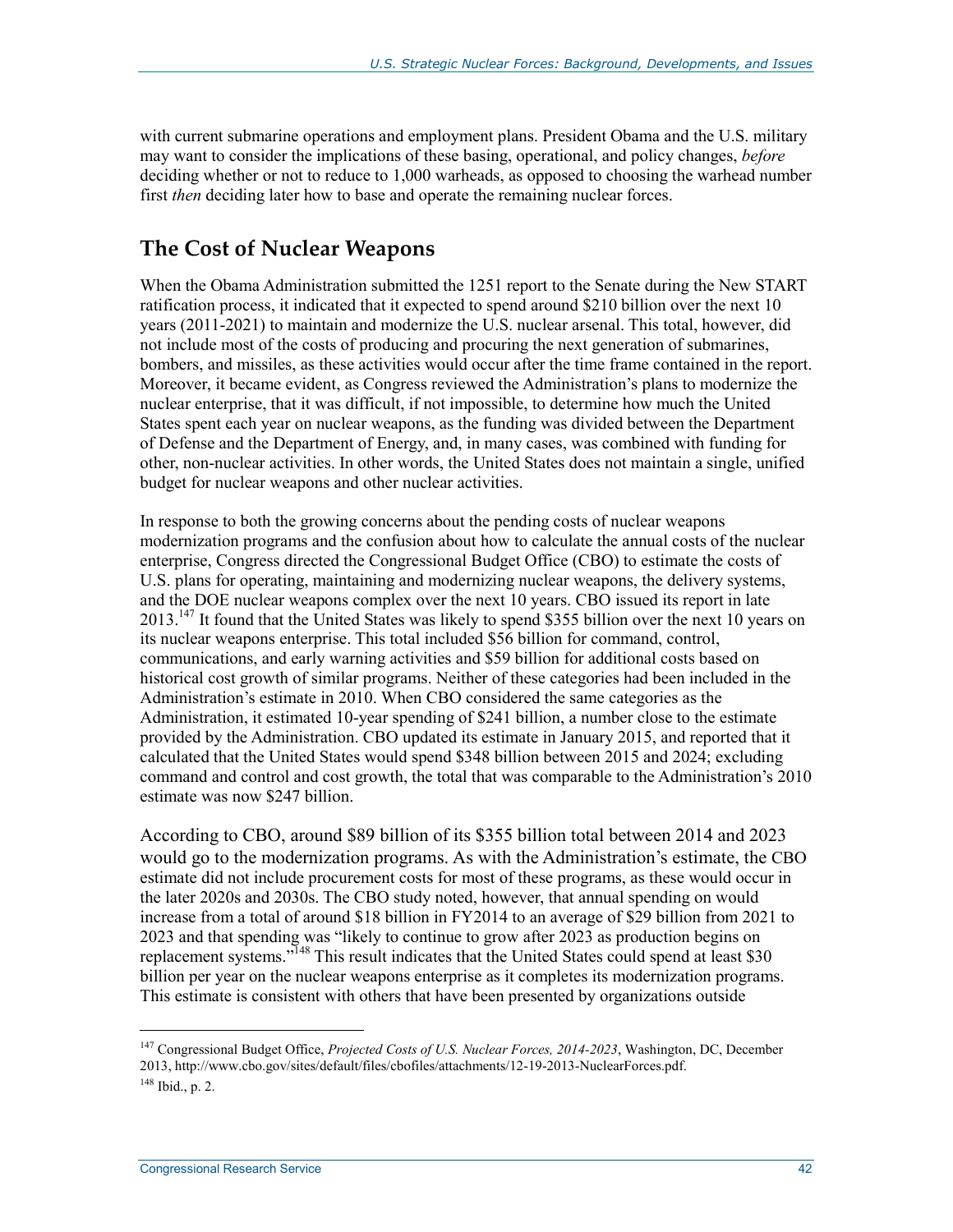government. For example, in January 2014, analysts at the James Martin Center for Nonproliferation Studies estimated that the United States might spend 1 trillion dollars, or an average of just over \$30 billion per year, over the next 30 years, to modernize its nuclear enterprise.<sup>149</sup> In addition, in a briefing prepared in May 2013, the Air Force estimated that the investments in nuclear modernization programs would peak in between 2025 and 2035, at approximately \$30 billion per year.<sup>150</sup>

While there now appears to be a broad base of agreement about the magnitude of the costs that the United States is likely to incur as it modernizes its nuclear arsenal, there is little agreement about whether the United States can, or should, proceed with all of these programs. Many analysts have noted that, with the passage of the Budget Control Act in 2011, the amount of funding available for defense spending will be nearly \$1 trillion lower than expected when the Obama Administration first outlined the nuclear modernization program. In this environment, rising costs for nuclear weapons programs are likely to cut into funding for other Pentagon priorities. As noted above, the Navy addressed this problem when it noted that funding for the Ohio Replacement program would undermine the rest of the plans in its shipbuilding budget. Moreover, this problem is not likely to disappear after the Budget Control Act expires in 2021. Frank Kendall, the Undersecretary of Defense for AT&L noted, in a hearing before the Senate Armed Services Committee, that "the funding that we have requested from both departments, through the 5-year plan that we've submitted, is adequate to execute our plan during that period. After the end of that period, as we start to actually produce the systems I talked about, we're going to have an affordability problem that we have to deal with." He went on to say, "In 2021, we're going to start to have a problem finding ways to afford these systems."151

Others, however, argue that the United States not only can afford to bear the costs of these systems, but cannot afford the costs of failing to modernize its nuclear arsenal. Admiral Haney, the Commander of Strategic Command, made this point in a hearing before the House Armed Services Committee, when he said that "achieving strategic deterrence in the  $21<sup>st</sup>$  century requires continued investment in strategic capabilities and renewed multigenerational commitment of intellectual capital." He argued that "any cuts to that budget, including those imposed by sequestration, will hamper our ability to sustain and modernize our military forces." He noted that, as the modernization programs progressed, spending on nuclear weapons was likely to rise from around 2.5%-3% of DOD's budget to around 5%-6% of that budget in the late 2020s to 2030s. When asked whether the United States could afford to make this investment, he noted that other nations have been modernizing their forces and continued to pose an "existential threat" to the United States. He noted that "in order to maintain and sustain its strategic stability, it's very important that we have that kind of balance" with these nations. And he asked, "Quite frankly, the question really is, can we afford not to" proceed with the modernization programs.<sup>152</sup>

<sup>149</sup> Jon B. Wolfsthal, Jeffrey Lewis, and Marc Quint, *The Trillion Dollar Nuclear Triad*, James Martin Center for Nonproliferation Studies, Monterey, CA, January 2014, http://cns.miis.edu/opapers/pdfs/ 140107 trillion dollar nuclear triad.pdf.

<sup>150</sup> For a copy of General Kowalski's briefing slides, see http://www.fas.org/programs/ssp/nukes/nuclearweapons/ AFGSC-CommandBrief-May2013.pdf.

<sup>151</sup> U.S. Congress, Senate Committee on Armed Services, Subcommittee on Strategic Forces, *President Obama's Fiscal 2016 Budget Request for the U.S. Nuclear Weapons Policy, Programs and Strategy*, Hearing, 114<sup>th</sup> Cong., 1<sup>st</sup> sess., March 4, 2014.

<sup>152</sup> U.S. Congress, House Committee on Armed Services, Subcommittee on Strategic Forces, *President Obama's Fiscal*  2016 Budget Request on Strategic Forces, Hearing, 114<sup>th</sup> Cong., 1<sup>st</sup> sess., February 26, 2015.